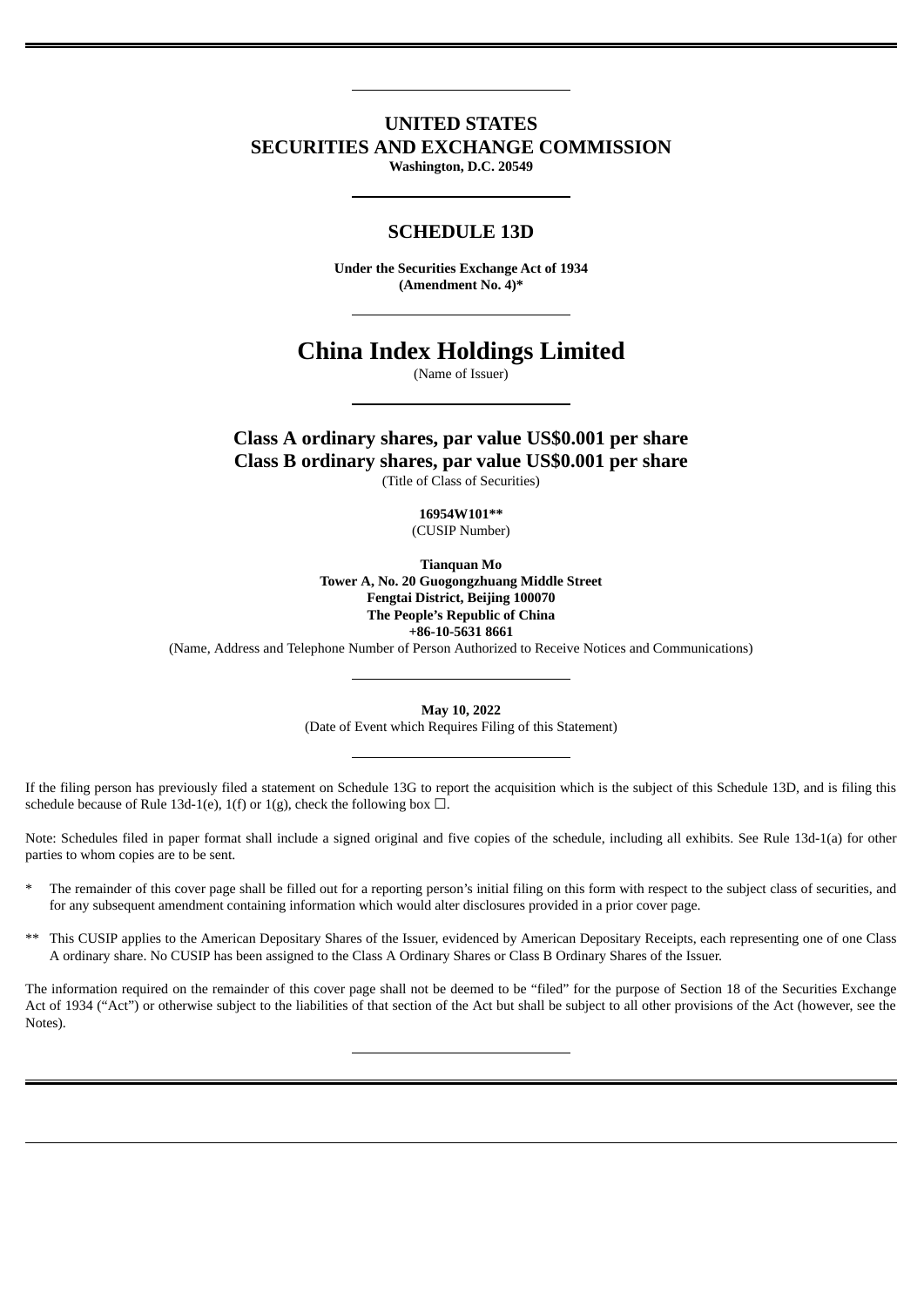| 1.                | Names of Reporting Persons.                                          |                                                                                       |  |  |
|-------------------|----------------------------------------------------------------------|---------------------------------------------------------------------------------------|--|--|
|                   | Tianquan Mo                                                          |                                                                                       |  |  |
| 2.                | Check the Appropriate Box if a Member of a Group (See Instructions). |                                                                                       |  |  |
|                   |                                                                      | (a) $\boxtimes$ (b) $\square$                                                         |  |  |
|                   |                                                                      |                                                                                       |  |  |
| 3.                |                                                                      | <b>SEC Use Only</b>                                                                   |  |  |
|                   |                                                                      |                                                                                       |  |  |
| 4.                |                                                                      | Source of Funds (See Instructions)                                                    |  |  |
|                   |                                                                      |                                                                                       |  |  |
|                   | 00                                                                   |                                                                                       |  |  |
| 5.                |                                                                      | Check if Disclosure of Legal Proceedings Is Required Pursuant to Items 2(d) or 2(e)   |  |  |
|                   |                                                                      |                                                                                       |  |  |
|                   | $\Box$                                                               |                                                                                       |  |  |
| 6.                |                                                                      | Citizenship or Place of Organization                                                  |  |  |
|                   |                                                                      |                                                                                       |  |  |
|                   |                                                                      | People's Republic of China                                                            |  |  |
| Number of         | 7.                                                                   | <b>Sole Voting Power</b>                                                              |  |  |
| <b>Shares</b>     |                                                                      |                                                                                       |  |  |
| Beneficially      |                                                                      | $\bf{0}$                                                                              |  |  |
| Owned by          | 8.                                                                   | <b>Shared Voting Power</b>                                                            |  |  |
| Each<br>Reporting |                                                                      |                                                                                       |  |  |
| Person With       |                                                                      | 18,781,835 Class A Ordinary Shares<br>20,842,227 Class B Ordinary Shares (See Item 5) |  |  |
|                   | 9.                                                                   |                                                                                       |  |  |
|                   |                                                                      | Sole Dispositive Power                                                                |  |  |
|                   |                                                                      | 0                                                                                     |  |  |
|                   | 10.                                                                  | <b>Shared Dispositive Power</b>                                                       |  |  |
|                   |                                                                      |                                                                                       |  |  |
|                   |                                                                      | 18,781,835 Class A Ordinary Shares                                                    |  |  |
|                   |                                                                      | 20,842,227 Class B Ordinary Shares (See Item 5)                                       |  |  |
| 11.               |                                                                      | Aggregate Amount Beneficially Owned by Each Reporting Person                          |  |  |
|                   |                                                                      |                                                                                       |  |  |
|                   |                                                                      | 18,781,835 Class A Ordinary Shares                                                    |  |  |
|                   |                                                                      | 20,842,227 Class B Ordinary Shares (See Item 5)                                       |  |  |
| 12.               |                                                                      | Check if the Aggregate Amount in Row (11) Excludes Certain Shares (See Instructions)  |  |  |
|                   |                                                                      |                                                                                       |  |  |
|                   | □                                                                    |                                                                                       |  |  |
| 13.               |                                                                      | Percent of Class Represented by Amount in Row (11)                                    |  |  |
|                   |                                                                      |                                                                                       |  |  |
|                   | 28.1% of the Class A Ordinary Shares                                 |                                                                                       |  |  |
|                   |                                                                      | 88.2% of the Class B Ordinary Shares (See Item 5) <sup>(1)</sup>                      |  |  |
| 14.               |                                                                      | Type of Reporting Person (See Instructions)                                           |  |  |
|                   | IN                                                                   |                                                                                       |  |  |
|                   |                                                                      |                                                                                       |  |  |

(1) The percentage of the class of securities beneficially owned by each reporting person is calculated based on 66,788,662 Class A Ordinary Shares and 23,636,706 Class B Ordinary Shares of the Issuer outstanding as of March 31, 2022, as reported in the Issuer's Form 6-K filed with the Securities and Exchange Commission ("SEC") on May 23, 2022.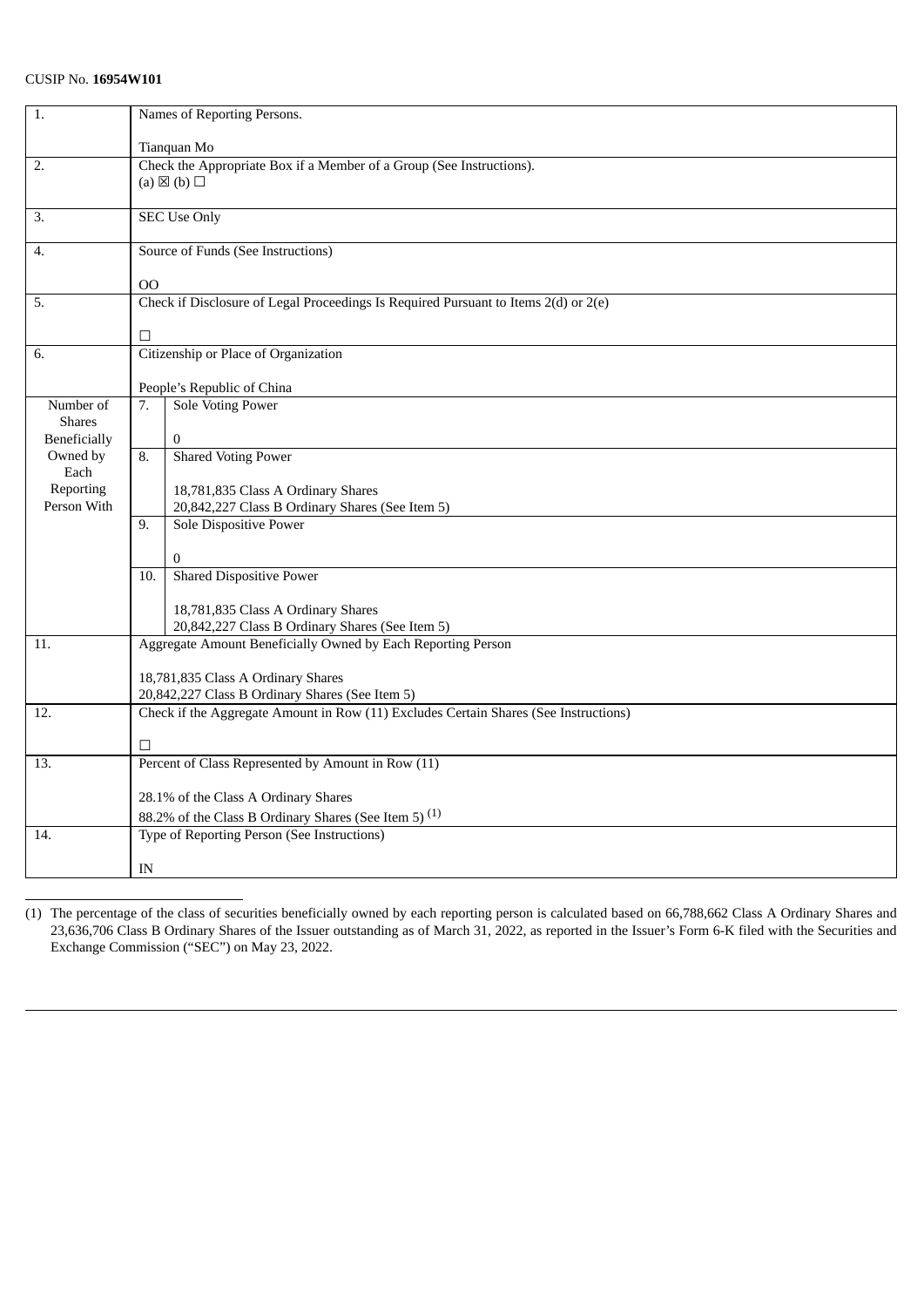| 1.                       | Names of Reporting Persons.                                          |                                                                                      |  |  |
|--------------------------|----------------------------------------------------------------------|--------------------------------------------------------------------------------------|--|--|
|                          | <b>ACE Smart Investments Limited</b>                                 |                                                                                      |  |  |
| 2.                       | Check the Appropriate Box if a Member of a Group (See Instructions). |                                                                                      |  |  |
|                          |                                                                      | (a) $\boxtimes$ (b) $\square$                                                        |  |  |
|                          |                                                                      |                                                                                      |  |  |
| 3.                       |                                                                      | <b>SEC Use Only</b>                                                                  |  |  |
|                          |                                                                      |                                                                                      |  |  |
| 4.                       |                                                                      | Source of Funds (See Instructions)                                                   |  |  |
|                          |                                                                      |                                                                                      |  |  |
| 5.                       | <b>WC</b>                                                            | Check if Disclosure of Legal Proceedings Is Required Pursuant to Items 2(d) or 2(e)  |  |  |
|                          |                                                                      |                                                                                      |  |  |
|                          | □                                                                    |                                                                                      |  |  |
| 6.                       |                                                                      | Citizenship or Place of Organization                                                 |  |  |
|                          |                                                                      |                                                                                      |  |  |
|                          | Hong Kong                                                            |                                                                                      |  |  |
| Number of                | 7.                                                                   | <b>Sole Voting Power</b>                                                             |  |  |
| <b>Shares</b>            |                                                                      |                                                                                      |  |  |
| <b>Beneficially</b>      |                                                                      | $\overline{0}$                                                                       |  |  |
| Owned by                 | 8.                                                                   | <b>Shared Voting Power</b>                                                           |  |  |
| Each                     |                                                                      |                                                                                      |  |  |
| Reporting<br>Person With |                                                                      | 13,337,250 Class A Ordinary Shares                                                   |  |  |
|                          |                                                                      | 2,754,333 Class B Ordinary Shares (See Item 5)                                       |  |  |
|                          | 9.                                                                   | <b>Sole Dispositive Power</b>                                                        |  |  |
|                          |                                                                      | $\mathbf{0}$                                                                         |  |  |
|                          | 10.                                                                  | <b>Shared Dispositive Power</b>                                                      |  |  |
|                          |                                                                      |                                                                                      |  |  |
|                          |                                                                      | 13,337,250 Class A Ordinary Shares                                                   |  |  |
|                          |                                                                      | 2,754,333 Class B Ordinary Shares (See Item 5)                                       |  |  |
| 11.                      |                                                                      | Aggregate Amount Beneficially Owned by Each Reporting Person                         |  |  |
|                          |                                                                      |                                                                                      |  |  |
|                          |                                                                      | 13,337,250 Class A Ordinary Shares                                                   |  |  |
|                          |                                                                      | 2,754,333 Class B Ordinary Shares (See Item 5)                                       |  |  |
| 12.                      |                                                                      | Check if the Aggregate Amount in Row (11) Excludes Certain Shares (See Instructions) |  |  |
|                          | □                                                                    |                                                                                      |  |  |
| 13.                      |                                                                      | Percent of Class Represented by Amount in Row (11)                                   |  |  |
|                          |                                                                      |                                                                                      |  |  |
|                          |                                                                      | 20.0% of the Class A Ordinary Shares                                                 |  |  |
|                          |                                                                      | 11.7% of the Class B Ordinary Shares (See Item 5) $(1)$                              |  |  |
| 14.                      |                                                                      | Type of Reporting Person (See Instructions)                                          |  |  |
|                          |                                                                      |                                                                                      |  |  |
|                          | C <sub>O</sub>                                                       |                                                                                      |  |  |
|                          |                                                                      |                                                                                      |  |  |

<sup>(1)</sup> The percentage of the class of securities beneficially owned by each reporting person is calculated based on 66,788,662 Class A Ordinary Shares and 23,636,706 Class B Ordinary Shares of the Issuer outstanding as of March 31, 2022, as reported in the Issuer's Form 6-K filed with the Securities and Exchange Commission ("SEC") on May 23, 2022.

<sup>-2-</sup>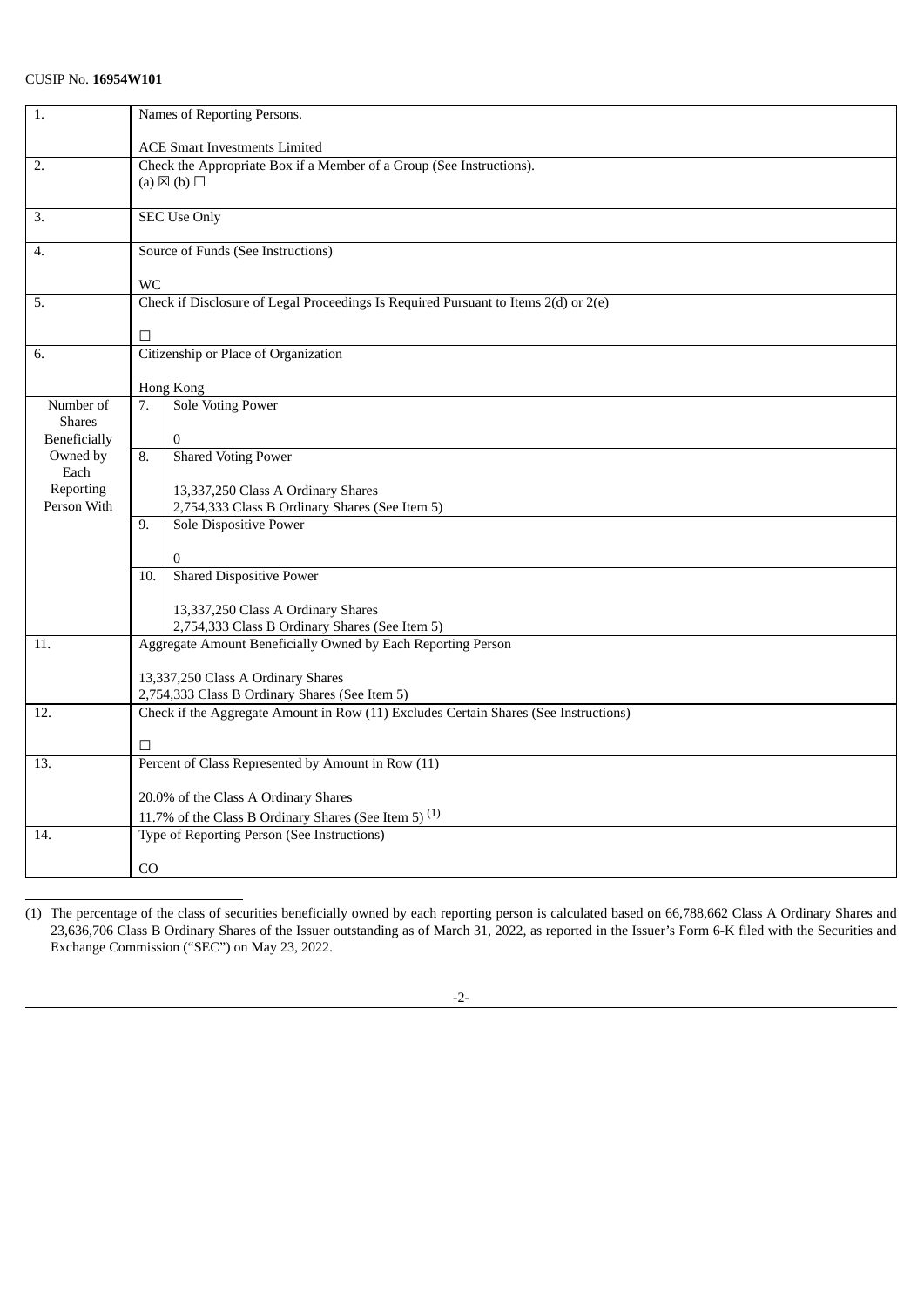| 1.                                   | Names of Reporting Persons.                                          |                                                                                      |  |  |
|--------------------------------------|----------------------------------------------------------------------|--------------------------------------------------------------------------------------|--|--|
|                                      | Media Partner Technology Limited                                     |                                                                                      |  |  |
| 2.                                   | Check the Appropriate Box if a Member of a Group (See Instructions). |                                                                                      |  |  |
|                                      |                                                                      | (a) $\boxtimes$ (b) $\square$                                                        |  |  |
|                                      |                                                                      |                                                                                      |  |  |
| 3.                                   |                                                                      | <b>SEC Use Only</b>                                                                  |  |  |
|                                      |                                                                      |                                                                                      |  |  |
| 4.                                   |                                                                      | Source of Funds (See Instructions)                                                   |  |  |
|                                      | <sub>00</sub>                                                        |                                                                                      |  |  |
| 5.                                   |                                                                      | Check if Disclosure of Legal Proceedings Is Required Pursuant to Items 2(d) or 2(e)  |  |  |
|                                      |                                                                      |                                                                                      |  |  |
|                                      | □                                                                    |                                                                                      |  |  |
| 6.                                   |                                                                      | Citizenship or Place of Organization                                                 |  |  |
|                                      |                                                                      |                                                                                      |  |  |
|                                      |                                                                      | <b>British Virgin Islands</b>                                                        |  |  |
| Number of                            | 7.                                                                   | <b>Sole Voting Power</b>                                                             |  |  |
| <b>Shares</b><br><b>Beneficially</b> |                                                                      | $\overline{0}$                                                                       |  |  |
| Owned by                             | 8.                                                                   | <b>Shared Voting Power</b>                                                           |  |  |
| Each                                 |                                                                      |                                                                                      |  |  |
| Reporting                            |                                                                      | 2,315,197 Class A Ordinary Shares                                                    |  |  |
| Person With                          |                                                                      | 7,361,545 Class B Ordinary Shares (See Item 5)                                       |  |  |
|                                      | 9.                                                                   | <b>Sole Dispositive Power</b>                                                        |  |  |
|                                      |                                                                      |                                                                                      |  |  |
|                                      |                                                                      | $\mathbf{0}$                                                                         |  |  |
|                                      | 10.                                                                  | <b>Shared Dispositive Power</b>                                                      |  |  |
|                                      |                                                                      | 2,315,197 Class A Ordinary Shares                                                    |  |  |
|                                      |                                                                      | 7,361,545 Class B Ordinary Shares (See Item 5)                                       |  |  |
| 11.                                  |                                                                      | Aggregate Amount Beneficially Owned by Each Reporting Person                         |  |  |
|                                      |                                                                      |                                                                                      |  |  |
|                                      |                                                                      | 2,315,197 Class A Ordinary Shares                                                    |  |  |
|                                      | 7,361,545 Class B Ordinary Shares (See Item 5)                       |                                                                                      |  |  |
| 12.                                  |                                                                      | Check if the Aggregate Amount in Row (11) Excludes Certain Shares (See Instructions) |  |  |
|                                      |                                                                      |                                                                                      |  |  |
| 13.                                  | □                                                                    | Percent of Class Represented by Amount in Row (11)                                   |  |  |
|                                      |                                                                      |                                                                                      |  |  |
|                                      |                                                                      | 3.5% of the Class A Ordinary Shares                                                  |  |  |
|                                      |                                                                      | 31.1% of the Class B Ordinary Shares (See Item 5) <sup>(1)</sup>                     |  |  |
| 14.                                  |                                                                      | Type of Reporting Person (See Instructions)                                          |  |  |
|                                      |                                                                      |                                                                                      |  |  |
|                                      | C <sub>O</sub>                                                       |                                                                                      |  |  |
|                                      |                                                                      |                                                                                      |  |  |

<sup>(1)</sup> The percentage of the class of securities beneficially owned by each reporting person is calculated based on 66,788,662 Class A Ordinary Shares and 23,636,706 Class B Ordinary Shares of the Issuer outstanding as of March 31, 2022, as reported in the Issuer's Form 6-K filed with the Securities and Exchange Commission ("SEC") on May 23, 2022.

<sup>-3-</sup>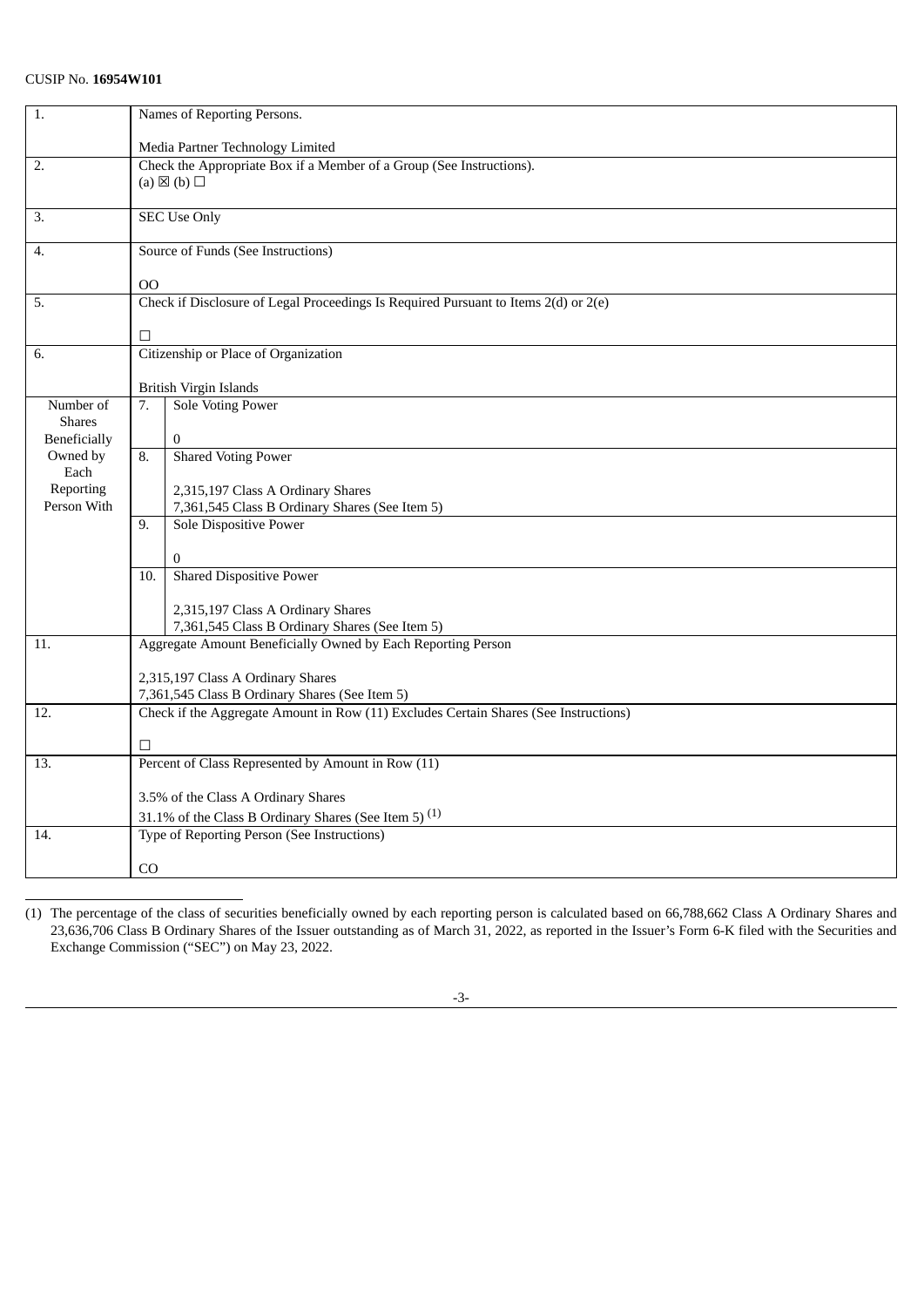| 1.                       | Names of Reporting Persons.                                          |                                                                                      |  |  |
|--------------------------|----------------------------------------------------------------------|--------------------------------------------------------------------------------------|--|--|
|                          | Next Decade Investments Limited                                      |                                                                                      |  |  |
| 2.                       | Check the Appropriate Box if a Member of a Group (See Instructions). |                                                                                      |  |  |
|                          |                                                                      | (a) $\boxtimes$ (b) $\square$                                                        |  |  |
| 3.                       |                                                                      | <b>SEC Use Only</b>                                                                  |  |  |
|                          |                                                                      |                                                                                      |  |  |
| 4.                       |                                                                      | Source of Funds (See Instructions)                                                   |  |  |
|                          | 00                                                                   |                                                                                      |  |  |
| 5.                       |                                                                      | Check if Disclosure of Legal Proceedings Is Required Pursuant to Items 2(d) or 2(e)  |  |  |
|                          | □                                                                    |                                                                                      |  |  |
| 6.                       |                                                                      | Citizenship or Place of Organization                                                 |  |  |
|                          |                                                                      |                                                                                      |  |  |
|                          |                                                                      | British Virgin Islands                                                               |  |  |
| Number of                | 7.                                                                   | <b>Sole Voting Power</b>                                                             |  |  |
| <b>Shares</b>            |                                                                      |                                                                                      |  |  |
| Beneficially<br>Owned by | 8.                                                                   | $\overline{0}$<br><b>Shared Voting Power</b>                                         |  |  |
| Each                     |                                                                      |                                                                                      |  |  |
| Reporting                |                                                                      | 2,461,055 Class A Ordinary Shares                                                    |  |  |
| Person With              |                                                                      | 9,332,531 Class B Ordinary Shares (See Item 5)                                       |  |  |
|                          | 9.                                                                   | <b>Sole Dispositive Power</b>                                                        |  |  |
|                          |                                                                      |                                                                                      |  |  |
|                          | 10.                                                                  | $\bf{0}$<br><b>Shared Dispositive Power</b>                                          |  |  |
|                          |                                                                      |                                                                                      |  |  |
|                          |                                                                      | 2,461,055 Class A Ordinary Shares                                                    |  |  |
|                          |                                                                      | 9,332,531 Class B Ordinary Shares (See Item 5)                                       |  |  |
| 11.                      |                                                                      | Aggregate Amount Beneficially Owned by Each Reporting Person                         |  |  |
|                          |                                                                      |                                                                                      |  |  |
|                          |                                                                      | 2,461,055 Class A Ordinary Shares<br>9,332,531 Class B Ordinary Shares (See Item 5)  |  |  |
| 12.                      |                                                                      | Check if the Aggregate Amount in Row (11) Excludes Certain Shares (See Instructions) |  |  |
|                          |                                                                      |                                                                                      |  |  |
|                          | □                                                                    |                                                                                      |  |  |
| 13.                      |                                                                      | Percent of Class Represented by Amount in Row (11)                                   |  |  |
|                          | 3.7% of the Class A Ordinary Shares                                  |                                                                                      |  |  |
|                          |                                                                      | 39.5% of the Class B Ordinary Shares (See Item 5) <sup>(1)</sup>                     |  |  |
| 14.                      |                                                                      | Type of Reporting Person (See Instructions)                                          |  |  |
|                          | C <sub>O</sub>                                                       |                                                                                      |  |  |
|                          |                                                                      |                                                                                      |  |  |

<sup>(1)</sup> The percentage of the class of securities beneficially owned by each reporting person is calculated based on 66,788,662 Class A Ordinary Shares and 23,636,706 Class B Ordinary Shares of the Issuer outstanding as of March 31, 2022, as reported in the Issuer's Form 6-K filed with the Securities and Exchange Commission ("SEC") on May 23, 2022.

<sup>-4-</sup>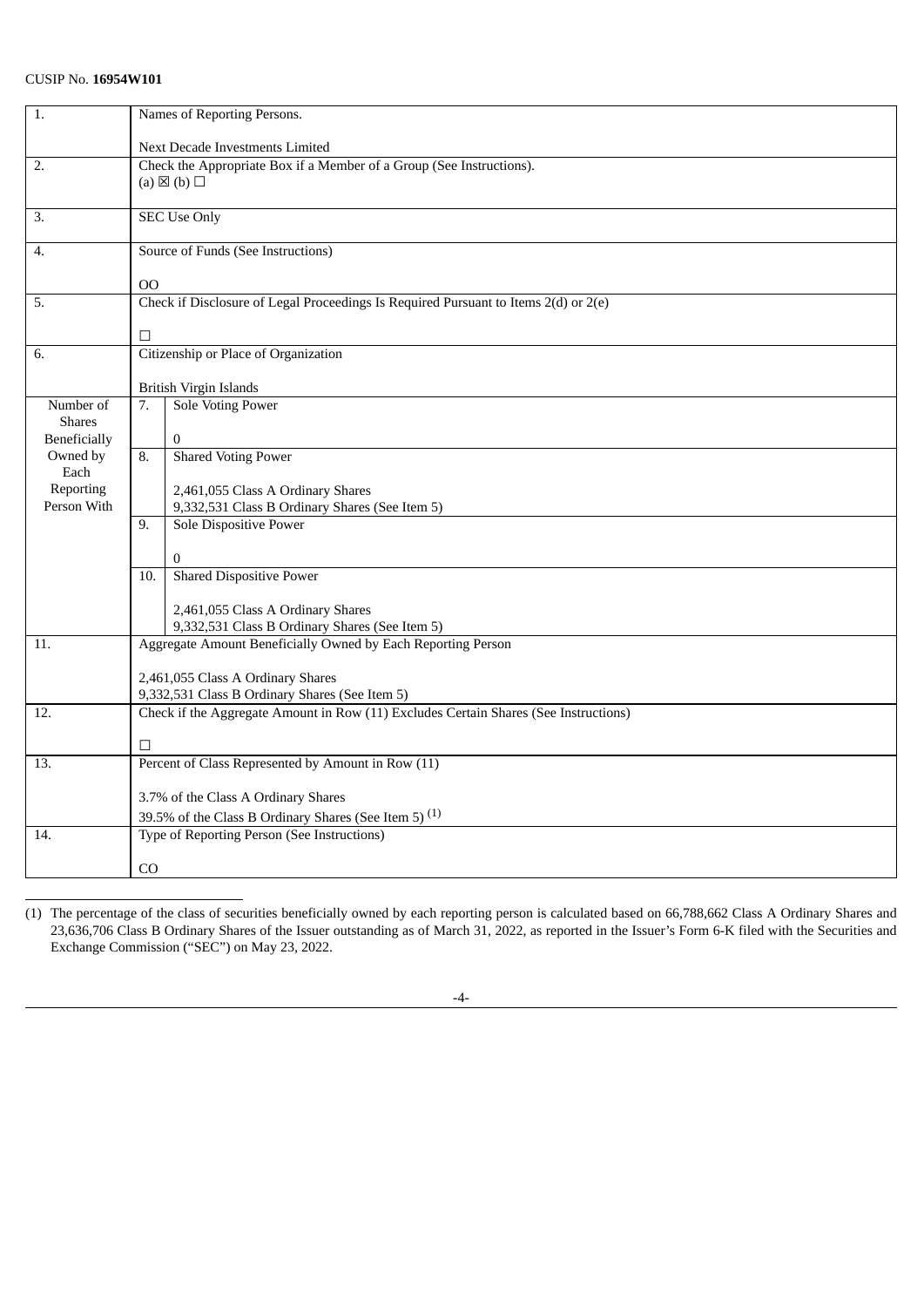| $\overline{1}$ .         | Names of Reporting Persons.                                                                                                            |                                                                                     |  |
|--------------------------|----------------------------------------------------------------------------------------------------------------------------------------|-------------------------------------------------------------------------------------|--|
|                          | Karistone Limited                                                                                                                      |                                                                                     |  |
| 2.                       | Check the Appropriate Box if a Member of a Group (See Instructions).                                                                   |                                                                                     |  |
|                          |                                                                                                                                        | (a) $\boxtimes$ (b) $\square$                                                       |  |
| 3.                       |                                                                                                                                        | <b>SEC Use Only</b>                                                                 |  |
|                          |                                                                                                                                        |                                                                                     |  |
| 4.                       |                                                                                                                                        | Source of Funds (See Instructions)                                                  |  |
|                          | <sub>00</sub>                                                                                                                          |                                                                                     |  |
| 5.                       |                                                                                                                                        | Check if Disclosure of Legal Proceedings Is Required Pursuant to Items 2(d) or 2(e) |  |
|                          |                                                                                                                                        |                                                                                     |  |
|                          | □                                                                                                                                      |                                                                                     |  |
| 6.                       |                                                                                                                                        | Citizenship or Place of Organization                                                |  |
|                          |                                                                                                                                        | <b>British Virgin Islands</b>                                                       |  |
| Number of                | 7.                                                                                                                                     | <b>Sole Voting Power</b>                                                            |  |
| <b>Shares</b>            |                                                                                                                                        |                                                                                     |  |
| <b>Beneficially</b>      |                                                                                                                                        | $\overline{0}$                                                                      |  |
| Owned by                 | 8.                                                                                                                                     | <b>Shared Voting Power</b>                                                          |  |
| Each                     |                                                                                                                                        |                                                                                     |  |
| Reporting<br>Person With |                                                                                                                                        | 429,439 Class A Ordinary Shares                                                     |  |
|                          | 9.                                                                                                                                     | 1,040,475 Class B Ordinary Shares (See Item 5)<br><b>Sole Dispositive Power</b>     |  |
|                          |                                                                                                                                        |                                                                                     |  |
|                          |                                                                                                                                        | 0                                                                                   |  |
|                          | 10.                                                                                                                                    | <b>Shared Dispositive Power</b>                                                     |  |
|                          |                                                                                                                                        |                                                                                     |  |
|                          |                                                                                                                                        | 429,439 Class A Ordinary Shares                                                     |  |
|                          |                                                                                                                                        | 1,040,475 Class B Ordinary Shares (See Item 5)                                      |  |
| 11.                      |                                                                                                                                        | Aggregate Amount Beneficially Owned by Each Reporting Person                        |  |
|                          |                                                                                                                                        |                                                                                     |  |
|                          | 429,439 Class A Ordinary Shares                                                                                                        |                                                                                     |  |
| 12.                      | 1,040,475 Class B Ordinary Shares (See Item 5)<br>Check if the Aggregate Amount in Row (11) Excludes Certain Shares (See Instructions) |                                                                                     |  |
|                          |                                                                                                                                        |                                                                                     |  |
|                          | □                                                                                                                                      |                                                                                     |  |
| 13.                      |                                                                                                                                        | Percent of Class Represented by Amount in Row (11)                                  |  |
|                          |                                                                                                                                        | 0.6% of the Class A Ordinary Shares                                                 |  |
|                          |                                                                                                                                        | 4.4% of the Class B Ordinary Shares (See Item 5) <sup>(1)</sup>                     |  |
| 14.                      |                                                                                                                                        | Type of Reporting Person (See Instructions)                                         |  |
|                          | C <sub>O</sub>                                                                                                                         |                                                                                     |  |
|                          |                                                                                                                                        |                                                                                     |  |

<sup>(1)</sup> The percentage of the class of securities beneficially owned by each reporting person is calculated based on 66,788,662 Class A Ordinary Shares and 23,636,706 Class B Ordinary Shares of the Issuer outstanding as of March 31, 2022, as reported in the Issuer's Form 6-K filed with the Securities and Exchange Commission ("SEC") on May 23, 2022.

<sup>-5-</sup>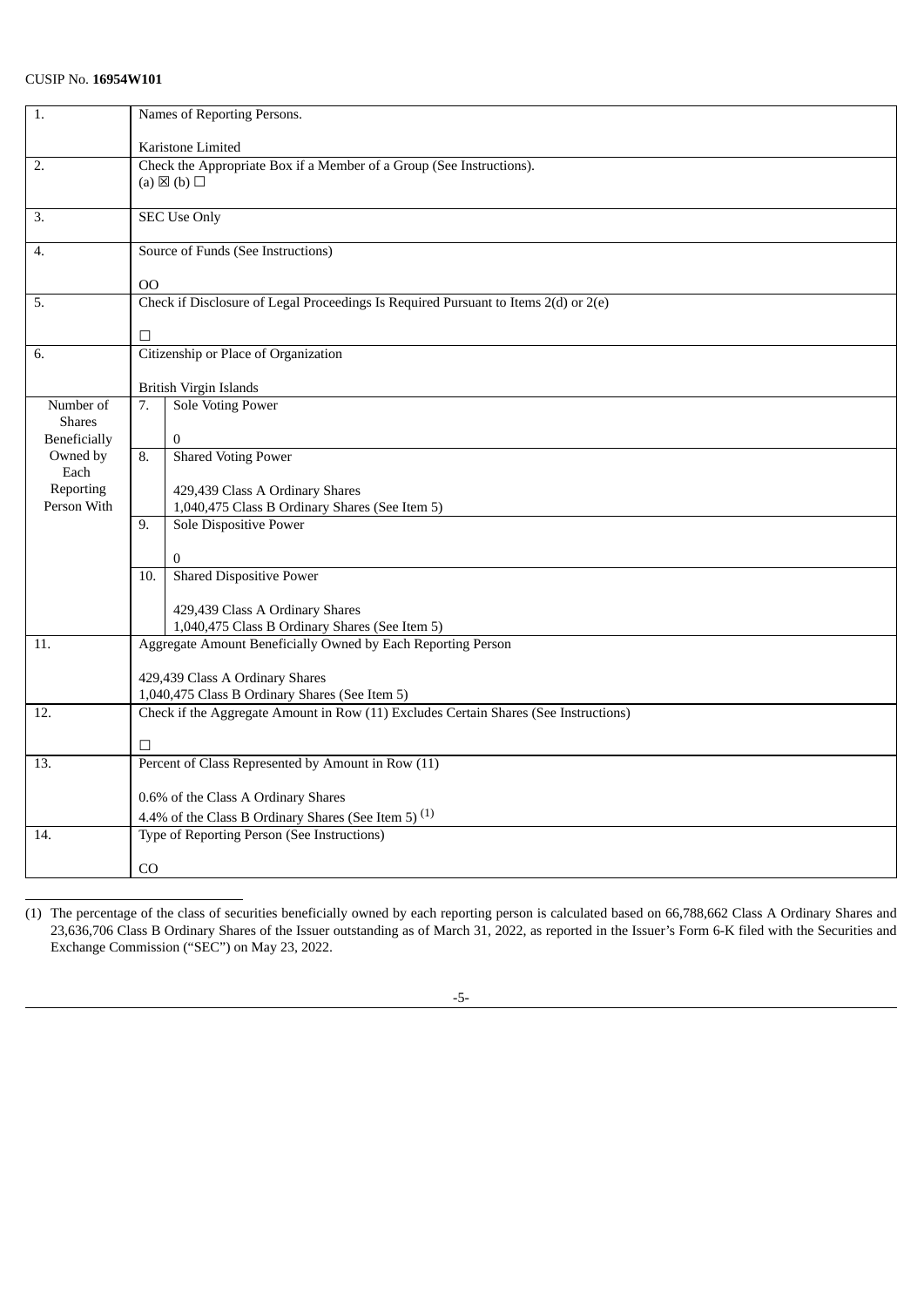| 1.                       | Names of Reporting Persons.                                          |                                                                                                              |  |  |
|--------------------------|----------------------------------------------------------------------|--------------------------------------------------------------------------------------------------------------|--|--|
|                          | Ateefa Limited                                                       |                                                                                                              |  |  |
| 2.                       | Check the Appropriate Box if a Member of a Group (See Instructions). |                                                                                                              |  |  |
|                          |                                                                      | (a) $\boxtimes$ (b) $\square$                                                                                |  |  |
|                          |                                                                      |                                                                                                              |  |  |
| 3.                       |                                                                      | <b>SEC Use Only</b>                                                                                          |  |  |
|                          |                                                                      |                                                                                                              |  |  |
| 4.                       |                                                                      | Source of Funds (See Instructions)                                                                           |  |  |
|                          | 00                                                                   |                                                                                                              |  |  |
| 5.                       |                                                                      | Check if Disclosure of Legal Proceedings Is Required Pursuant to Items 2(d) or 2(e)                          |  |  |
|                          |                                                                      |                                                                                                              |  |  |
|                          | □                                                                    |                                                                                                              |  |  |
| 6.                       |                                                                      | Citizenship or Place of Organization                                                                         |  |  |
|                          |                                                                      |                                                                                                              |  |  |
|                          |                                                                      | British Virgin Islands                                                                                       |  |  |
| Number of                | 7.                                                                   | <b>Sole Voting Power</b>                                                                                     |  |  |
| <b>Shares</b>            |                                                                      |                                                                                                              |  |  |
| Beneficially<br>Owned by | 8.                                                                   | $\overline{0}$<br>Shared Voting Power                                                                        |  |  |
| Each                     |                                                                      |                                                                                                              |  |  |
| Reporting                |                                                                      | 71,313 Class A Ordinary Shares                                                                               |  |  |
| Person With              |                                                                      | 117,805 Class B Ordinary Shares (See Item 5)                                                                 |  |  |
|                          | 9.                                                                   | <b>Sole Dispositive Power</b>                                                                                |  |  |
|                          |                                                                      |                                                                                                              |  |  |
|                          |                                                                      | $\mathbf{0}$                                                                                                 |  |  |
|                          | 10.                                                                  | <b>Shared Dispositive Power</b>                                                                              |  |  |
|                          |                                                                      |                                                                                                              |  |  |
|                          |                                                                      | 71,313 Class A Ordinary Shares                                                                               |  |  |
| 11.                      |                                                                      | 117,805 Class B Ordinary Shares (See Item 5)<br>Aggregate Amount Beneficially Owned by Each Reporting Person |  |  |
|                          |                                                                      |                                                                                                              |  |  |
|                          |                                                                      | 71,313 Class A Ordinary Shares                                                                               |  |  |
|                          |                                                                      | 117,805 Class B Ordinary Shares (See Item 5)                                                                 |  |  |
| 12.                      |                                                                      | Check if the Aggregate Amount in Row (11) Excludes Certain Shares (See Instructions)                         |  |  |
|                          |                                                                      |                                                                                                              |  |  |
|                          | □                                                                    |                                                                                                              |  |  |
| 13.                      |                                                                      | Percent of Class Represented by Amount in Row (11)                                                           |  |  |
|                          |                                                                      | 0.1% of the Class A Ordinary Shares                                                                          |  |  |
|                          |                                                                      | 0.5% of the Class B Ordinary Shares (See Item 5) <sup>(1)</sup>                                              |  |  |
| 14.                      |                                                                      | Type of Reporting Person (See Instructions)                                                                  |  |  |
|                          |                                                                      |                                                                                                              |  |  |
|                          | C <sub>O</sub>                                                       |                                                                                                              |  |  |

<sup>(1)</sup> The percentage of the class of securities beneficially owned by each reporting person is calculated based on 66,788,662 Class A Ordinary Shares and 23,636,706 Class B Ordinary Shares of the Issuer outstanding as of March 31, 2022, as reported in the Issuer's Form 6-K filed with the Securities and Exchange Commission ("SEC") on May 23, 2022.

<sup>-6-</sup>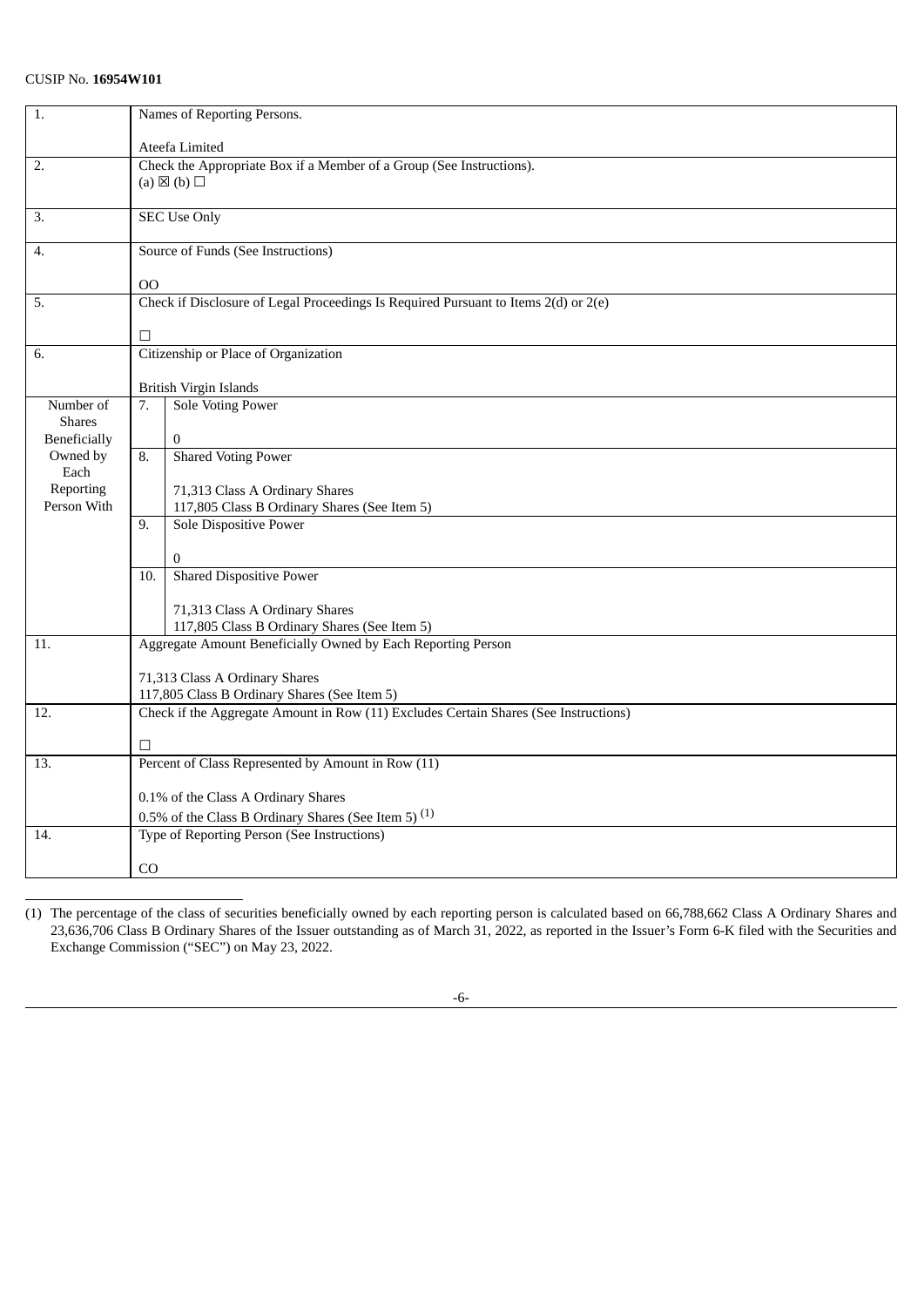| 1.                            | Names of Reporting Persons.                                                          |  |  |
|-------------------------------|--------------------------------------------------------------------------------------|--|--|
|                               | Deanhale Limited                                                                     |  |  |
| 2.                            | Check the Appropriate Box if a Member of a Group (See Instructions).                 |  |  |
|                               | (a) $\boxtimes$ (b) $\square$                                                        |  |  |
| 3.                            | <b>SEC Use Only</b>                                                                  |  |  |
| 4.                            | Source of Funds (See Instructions)                                                   |  |  |
|                               | 00                                                                                   |  |  |
| 5.                            | Check if Disclosure of Legal Proceedings Is Required Pursuant to Items 2(d) or 2(e)  |  |  |
|                               | □                                                                                    |  |  |
| 6.                            | Citizenship or Place of Organization                                                 |  |  |
|                               | <b>British Virgin Islands</b>                                                        |  |  |
| Number of                     | <b>Sole Voting Power</b><br>7.                                                       |  |  |
| <b>Shares</b><br>Beneficially | $\overline{0}$                                                                       |  |  |
| Owned by                      | <b>Shared Voting Power</b><br>8.                                                     |  |  |
| Each                          |                                                                                      |  |  |
| Reporting<br>Person With      | 109,681 Class A Ordinary Shares<br>181,187 Class B Ordinary Shares (See Item 5)      |  |  |
|                               | Sole Dispositive Power<br>9.                                                         |  |  |
|                               |                                                                                      |  |  |
|                               | $\mathbf{0}$                                                                         |  |  |
|                               | <b>Shared Dispositive Power</b><br>10.                                               |  |  |
|                               | 109,681 Class A Ordinary Shares                                                      |  |  |
|                               | 181,187 Class B Ordinary Shares (See Item 5)                                         |  |  |
| 11.                           | Aggregate Amount Beneficially Owned by Each Reporting Person                         |  |  |
|                               | 109,681 Class A Ordinary Shares                                                      |  |  |
|                               | 181,187 Class B Ordinary Shares (See Item 5)                                         |  |  |
| 12.                           | Check if the Aggregate Amount in Row (11) Excludes Certain Shares (See Instructions) |  |  |
|                               | □                                                                                    |  |  |
| 13.                           | Percent of Class Represented by Amount in Row (11)                                   |  |  |
|                               | 0.2% of the Class A Ordinary Shares                                                  |  |  |
|                               | 0.8% of the Class B Ordinary Shares (See Item 5) $(1)$                               |  |  |
| 14.                           | Type of Reporting Person (See Instructions)                                          |  |  |
|                               | CO                                                                                   |  |  |
|                               |                                                                                      |  |  |

(1) The percentage of the class of securities beneficially owned by each reporting person is calculated based on 66,788,662 Class A Ordinary Shares and 23,636,706 Class B Ordinary Shares of the Issuer outstanding as of March 31, 2022, as reported in the Issuer's Form 6-K filed with the Securities and Exchange Commission ("SEC") on May 23, 2022.

-7-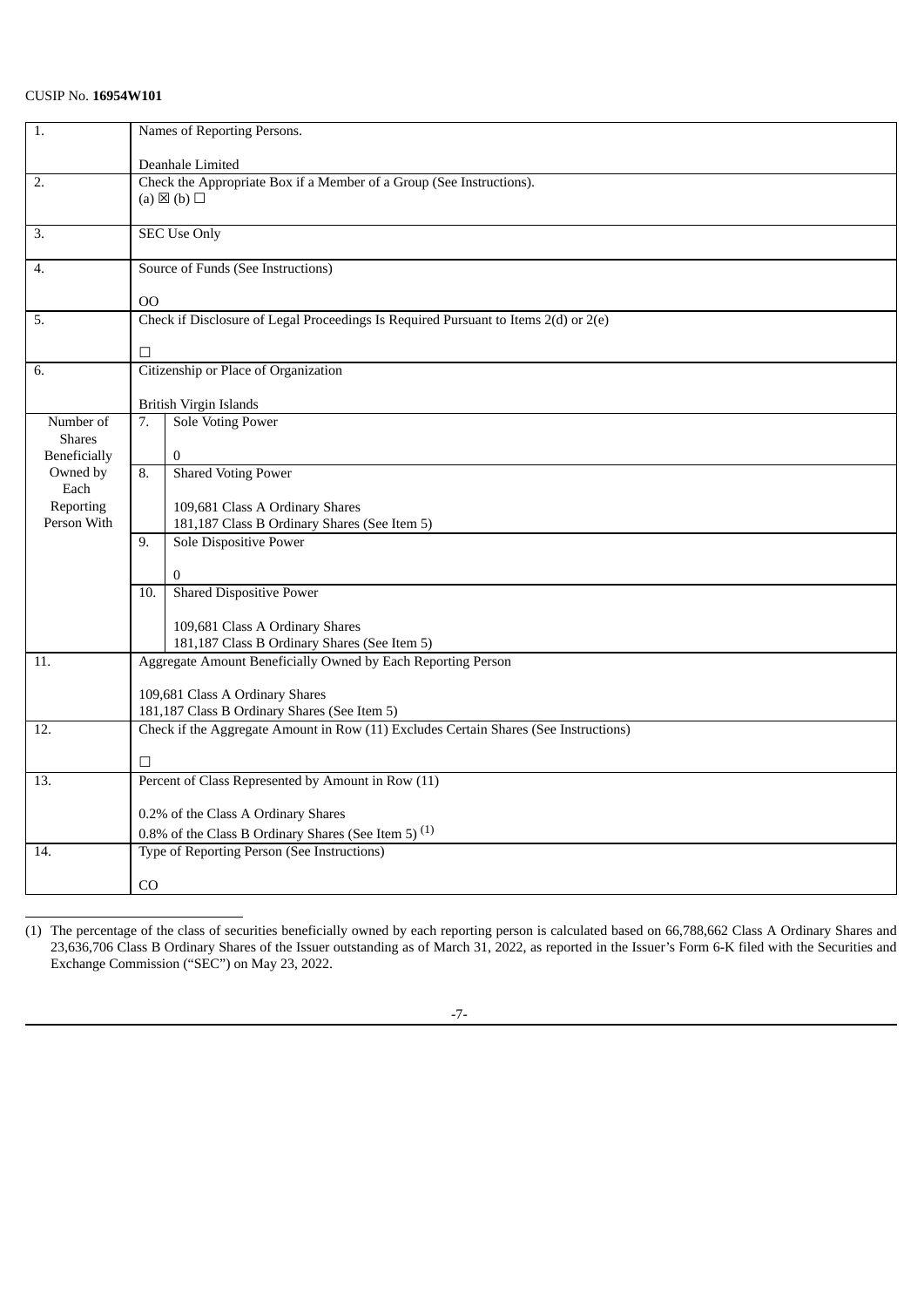| $\overline{1}$ .    | Names of Reporting Persons.                                          |                                                                                      |  |  |
|---------------------|----------------------------------------------------------------------|--------------------------------------------------------------------------------------|--|--|
|                     | Fang Holdings Limited                                                |                                                                                      |  |  |
| 2.                  | Check the Appropriate Box if a Member of a Group (See Instructions). |                                                                                      |  |  |
|                     |                                                                      | (a) $\boxtimes$ (b) $\square$                                                        |  |  |
|                     |                                                                      |                                                                                      |  |  |
| 3.                  |                                                                      | <b>SEC Use Only</b>                                                                  |  |  |
|                     |                                                                      |                                                                                      |  |  |
| 4.                  |                                                                      | Source of Funds (See Instructions)                                                   |  |  |
|                     |                                                                      |                                                                                      |  |  |
|                     | <b>WC</b>                                                            |                                                                                      |  |  |
| 5.                  |                                                                      | Check if Disclosure of Legal Proceedings Is Required Pursuant to Items 2(d) or 2(e)  |  |  |
|                     |                                                                      |                                                                                      |  |  |
|                     | □                                                                    |                                                                                      |  |  |
| 6.                  |                                                                      | Citizenship or Place of Organization                                                 |  |  |
|                     |                                                                      |                                                                                      |  |  |
|                     |                                                                      | Cayman Islands                                                                       |  |  |
| Number of           | 7.                                                                   | <b>Sole Voting Power</b>                                                             |  |  |
| <b>Shares</b>       |                                                                      |                                                                                      |  |  |
| <b>Beneficially</b> |                                                                      | $\mathbf{0}$                                                                         |  |  |
| Owned by            | 8.                                                                   | <b>Shared Voting Power</b>                                                           |  |  |
| Each<br>Reporting   |                                                                      |                                                                                      |  |  |
| Person With         |                                                                      | 6,731,275 Class A Ordinary Shares<br>11,119,686 Class B Ordinary Shares (See Item 5) |  |  |
|                     | 9.                                                                   |                                                                                      |  |  |
|                     |                                                                      | <b>Sole Dispositive Power</b>                                                        |  |  |
|                     |                                                                      | $\mathbf{0}$                                                                         |  |  |
|                     | 10.                                                                  | <b>Shared Dispositive Power</b>                                                      |  |  |
|                     |                                                                      |                                                                                      |  |  |
|                     |                                                                      | 6,731,275 Class A Ordinary Shares                                                    |  |  |
|                     |                                                                      | 11,119,686 Class B Ordinary Shares (See Item 5)                                      |  |  |
| 11.                 |                                                                      | Aggregate Amount Beneficially Owned by Each Reporting Person                         |  |  |
|                     |                                                                      |                                                                                      |  |  |
|                     |                                                                      | 6,731,275 Class A Ordinary Shares                                                    |  |  |
|                     |                                                                      | 11,119,686 Class B Ordinary Shares (See Item 5)                                      |  |  |
| 12.                 |                                                                      | Check if the Aggregate Amount in Row (11) Excludes Certain Shares (See Instructions) |  |  |
|                     |                                                                      |                                                                                      |  |  |
|                     | □                                                                    |                                                                                      |  |  |
| 13.                 |                                                                      | Percent of Class Represented by Amount in Row (11)                                   |  |  |
|                     |                                                                      |                                                                                      |  |  |
|                     | 10.1% of the Class A Ordinary Shares                                 |                                                                                      |  |  |
|                     |                                                                      | 47.0% of the Class B Ordinary Shares (See Item 5) <sup>(1)</sup>                     |  |  |
| 14.                 |                                                                      | Type of Reporting Person (See Instructions)                                          |  |  |
|                     |                                                                      |                                                                                      |  |  |
|                     | C <sub>O</sub>                                                       |                                                                                      |  |  |

<sup>(1)</sup> The percentage of the class of securities beneficially owned by each reporting person is calculated based on 66,788,662 Class A Ordinary Shares and 23,636,706 Class B Ordinary Shares of the Issuer outstanding as of March 31, 2022, as reported in the Issuer's Form 6-K filed with the Securities and Exchange Commission ("SEC") on May 23, 2022.

-8-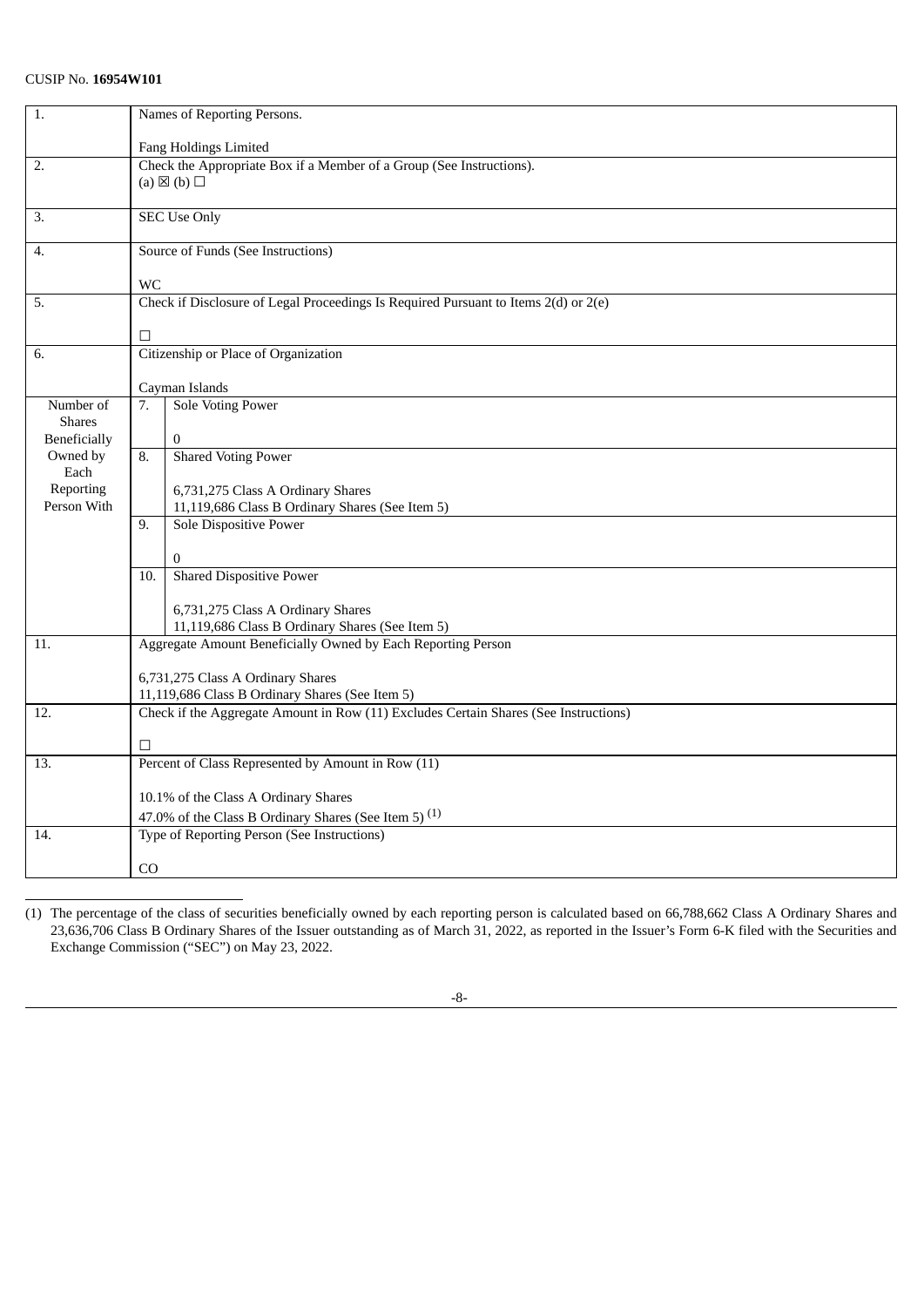| $\overline{1}$ .    | Names of Reporting Persons.                                          |                                                                                      |  |  |
|---------------------|----------------------------------------------------------------------|--------------------------------------------------------------------------------------|--|--|
|                     | Open Land Holdings Limited                                           |                                                                                      |  |  |
| 2.                  | Check the Appropriate Box if a Member of a Group (See Instructions). |                                                                                      |  |  |
|                     |                                                                      | (a) $\boxtimes$ (b) $\square$                                                        |  |  |
|                     |                                                                      |                                                                                      |  |  |
| 3.                  |                                                                      | <b>SEC Use Only</b>                                                                  |  |  |
| 4.                  |                                                                      | Source of Funds (See Instructions)                                                   |  |  |
|                     | <b>WC</b>                                                            |                                                                                      |  |  |
| 5.                  |                                                                      | Check if Disclosure of Legal Proceedings Is Required Pursuant to Items 2(d) or 2(e)  |  |  |
|                     |                                                                      |                                                                                      |  |  |
|                     | $\Box$                                                               |                                                                                      |  |  |
| 6.                  |                                                                      | Citizenship or Place of Organization                                                 |  |  |
|                     | Hong Kong                                                            |                                                                                      |  |  |
| Number of           | 7.                                                                   | <b>Sole Voting Power</b>                                                             |  |  |
| <b>Shares</b>       |                                                                      |                                                                                      |  |  |
| <b>Beneficially</b> |                                                                      | $\mathbf{0}$                                                                         |  |  |
| Owned by            | 8.                                                                   | <b>Shared Voting Power</b>                                                           |  |  |
| Each                |                                                                      |                                                                                      |  |  |
| Reporting           |                                                                      | 57,901 Class A Ordinary Shares                                                       |  |  |
| Person With         |                                                                      | 54,351 Class B Ordinary Shares (See Item 5)                                          |  |  |
|                     | 9.                                                                   | <b>Sole Dispositive Power</b>                                                        |  |  |
|                     |                                                                      | $\overline{0}$                                                                       |  |  |
|                     | 10.                                                                  | <b>Shared Dispositive Power</b>                                                      |  |  |
|                     |                                                                      |                                                                                      |  |  |
|                     |                                                                      | 57,901 Class A Ordinary Shares                                                       |  |  |
|                     |                                                                      | 54,351 Class B Ordinary Shares (See Item 5)                                          |  |  |
| 11.                 |                                                                      | Aggregate Amount Beneficially Owned by Each Reporting Person                         |  |  |
|                     |                                                                      | 57,901 Class A Ordinary Shares                                                       |  |  |
|                     |                                                                      | 54,351 Class B Ordinary Shares (See Item 5)                                          |  |  |
| 12.                 |                                                                      | Check if the Aggregate Amount in Row (11) Excludes Certain Shares (See Instructions) |  |  |
|                     |                                                                      |                                                                                      |  |  |
|                     | П                                                                    |                                                                                      |  |  |
| 13.                 |                                                                      | Percent of Class Represented by Amount in Row (11)                                   |  |  |
|                     |                                                                      | 0.1% of the Class A Ordinary Shares                                                  |  |  |
|                     |                                                                      | 0.2% of the Class B Ordinary Shares (See Item 5) $(1)$                               |  |  |
| 14.                 |                                                                      | Type of Reporting Person (See Instructions)                                          |  |  |
|                     | C <sub>O</sub>                                                       |                                                                                      |  |  |
|                     |                                                                      |                                                                                      |  |  |

<sup>(1)</sup> The percentage of the class of securities beneficially owned by each reporting person is calculated based on 66,788,662 Class A Ordinary Shares and 23,636,706 Class B Ordinary Shares of the Issuer outstanding as of March 31, 2022, as reported in the Issuer's Form 6-K filed with the Securities and Exchange Commission ("SEC") on May 23, 2022.

<sup>-9-</sup>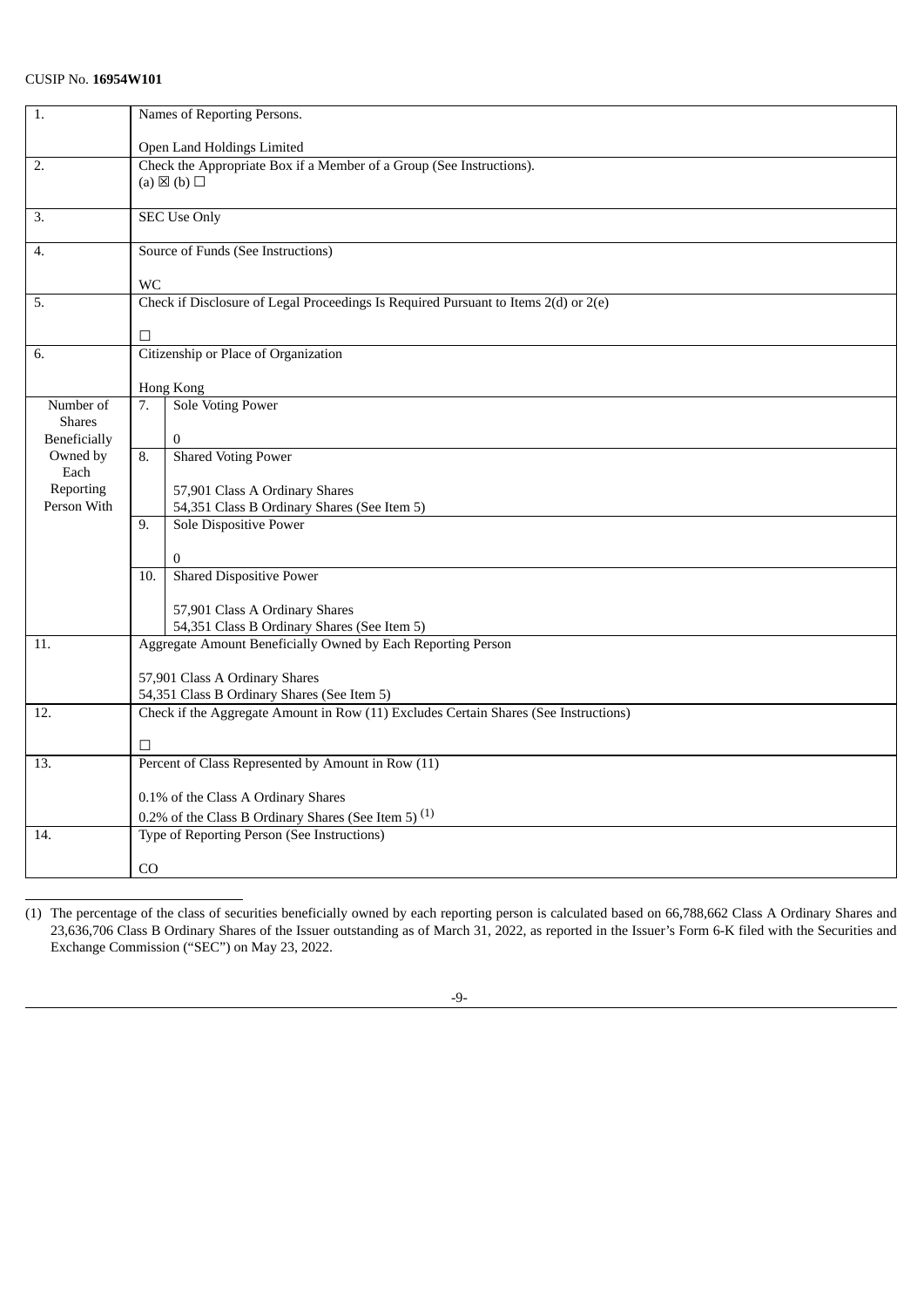#### **Item 1. Security and Issuer.**

This Amendment No. 4 to Schedule 13D (as so amended, this "Schedule 13D") is being filed to amend the Schedule 13D as originally filed with the Securities and Exchange Commission on June 21, 2019, as amended by Amendment No. 1 on January 7, 2020, Amendment No. 2 on June 25, 2020 and Amendment No. 3 on July 20, 2021 (the "Original Schedule 13D"), and relates to Class A ordinary shares, par value \$0.001 per share (the "Class A Ordinary Shares") and Class B ordinary shares, par value \$0.001 per share (the "Class B Ordinary Shares") of China Index Holdings Limited, an exempted company with limited liability registered under the laws of the Cayman Islands (the "Issuer"). Except as amended and supplemented herein, the information set forth in the Original Schedule 13D remains unchanged. Capitalized terms used but not defined in this Schedule 13D have the respective meanings set forth in the Original Schedule 13D. The address of the principal executive offices of the Issuer is Tower A, No. 20 Guogongzhuang Middle Street, Fengtai District, Beijing 100070, the People's Republic of China.

The Issuer's American depositary shares (the "ADSs"), evidenced by American Depositary Receipts, each representing one Class A Ordinary Share, are listed on the NASDAQ Global Market under the symbol "CIH." As used in this Schedule 13D, the term "Ordinary Shares" includes Class A Ordinary Shares and Class B Ordinary Shares.

Certain information contained in this Schedule relates to share ownership of persons other than the Reporting Persons. The Reporting Persons expressly disclaim any liability for any such information and for any other information provided in this Schedule that does not expressly pertain to a Reporting Person.

#### **Item 2. Identity and Background.**

Item 2 is hereby amended and restated in its entirety to read as follows:

This Schedule is being filed by a group, as defined in Rule 13d-5 of the General Rules and Regulations promulgated under the Securities Exchange Act of 1934, as amended (the "Act"). The members of the group are:

1) Tianquan Mo, a PRC citizen and the founder of the Issuer ("Mr. Mo");

2) ACE Smart Investments Limited ("ACE Smart"), a company limited by shares incorporated under the laws of Hong Kong, whose register office is at Room 1901, 19/F, Lee Garden One, 33 Hysan Avenue, Causeway Bay, Hong Kong; as of the date hereof, ACE Smart is wholly owned by Mr. Mo;

3) Media Partner Technology Limited ("Media Partner"), a business company incorporated with limited liability under the laws of the British Virgins Islands, with its registered office at P.O. Box 957, Offshore Incorporations Centre, Road Town, Tortola, British Virgin Islands and its principal business in investment holding, and all of the shares of Media Partner are held in The MC Trust, for which Butterfield Fiduciary Services (Cayman) Limited serves as trustee. Mr. Mo's wife is the sole director of Media Partner;

4) Next Decade Investments Limited ("Next Decade"), a business company incorporated with limited liability under the laws of the British Virgins Islands, with its registered office at P.O. Box 957, Offshore Incorporations Centre, Road Town, Tortola, British Virgin Islands and its principal business in investment holding, and all of the shares of Next Decade are held in KM & KM Trust, for which Credit Suisse Trust Limited serves as trustee. Mr. Mo's wife is the sole director of Next Decade;

5) Karistone Limited ("Karistone"), a business company incorporated with limited liability under the laws of the British Virgins Islands, with its registered office at P.O. Box 957, Offshore Incorporations Centre, Road Town, Tortola, British Virgin Islands and its principal business in investment holding; as of the date hereof, Karistone is wholly owned by Mr. Mo;

6) Ateefa Limited ("Ateefa"), a business company incorporated with limited liability under the laws of the British Virgins Islands, with its registered office at P.O. Box 957, Offshore Incorporations Centre, Road Town, Tortola, British Virgin Islands and its principal business in investment holding; as of the date hereof, Ateefa is wholly owned by Mr. Mo;

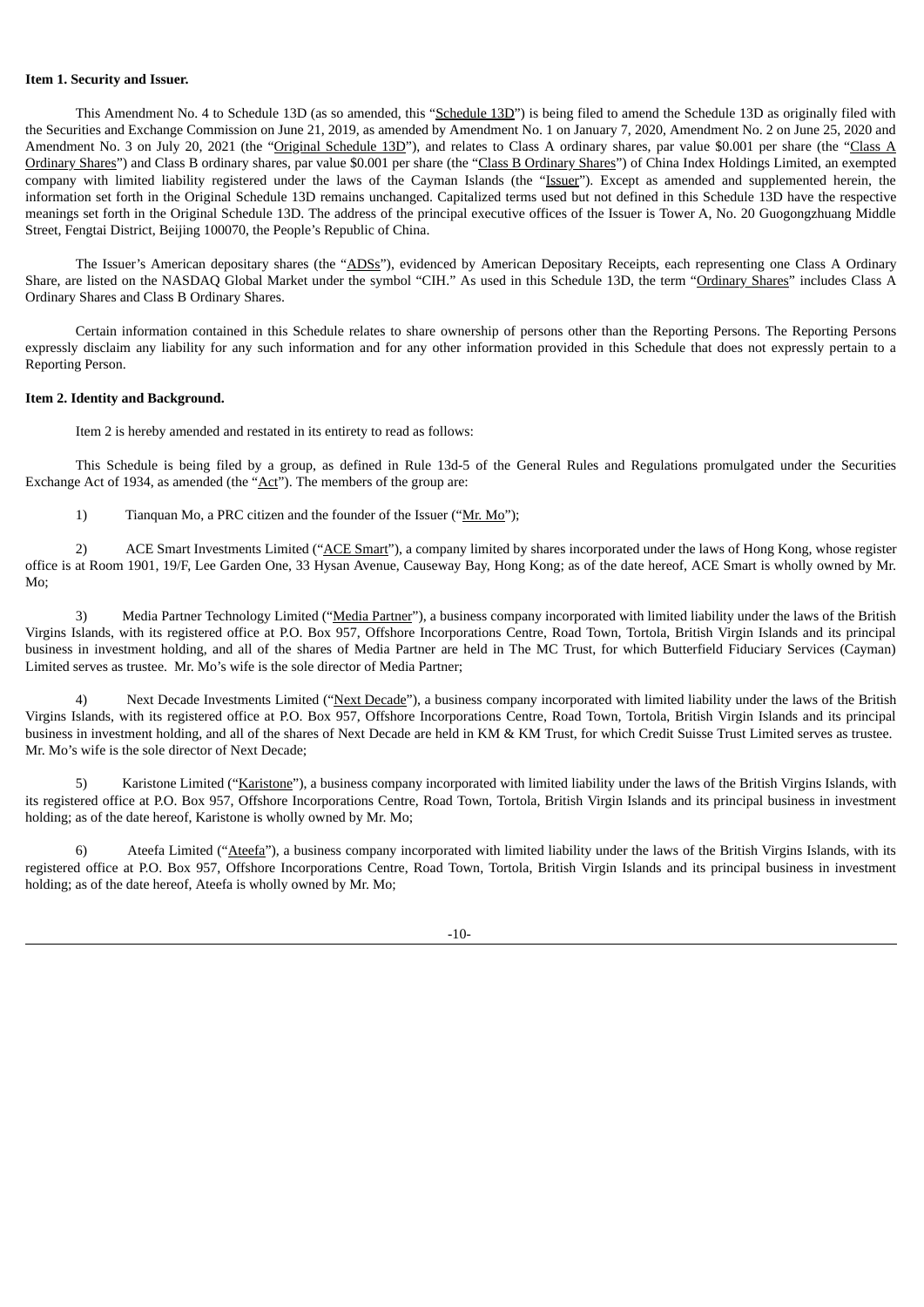7) Deanhale Limited ("Deanhale"), a business company incorporated with limited liability under the laws of the British Virgins Islands, with its registered office at P.O. Box 957, Offshore Incorporations Centre, Road Town, Tortola, British Virgin Islands and its principal business in investment holding; as of the date hereof, Deanhale is wholly owned by Mr. Mo;

8) Fang Holdings Limited ("Fang"), an exempted company incorporated under the laws of the Cayman Islands with limited liability, with its registered office is at P.O. Box 31119 Grand Pavilion, Hibiscus Way, 802 West Bay Road, Grand Cayman, KY1-1205 Cayman Islands, and its principal business address at Tower A, No. 20 Guogongzhuang Middle Street, Fengtai District, Beijing, 100070, PRC. Fang operates a leading real estate Internet portal in China in terms of the number of page views and visitors to its websites. Through its websites, Fang provides primarily marketing, listing, leads generation and financial services for China's fast-growing real estate and home furnishing and improvement sectors;

9) Open Land Holdings Limited ("Open Land"), a company limited by shares incorporated under the Laws of Hong Kong, whose register office is at Room 1901, 19/F, Lee Garden One, 33 Hysan Avenue, Causeway Bay, Hong Kong; as of the date hereof, Open Land is wholly owned by Mr. Mo;

As of the date hereof, Fang was owned as to 1.6% by Deanhale, as to 1.0% by Karistone, as to 1.1% by Ateefa, as to 14.1% by Media Partner, as to 16.0% by Next Decade, as to 0.5% by Open Land and as to 24.8% by ACE Smart.

The name, business address, present principal occupation or employment and citizenship of each of the directors and executive officers of the Reporting Persons as of the date hereof is set forth on Schedule A.

#### **Item 3. Source and Amount of Funds or Other Consideration.**

Item 3 is hereby amended by adding the following:

On or around April 15, 2022, Fidelidade - Companhia de Seguros, S.A. contacted Mr. Mo to discuss the potential exit opportunities of the ADSs of the Issuer owned by them.

On May 10, 2022, after several rounds of private negotiation proposed by Fidelidade - Companhia de Seguros ("Fidelidade"), S.A., ACE Smart entered into a share transfer agreement (the "Share Transfer Agreement 1") with Fidelidade to purchase 1,613,208 ADSs of the Issuer, representing 1,613,208 Class A Ordinary Shares, at the price of USD0.95 per ADS, amounting to an aggregate purchase price of USD1,532,547.60. ACE Smart obtained the funds to purchase the ADSs from its working capital. As the purchase was not made during a trading window as provided in the Issuer's Insider Trading Policy, a waiver from the Compliance Officer of the Issuer was obtained for the purchase. The transfer of the ADSs as contemplated by the Share Transfer Agreement 1 was consummated on May 24, 2022.

On or around May 7, 2022, HHLR Fund, L.P. and YHG Investment, L.P. contacted Mr. Mo to discuss the potential exit opportunities of the ADSs of the Issuer owned by them.

On May 16, 2022, after several rounds of private negotiation proposed by HHLR Fund, L.P. ("HHLR") and YHG Investment, L.P. ("YHG", and, together with HHLR, the "Transferors" and, each, a "Transferor"), ACE Smart entered into a share transfer agreement (the "Share Transfer Agreement 2") with the Transferors to purchase 8,866,511 ADSs of the Issuer, representing 8,866,511 Class A Ordinary Shares, at the price of USD0.95 per ADS, amounting to an aggregate purchase price of USD8,423,185.45. ACE Smart obtained the funds to purchase the ADSs from its working capital. As the purchase was not made during a trading window as provided in the Issuer's Insider Trading Policy, a waiver from the Compliance Officer of the Issuer was obtained for the purchase. The transfer of the ADSs as contemplated by the Share Transfer Agreement 2 was consummated on May 31, 2022.

-11-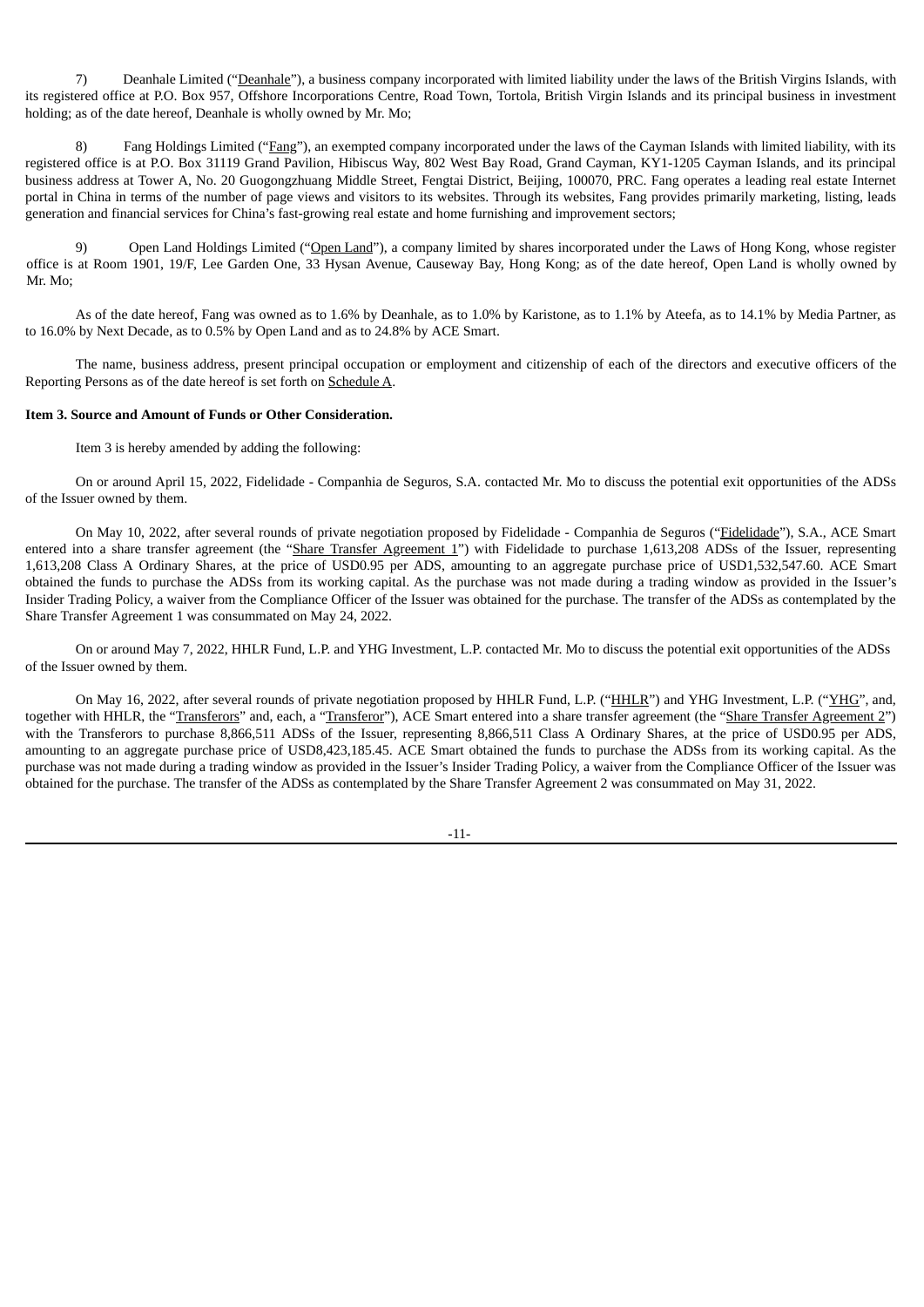#### **Item 4. Purpose of Transaction.**

The information set forth in Item 3 is hereby incorporated by reference in this Item 4.

The Reporting Person acquired the ADSs reported herein for investment purposes. The Reporting Persons intend to review their investment in the Issuer on a continuing basis. Depending on various factors including, without limitation, the Issuer's financial position and investment strategy, the price levels of the ADSs, conditions in the securities markets and general economic and industry conditions, the Reporting Persons may in the future take such actions with respect to their investment in the Issuer as they deem appropriate including, without limitation, engaging in communications with management and the Board of Directors of the Issuer, engaging in discussions with shareholders of the Issuer or other third parties about the Issuer and the Reporting Persons' investment, including potential business combinations, dispositions, mergers, reorganization or liquidation involving the Issuer or certain of its businesses, making recommendations or proposals to the Issuer concerning changes to the capitalization, ownership structure, board structure (including board composition), purchasing additional ADSs, selling some or all of their ADSs, or changing their intention with respect to any and all matters referred to in Item 4.

#### **Item 5. Interest in Securities of the Issuer.**

Item 5(a) is hereby amended and restated in its entirety to read as follows:

(a) As of the date hereof, ACE Smart is the record holder of 1,707,324 Class A Ordinary Shares, 9,962,597 Class A Ordinary Shares evidenced by ADSs, and as a shareholder of Fang, may be deemed to share voting and dispositive power with respect to and have beneficial ownership of 1,667,329 Class A Ordinary Shares, representing 20.0% of issued and outstanding Class A Ordinary Shares; and (ii) as a shareholder of Fang, may be deemed to share voting and dispositive power with respect to and have beneficial ownership of 2,754,333 Class B Ordinary Shares, representing 11.7% of issued and outstanding Class B Ordinary Shares.

As of the date hereof, Media Partner (i) is the record holder of certain employee stock options and restricted shares (exercisable within 60 days of the date hereof), which options and restricted shares entitle Media Partner to acquire an additional 1,367,378 Class A Ordinary Shares, and as a shareholder of Fang, may be deemed to share voting and dispositive power with respect to and have beneficial ownership of 947,819 Class A Ordinary Shares, representing 3.5% of the issued and outstanding Class A Ordinary Shares; and (ii) is the record holder of 5,795,802 Class B Ordinary Shares, and as a shareholder of Fang, may be deemed to share voting and dispositive power with respect to and have beneficial ownership of 1,565,743 Class B Ordinary Shares, representing 31.1% of the issued and outstanding Class B Ordinary Shares. Each Class B ordinary share is convertible at the option of the holder into one Class A ordinary share. The rights of the holders of Class A Ordinary Shares and Class B Ordinary Shares are identical, except with respect to conversion rights as noted above and voting rights. Each Class B Ordinary Share is entitled to ten votes per share, whereas each Class A Ordinary Share is entitled to one vote per share.

As of the date hereof, Next Decade (i) is the record holder of 14,177 Class A Ordinary Shares, evidenced by ADSs, and certain employee stock options and restricted shares (exercisable within 60 days of the date hereof), which options and restricted shares entitle Next Decade to acquire an additional 1,367,377 Class A Ordinary Shares, and as a shareholder of Fang, may be deemed to share voting and dispositive power with respect to and have beneficial ownership of 1,079,501 Class A Ordinary Shares, representing 3.7% of issued and outstanding Class A Ordinary Shares; and (ii) is the record holder of 5,794,757 Class B Ordinary Shares, and certain employee stock options (exercisable within 60 days of the date hereof), which options entitle Next Decade to acquire an additional 1,754,500 Class B Ordinary Shares, and as a shareholder of Fang, may be deemed to share voting and dispositive power with respect to and have beneficial ownership of 1,783,274 Class B Ordinary Shares, representing 39.5% of issued and outstanding Class B Ordinary Shares. Each Class B ordinary share is convertible at the option of the holder into one Class A ordinary share. The rights of the holders of Class A Ordinary Shares and Class B Ordinary Shares are identical, except with respect to conversion rights as noted above and voting rights. Each Class B Ordinary Share is entitled to ten votes per share, whereas each Class A Ordinary Share is entitled to one vote per share.

-12-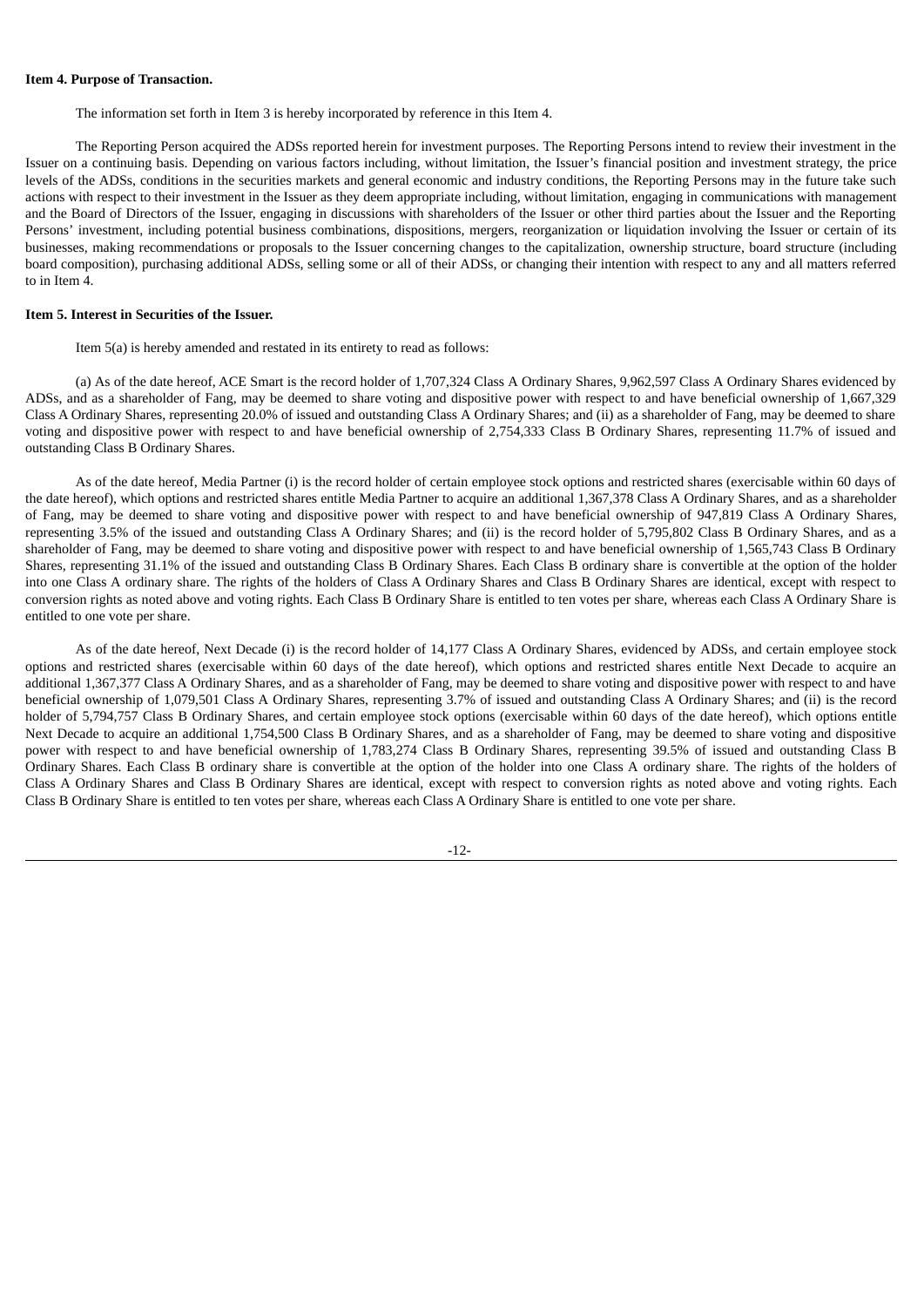As of the date hereof, Karistone (i) is the record holder of certain employee stock options (exercisable within 60 days of the date hereof), which options entitle Karistone to acquire an additional 360,421 Class A Ordinary Shares, and as a shareholder of Fang, may be deemed to share voting and dispositive power with respect to and have beneficial ownership of 69,018 Class A Ordinary Shares, representing 0.6% of issued and outstanding Class A Ordinary Shares, (ii) is the record holder of 926,461 Class B Ordinary Shares, and as a shareholder of Fang, may be deemed to share voting and dispositive power with respect to and have beneficial ownership of 114,014 Class B Ordinary Shares, representing 4.4% of issued and outstanding Class B Ordinary Shares. The rights of the holders of Class A Ordinary Shares and Class B Ordinary Shares are identical, except with respect to conversion rights as noted above and voting rights. Each Class B Ordinary Share is entitled to ten votes per share, whereas each Class A Ordinary Share is entitled to one vote per share.

As of the date hereof, Fang is the record holder of 6,731,275 Class A Ordinary Shares, representing 10.1% of the issued and outstanding Class A Ordinary Shares, and 11,119,686 Class B Ordinary Shares, representing 47.0% of the issued and outstanding Class B Ordinary Shares.

As of the date hereof, Deanhale (i) as a shareholder of Fang, may be deemed to share voting and dispositive power with respect to and have beneficial ownership of 109,681 Class A Ordinary Shares, representing 0.2% of issued and outstanding Class A Ordinary Shares; and (ii) as a shareholder of Fang, may be deemed to share voting and dispositive power with respect to and have beneficial ownership of 181,187 Class B Ordinary Shares, representing 0.8% of issued and outstanding Class B Ordinary Shares.

As of the date hereof, Open Land (i) is the record holder of 25,000 Class A Ordinary Shares, evidenced by ADSs, and as a shareholder of Fang, may be deemed to share voting and dispositive power with respect to and have beneficial ownership of 32,901 Class A Ordinary Shares, representing 0.1% of issued and outstanding Class A Ordinary Shares. (ii) as a shareholder of Fang, may be deemed to share voting and dispositive power with respect to and have beneficial ownership of 54,351 Class B Ordinary Shares, representing 0.2% of issued and outstanding Class B Ordinary Shares.

As of the date hereof, Ateefa (i) as a shareholder of Fang, may be deemed to share voting and dispositive power with respect to and have beneficial ownership of 71,313 Class A Ordinary Shares, representing 0.1% of issued and outstanding Class A Ordinary Shares. (ii) as a shareholder of Fang, may be deemed to share voting and dispositive power with respect to and have beneficial ownership of 117,805 Class B Ordinary Shares, representing 0.5% of issued and outstanding Class B Ordinary Shares.

#### **Item 6. Contracts, Arrangements, Understandings or Relationships with Respect to the Issuer.**

The information set forth in or incorporated by reference in Item 2, 3, 4 and 5 of this Schedule 13D is incorporated by reference into this Item 6.

#### **Item 7. Materials to be Filed as Exhibits.**

| Exhibit 99.1 | Joint Filing Agreement dated June 1, 2022 by the Reporting Persons                       |
|--------------|------------------------------------------------------------------------------------------|
| Exhibit 99.2 | Share Transfer Agreement dated May 10, 2022 between Fidelidade and ACE Smart             |
| Exhibit 99.3 | <b>Share Transfer Agreement dated May 16, 2022 between the Transferors and ACE Smart</b> |

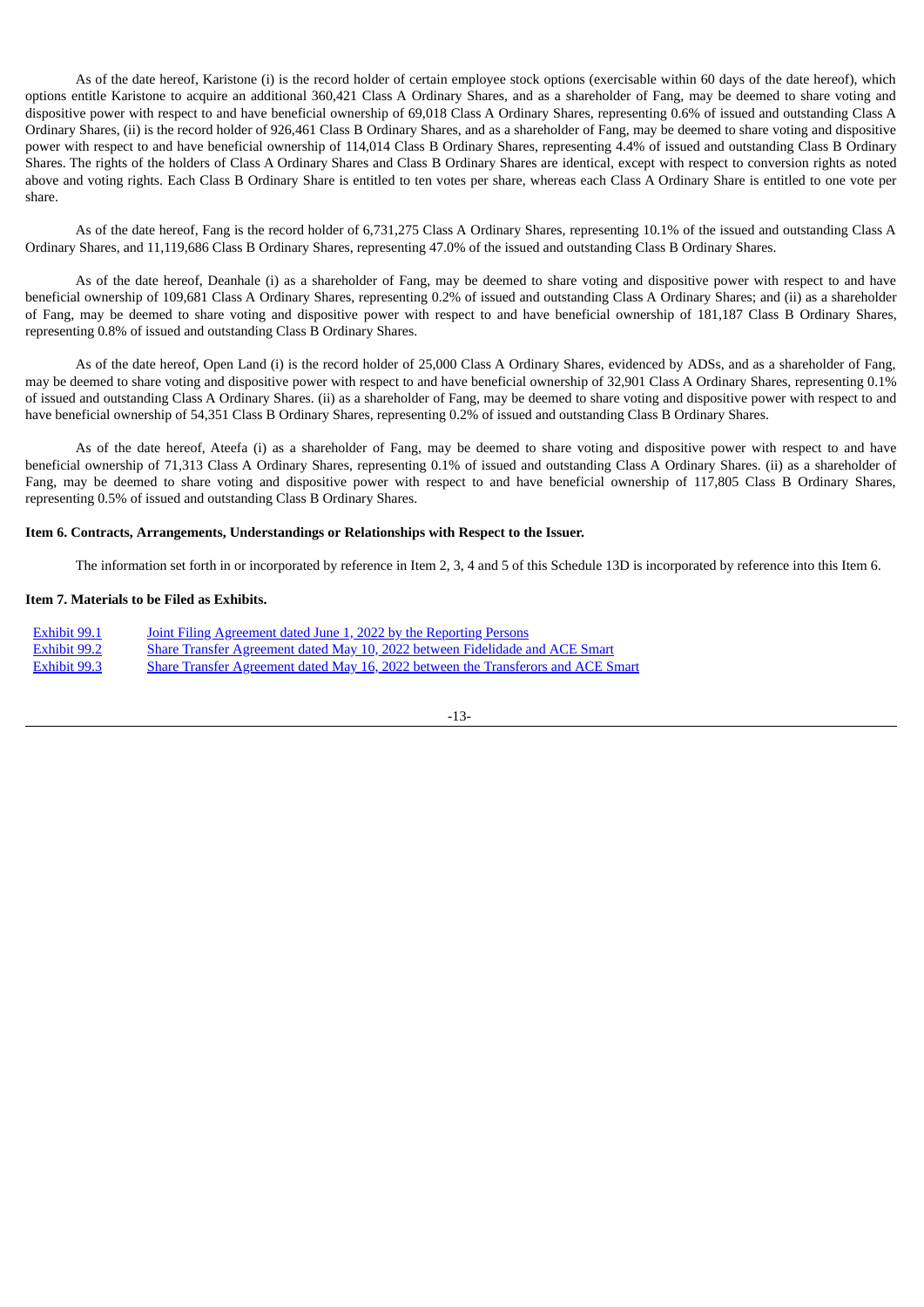### **SIGNATURES**

After reasonable inquiry and to the best of my knowledge and belief, I certify that the information set forth in this statement is true, complete and correct.

Date: June 1, 2022

### **TIANQUAN MO**

By: /s/ Tianquan Mo

Name: Tianquan Mo

### **ACE SMART INVESTMENTS LIMITED**

By: /s/ Tianquan Mo

Name: Tianquan Mo Title: Director

### **MEDIA PARTNER TECHNOLOGY LIMITED**

By: /s/ Jing Cao

Name: Jing Cao Title: Director

# **NEXT DECADE INVESTMENTS LIMITED**

By: /s/ Jing Cao

Name: Jing Cao Title: Director

# **KARISTONE LIMITED**

By: /s/ Tianquan Mo

Name: Tianquan Mo Title: Director

# **ATEEFA LIMITED**

By: /s/ Tianquan Mo

Name: Tianquan Mo Title: Director

### **DEANHALE LIMITED**

By: /s/ Tianquan Mo

Name: Tianquan Mo Title: Director

#### **FANG HOLDINGS LIMITED**

By: /s/ Jiangong Dai

Name: Jiangong Dai Title: Director

### **OPEN LAND HOLDINGS LIMITED**

By: /s/ Tianquan Mo

Name: Tianquan Mo Title: Director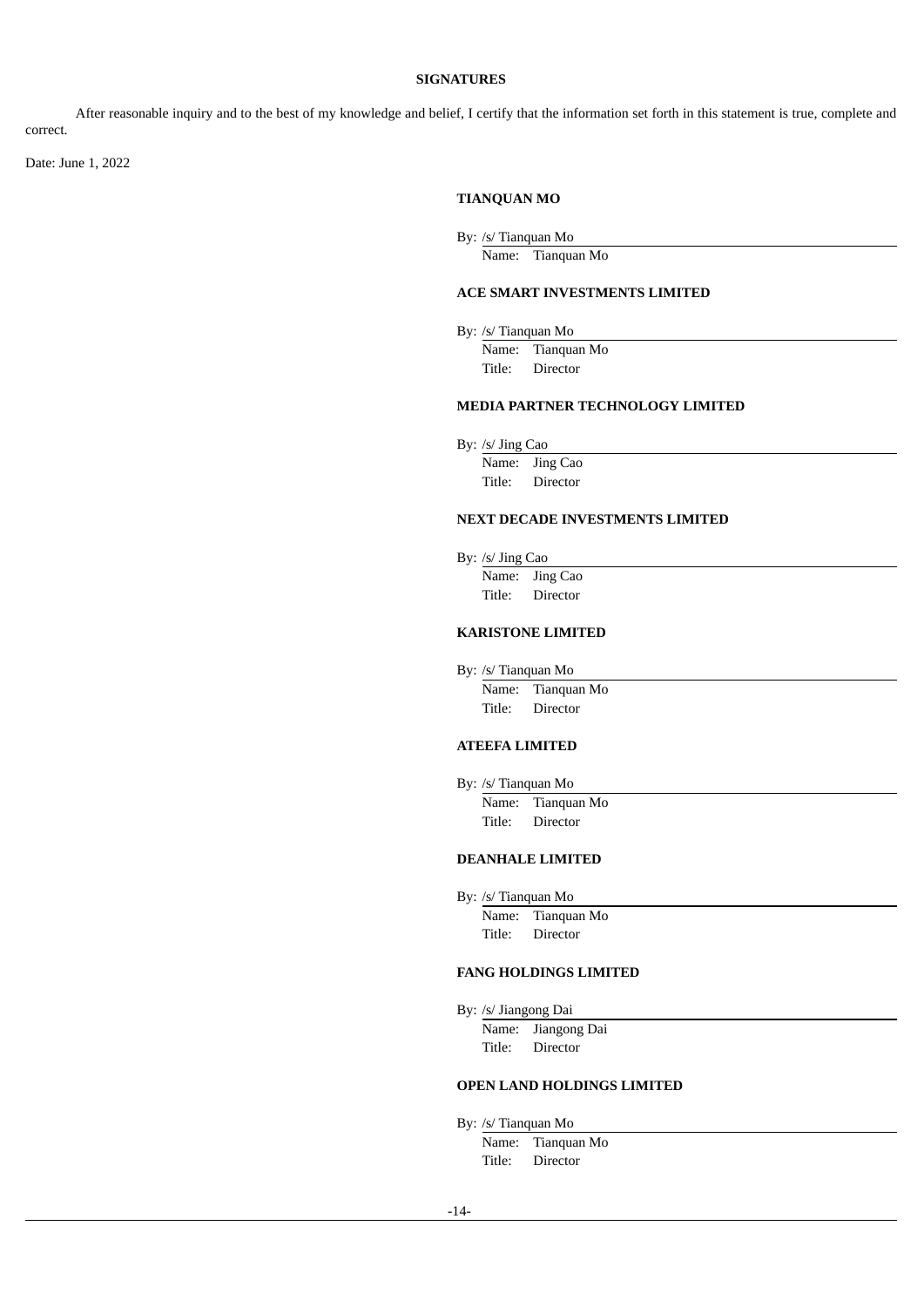## **Schedule A**

| <b>Name</b>                  | <b>Present Principal Occupation or Employment and Business Address</b>                                                                                                                                                                                                   |  |
|------------------------------|--------------------------------------------------------------------------------------------------------------------------------------------------------------------------------------------------------------------------------------------------------------------------|--|
| Tianquan Mo (PRC<br>citizen) | Director of ACE Smart Investments Limited, Director of Ateefa Limited, Director of Deanhale Limited, Director of Karistone<br>Limited, and Director of Open Land Holdings Limited, Tower A, No. 20 Guogongzhuang Middle Street, Fengtai District,<br>Beijing 100070, PRC |  |
| Jing Cao                     | Director of Media Partner, Director of Next Decade, and Director of Open Land Holdings Limited, c/o P.O. Box 957, Offshore                                                                                                                                               |  |
| (U.S. citizen)               | Incorporations Centre, Road Town, Tortola, British Virgin Islands                                                                                                                                                                                                        |  |
| Jiangong Dai                 | Chairman of Fang Holdings Limited                                                                                                                                                                                                                                        |  |
| (PRC citizen)                | Tower A, No. 20 Guogongzhuang Middle Street, Fengtai District, Beijing 100070, PRC                                                                                                                                                                                       |  |

-15-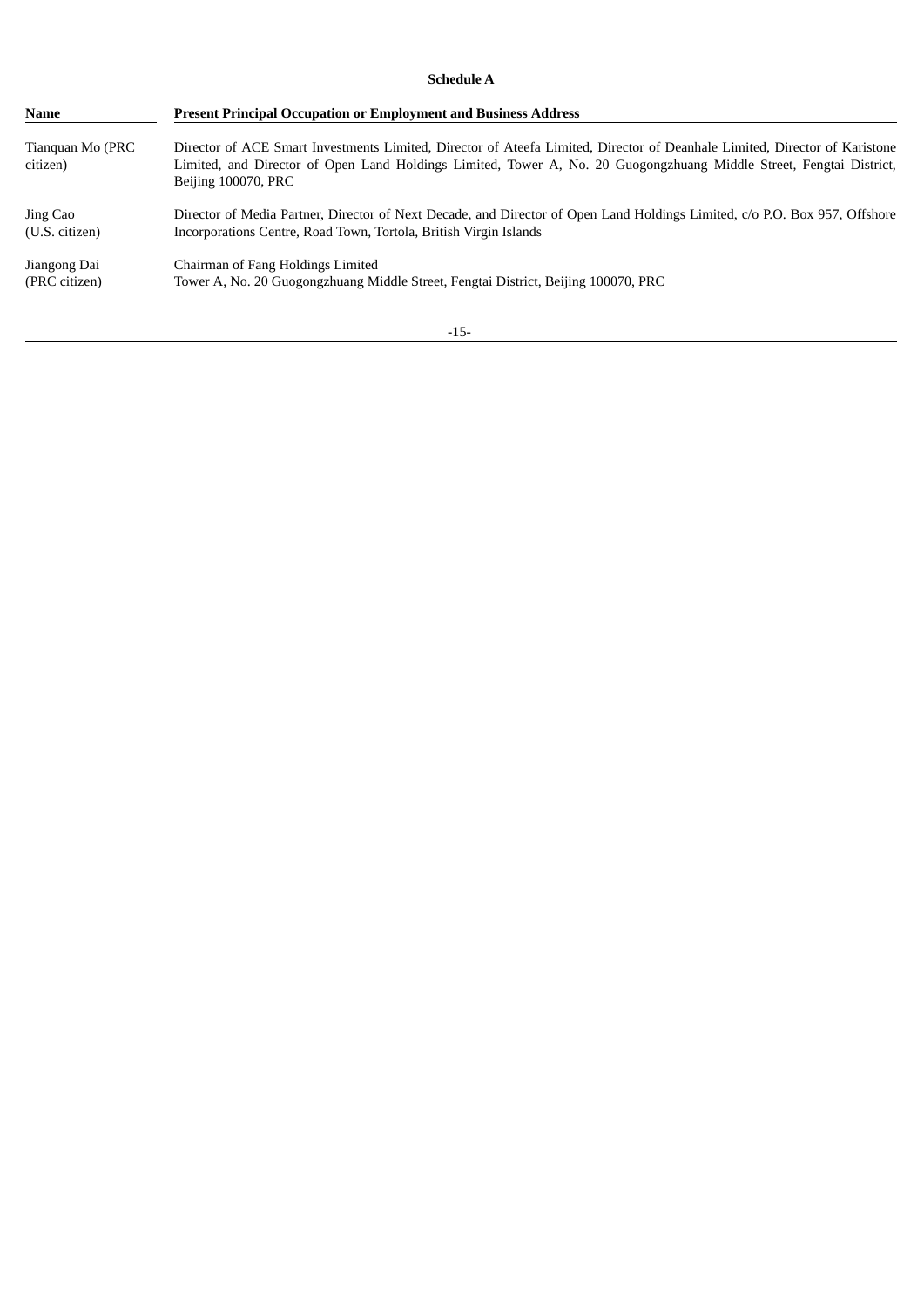#### **JOINT FILING AGREEMENT**

<span id="page-16-0"></span>In accordance with Rule 13d-1(k) promulgated under the Securities Exchange Act of 1934, as amended, each of the undersigned hereby agrees to the joint filing with all other Reporting Persons (as such term is defined in the Schedule 13D referred to below) on behalf of each of them of a statement on Schedule 13D (including amendments thereto) with respect to the Class A ordinary shares, par value US\$0.001 per share and Class B ordinary shares, par value US\$0.001 per share of China Index Holdings Limited, a company organized under the laws of the Cayman Islands.

It is understood and agreed that each of the parties hereto is responsible for the timely filing of such statement on Schedule 13D and any amendments thereto, and for the completeness and accuracy of the information concerning such party contained therein, but such party is not responsible for the completeness and accuracy of information concerning the other parties making the filing unless such party knows or has reason to believe that such information is inaccurate. It is understood and agreed that a copy of this agreement shall be attached as an exhibit to the statement on Schedule 13D, and any amendments thereto, filed on behalf of the parties hereto.

This Agreement may be executed in any number of counterparts, each of which shall be deemed to be an original, but all of which taken together shall constitute one and the same instrument.

IN WITNESS WHEREOF, the undersigned hereby execute this Agreement as of June 1, 2022.

#### **TIANQUAN MO**

By: /s/ Tianquan Mo

Name: Tianquan Mo

#### **ACE SMART INVESTMENTS LIMITED**

By: /s/ Tianquan Mo

Name: Tianquan Mo Title: Director

#### **MEDIA PARTNER TECHNOLOGY LIMITED**

By: /s/ Jing Cao

Name: Jing Cao Title: Director

#### **NEXT DECADE INVESTMENTS LIMITED**

By: /s/ Jing Cao

Name: Jing Cao Title: Director

### **KARISTONE LIMITED**

By: /s/ Tianquan Mo

Name: Tianquan Mo Title: Director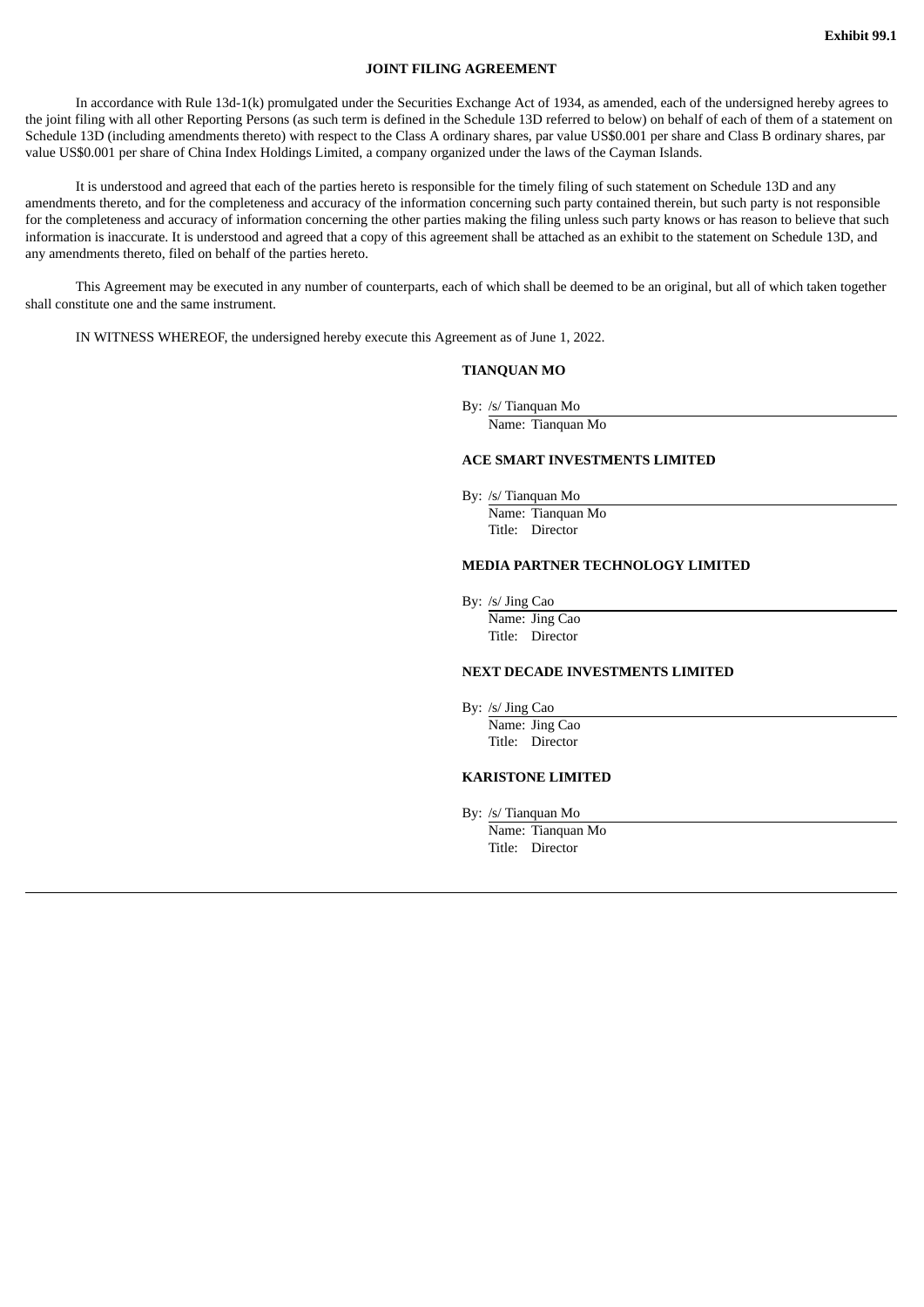# **ATEEFA LIMITED**

By: /s/ Tianquan Mo Name: Tianquan Mo Title: Director

### **DEANHALE LIMITED**

By: /s/ Tianquan Mo

Name: Tianquan Mo Title: Director

#### **FANG HOLDINGS LIMITED**

By: /s/ Jiangong Dai

Name: Jiangong Dai Title: Director

# **OPEN LAND HOLDINGS LIMITED**

By: /s/ Tianquan Mo

Name: Tianquan Mo Title: Director

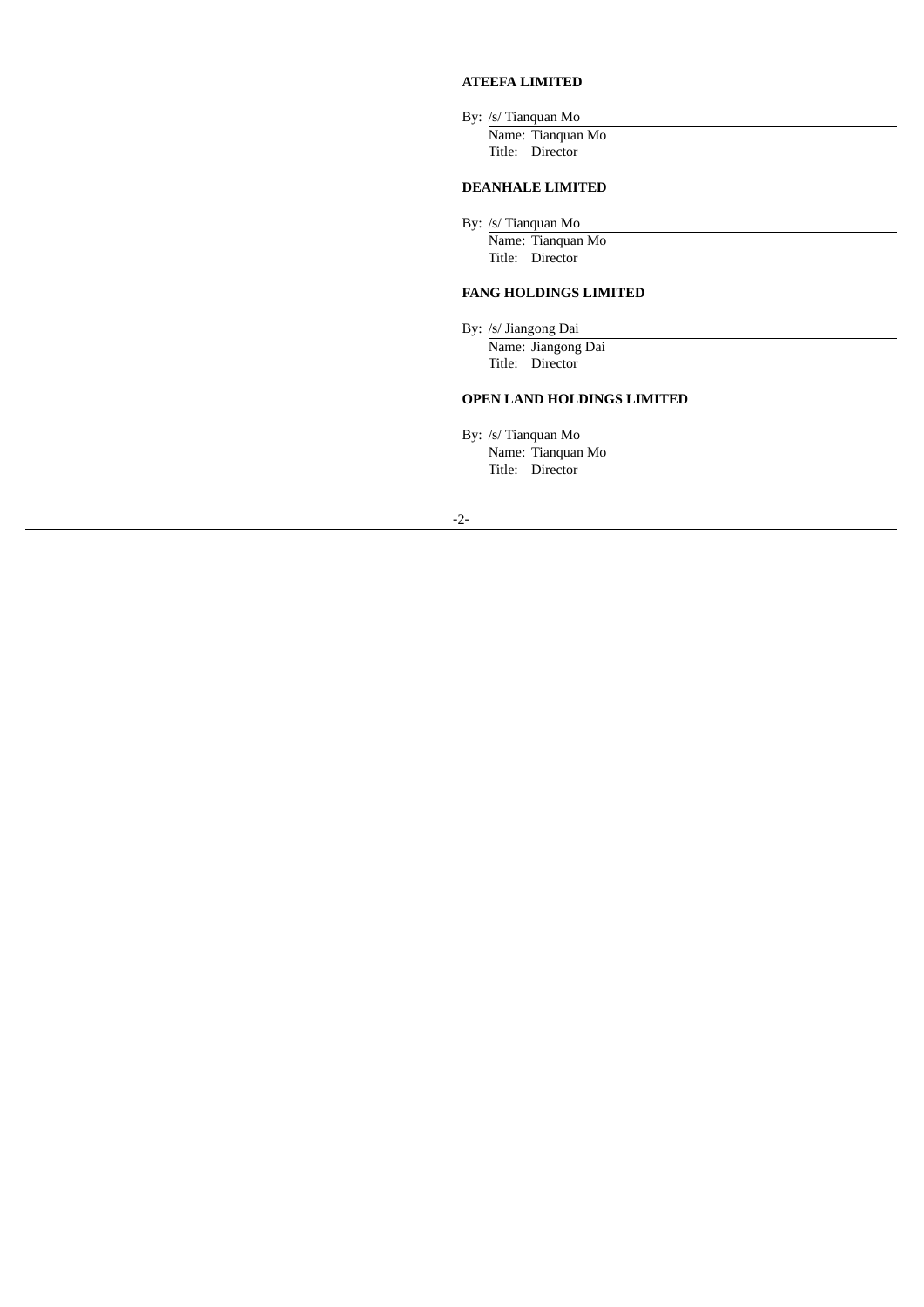#### **SHARE TRANSFER AGREEMENT**

<span id="page-18-0"></span>This Share Transfer Agreement (this "**Agreement**"), dated as of May 10, 2022 is entered into by and among Fidelidade - Companhia de Seguros, S.A. (the "**Transferor**"), a company incorporated in Portugal with company number 500918880 whose registered office is at Largo do Calhariz, 30 freguesia da Misericórdia, 1200-086 Lisboa , and ACE SMART INVESTMENTS LIMITED (the "**Transferee**"), a company incorporated in Hong Kong with company number 1622462 whose registered office is at Flat/Rm 1901 19/F, Lee Garden One, 33 Hysan Avenue Causeway Bay, Hong Kong (together with the Transferor, the "**Parties**" and each a "**Party**").

#### **RECITALS**

WHEREAS, the Transferor holds 1,613,208 American Depository Shares (the "**ADS**") of China Index Holdings Limited which represents 1,613,208 class A ordinary share (the "**Shares**") of China Index Holdings Limited (NASDAQ: CIH), an exempted company incorporated in the Cayman Islands (the "**Company**").

WHEREAS, the Transferor intends to sell to the Transferee, and the Transferee intends to purchase from the Transferor, the Shares subject to such terms and conditions set forth in this Agreement.

NOW, THEREFORE, IT IS HEREBY AGREED as follows:

#### **1. DEFINITIONS AND INTERPRETATION**

1.1 In this Agreement, unless the context otherwise requires:

"**Anti-Money Laundering Law**" means laws, regulations, rules or guidelines relating to money laundering, including, without limitation, financial recordkeeping and reporting requirements, which apply to the business and dealings of the Transferee or its shareholders; such as, without limitation, the U.S. Uniting and Strengthening America by Providing Appropriate Tools Required to Intercept and Obstruct Terrorism Act of 2001, Public Law 107-56, the U.S. Currency and Foreign Transaction Reporting Act of 1970, as amended, the U.S. Money Laundering Control Act of 1986, as amended, the UK Proceeds of Crime Act 2002, the UK Terrorism Act 2000, as amended, and all money laundering-related laws of other jurisdictions where the Transferee or its shareholders conduct business or own assets;

"**Business Day**" means a day (other than a Saturday, Sunday or any day which is a public holiday) on which banks are open for general banking purposes in the PRC, Hong Kong, the State of New York, Lisbon, Portugal and the Cayman Islands;

"**Completion**" means the sale and purchase of the Shares in accordance with clause 4;

"**Encumbrance**" means any interest or equity of any person (including any right to acquire, option or right of pre-emption), any mortgage, charge, pledge, lien, assignment, hypothecation, security interest (including any created by law), title retention or other security agreement or arrangement;

"**Group**" means the Company and each of its subsidiaries, and "**Group Company**" means any member of the Group;

"**Hong Kong**" means the Hong Kong Special Administrative Region of the Peoples' Republic of China;

"**PRC**" means the People's Republic of China, for the purposes of this Agreement only, excluding the Hong Kong Special Administrative Region, the Macau Special Administrative Region and Taiwan;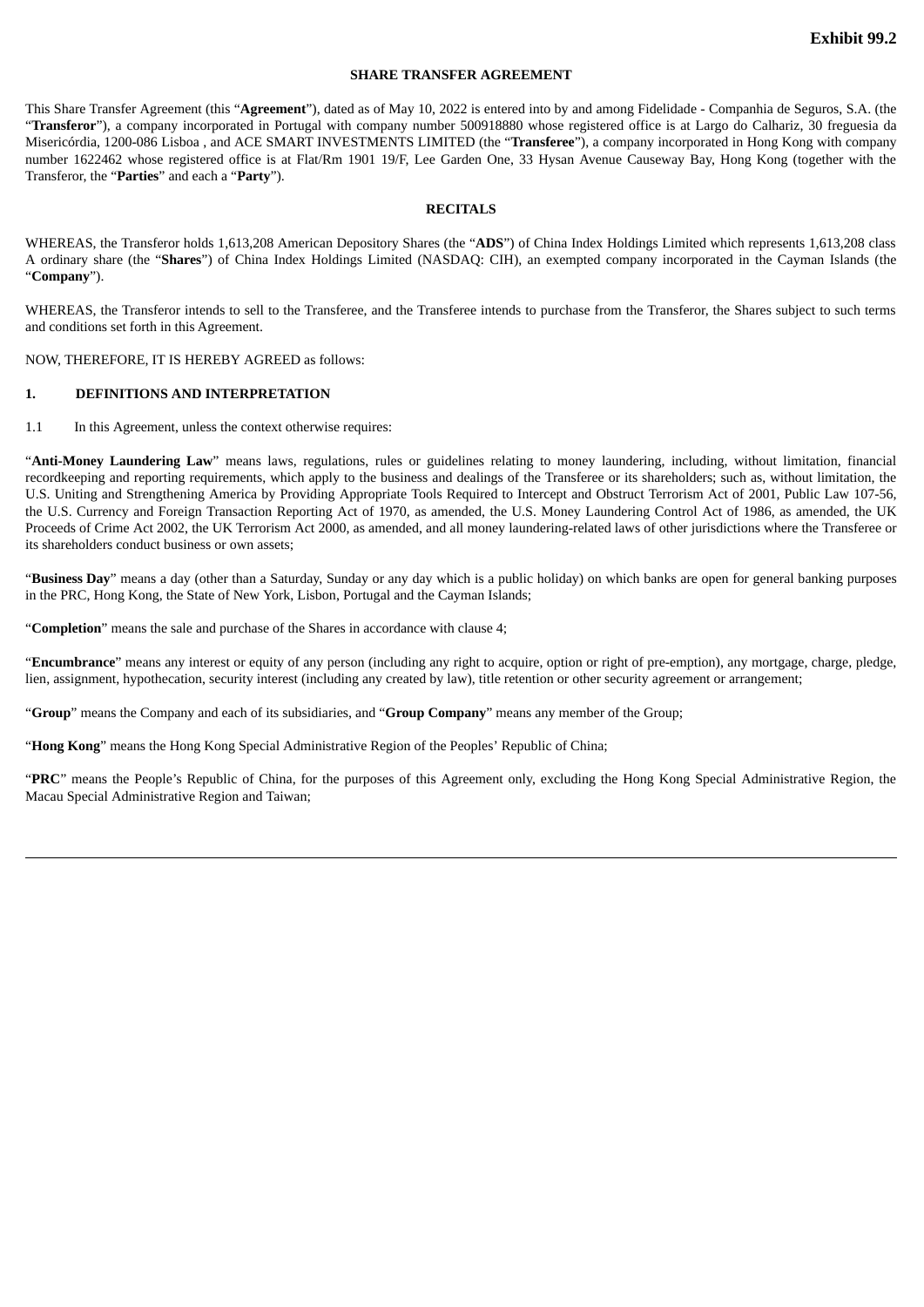"**Records**" means all books, records and documents (including financial, business or trading information, books, data, information or documents (including in electronic format)) used or maintained by each Group Company and/or the Transferee in relation to its business;

"**Representatives**" means, in relation to a Party, its affiliates and their respective directors, officers, employees, agents, consultants and advisers (including legal advisors);

"**Sanctions**" means all current and future sanctions that would expose the Company, its shareholders, the Transferee and/or the Transferor to any sanction, prohibition or restriction under United Nations resolutions or the trade or economic sanctions, laws or regulations of the European Union, the United States of America, the United Kingdom or any other applicable lists. For the avoidance of doubt, "Sanctions" also includes any list administered by the United Kingdom's HM Treasury, the Office of Foreign Assets Control of the U.S. Department of the Treasury ("**OFAC**") and any OFAC administered sanctions or embargo programs.

"**Transaction**" means the transactions contemplated by this Agreement, including the Ordinary Share Conversion and sale and purchase of Shares pursuant to the terms of this Agreement;

"**Transferor's Bank Account**" means the bank account at Caixa Geral de Depositos, S.A., with the details below:

| Beneficiary name                   | [Reserved] |
|------------------------------------|------------|
| Beneficiary account no.            | [Reserved] |
| Beneficiary bank                   | [Reserved] |
| Bank swift code                    | [Reserved] |
| Bank address                       | [Reserved] |
| Correspondent Bank (if applicable) | [Reserved] |
| Bank swift code                    | [Reserved] |

"**Working Hours**" means 9 am to 6 pm on a Business Day.

- 1.2 In this Agreement, unless the context otherwise requires:
	- (a) references to a "person" includes any individual, partnership, body corporate, corporation sole or aggregate, state or agency of a state, and any unincorporated association or organisation, in each case whether or not having separate legal personality;
	- (b) every reference to a particular law shall be construed also as a reference to all other laws made under the law referred to and to all such laws as amended, re-enacted, consolidated or replaced or as their application or interpretation is affected by other laws from time to time;
	- (c) references to "US\$" are references to the lawful currency from time to time of the United States of America; and
	- (d) references to times of the day are to Hong Kong time unless otherwise stated.
- 1.3 The heading contained within in this Agreement are included for convenience only, and shall not affect the construction of this Agreement.

2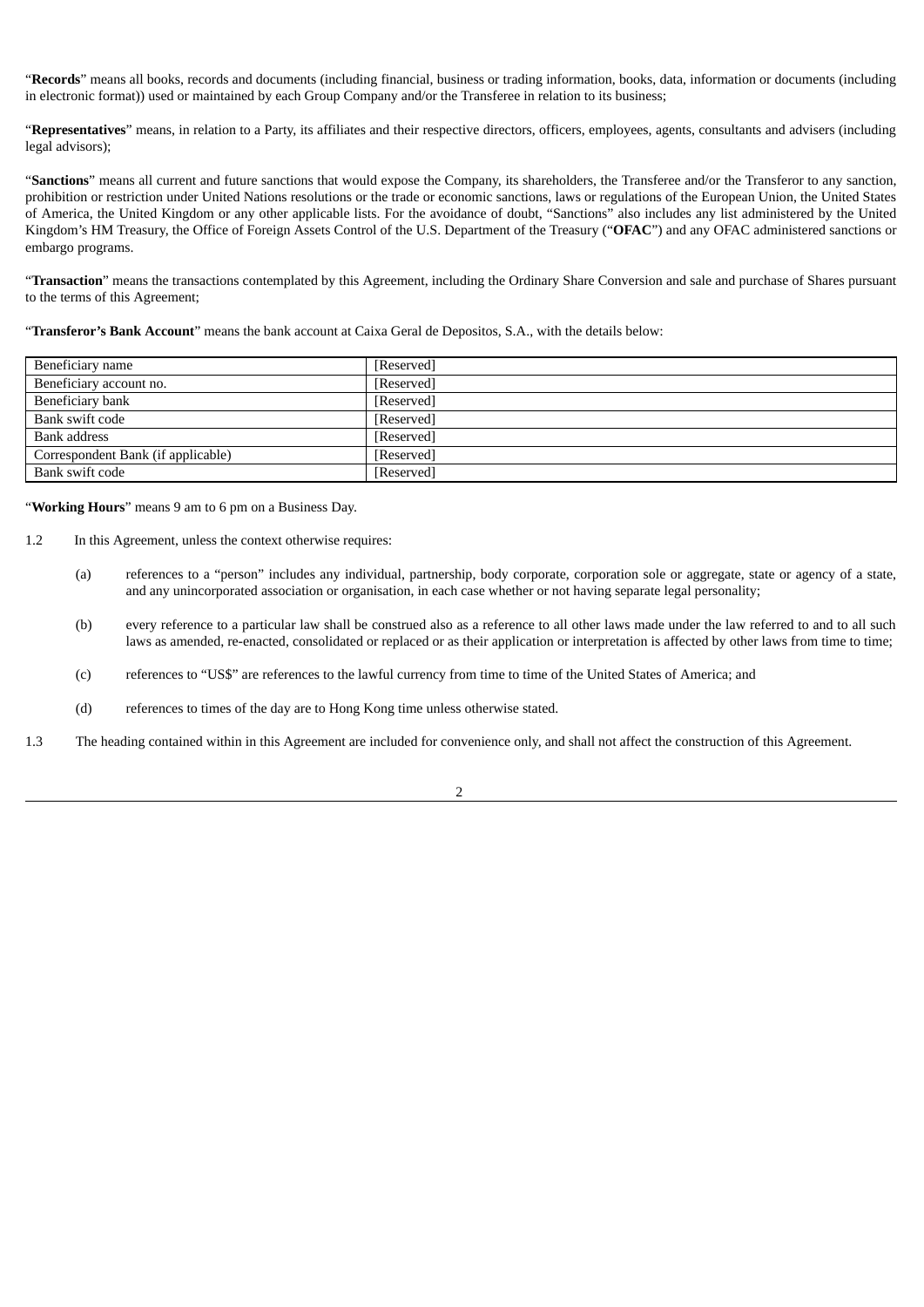#### **2. SALE AND PURCHASE OF SHARES**

- 2.1 Upon execution of this Agreement, the Transferor shall use reasonable efforts to initiate the process of converting the ADS into the Shares (the "**Ordinary Share Conversion**"). The Transferee shall cause the Company to use best efforts to ensure the completion of the Ordinary Share Conversion.
- 2.2 Upon the execution of this Agreement, the Transferee shall promptly provide to the Transferor a copy of the board resolution of the Transferee approving the Transaction and the execution by the Transferee of this Agreement and all documents contemplated by the Transaction;
- 2.3 Provided that the Ordinary Share Conversion is completed and subject to the satisfaction or waiver of the Conditions by the Transferor , the Transferor will sell to the Transferee, and the Transferee will purchase from the Transferor, the Shares, free from all Encumbrances (other than those set out in the constitutional documents of the Company) in consideration of the Transfer Price set out in clause 3 with effect from Completion.
- 2.4 The Shares shall be sold and purchased with all rights and obligations attached according to the constitutional documents of the Company as at Completion.

## **3. TRANSFER PRICE AND REIMBRUSEMENT**

It is agreed that the Shares shall be purchased and sold at an aggregate purchase price of US\$1,532,547.60(the "**Transfer Price**"). In addition, as long as the Ordinary Share Conversion is completed, regardless of whether the Completion occurs, the Transferee will reimburse the Transferor US\$80,660.40 ADS cancellation fee (the "**Reimbursement**").

#### **4. COMPLETION**

- 4.1 Subject to the satisfaction or waiver of the conditions that (i) the representations and warranties of the Transferee in this Agreement being true and correct as of the date of this Agreement and the date of the Completion, (ii) the Transferee having performed and complied with all agreements and conditions required by this Agreement to be performed or complied with by the Transferee prior to the Completion, and (iii) no action having been taken or threatened, and no law existing or having been enacted, promulgated or issued or deemed applicable to the Transaction by any governmental authority that would make the consummation of the Transaction illegal or substantially delay the consummation of any material aspect of the Transaction (collectively, the "**Conditions**"), Completion shall take place within five (5) Business Days after the Ordinary Share Conversion or any other date as agreed in writing by the Transferor and the Transferee.
- 4.2 At Completion:
	- (a) the Transferor shall deliver to the Transferee or procure the delivery to the Transferee of:
		- (i) an instrument of transfer of all of the Shares into the name of the Transferee, duly executed by the Transferor; and
	- (b) the Transferee shall:
		- (i) pay or cause to be paid in cash the Transfer Price along with the Reimbursement to the Transferor's Bank Account by way of electronic transfer in immediately available funds; and
		- (ii) deliver to the Transferor or procure the delivery to the Transferor of (A) a copy of an instruction letter to the Company's share registrar duly executed by the Company to effect the transfer of the Shares and registration, in the register of members, of the Transferee as the holder of the Shares and issuance of share certificates in the name of the Transferee; and (B) a waiver signed by the compliance officer of the Company who is duly authorized by the Company for the Transaction being completed outside the trading window as provided in the Company's insider trading policy.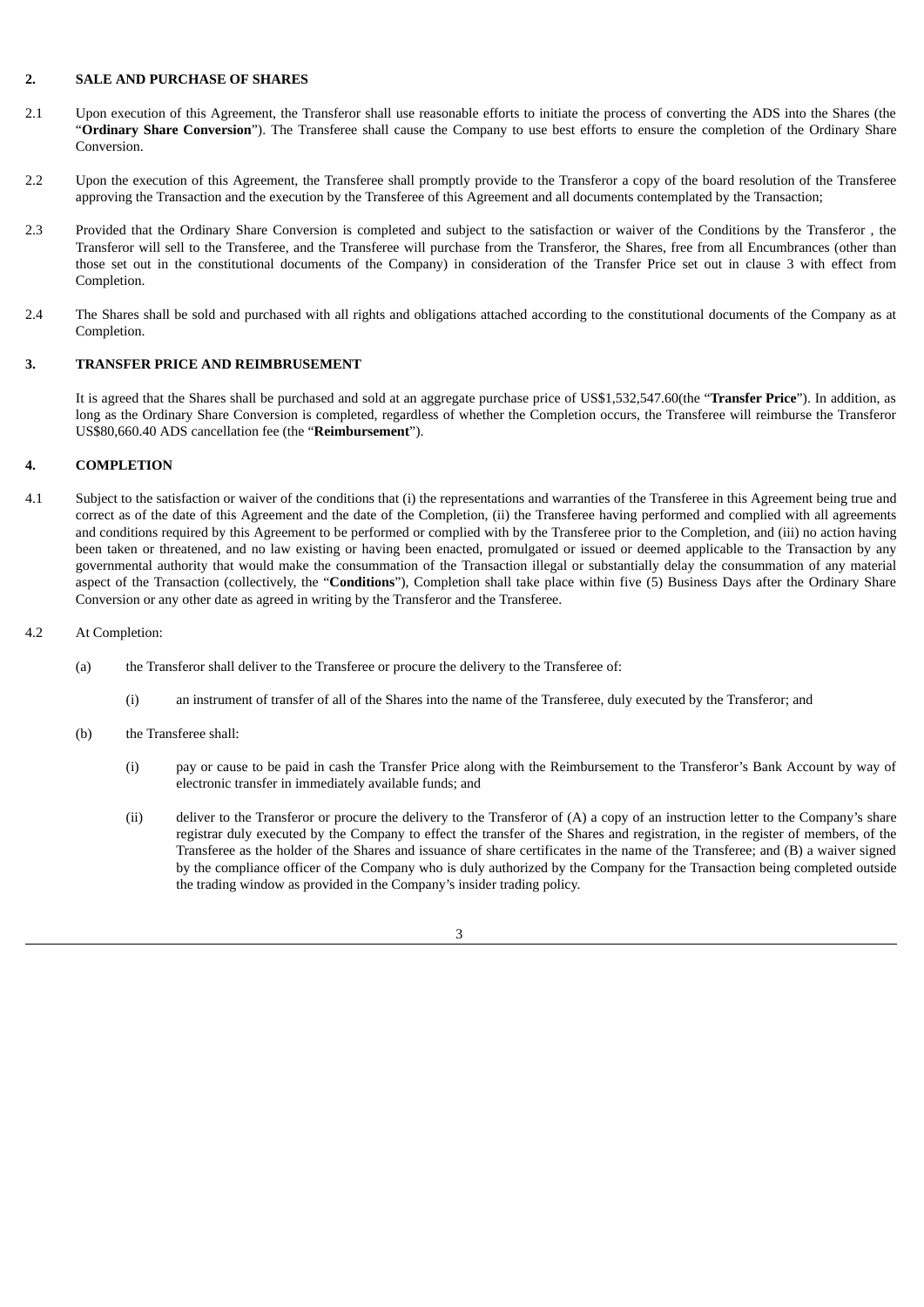- 4.3 Without prejudice to any other rights and remedies each Party may have, the Parties shall not be obliged to complete the sale and purchase of any of the Shares unless the sale and purchase of all of the Shares is completed simultaneously and the Ordinary Share Conversion is completed.
- 4.4 The costs and expenses of registering the sale and purchase of the Shares (if any) shall be borne by the Transferee. In the event that the Transferee fails to close within five (5) Business Days after the Ordinary Share Conversion, the Transferor shall have an option to deposit the Shares with the depositary bank of the Company in exchange for the ADSs. The Transferee shall cause the Company to facilitate the above conversion of Shares into ADSs in a timely manner, including the Company directing the depositary bank, share registrar and transfer agent to take all necessary actions for such conversion and bearing any relevant fees and expenses incurred by the Transferor. For the avoidance of doubt, (i) the Reimbursement shall be borne by the Transferee as long as the Ordinary Share Conversion is completed, regardless whether the Completion has occurred; (ii) in the event the Ordinary Share Conversion is not completed, the Transferor is not obliged to transfer any Shares to the Transferee; and (iii) in the event the Ordinary Share Conversion is not completed within 30 days after the date of this Agreement, the Transferor shall be entitled to terminate this Agreement at immediate written notice to the Transferee without further liability.

### **5. WARRANTIES AND UNDERTAKINGS**

- 5.1 Each Party warrants to the other Party as at the date of this Agreement and as at Completion that:
	- (a) it is duly incorporated, in good standing and existence and duly registered under the laws of its place of incorporation and has full power to conduct its business as conducted at the date of this Agreement;
	- (b) it has taken all necessary action and has all requisite power and authority to enter into and perform this Agreement in accordance with its terms;
	- (c) this Agreement shall constitute when executed valid, legal and binding obligations on it in accordance with its terms;
- 5.2 The Transferor confirms to the Transferee that, subject to the completion of the Ordinary Share Conversion, as at immediately prior to Completion the Transferor will be the sole legal and beneficial owner of the Shares and will be entitled to transfer the full ownership of the Shares on the terms set out in this Agreement, and the Shares will be fully paid up and free from all Encumbrances (other than those set out in the constitutional documents of the Company).

4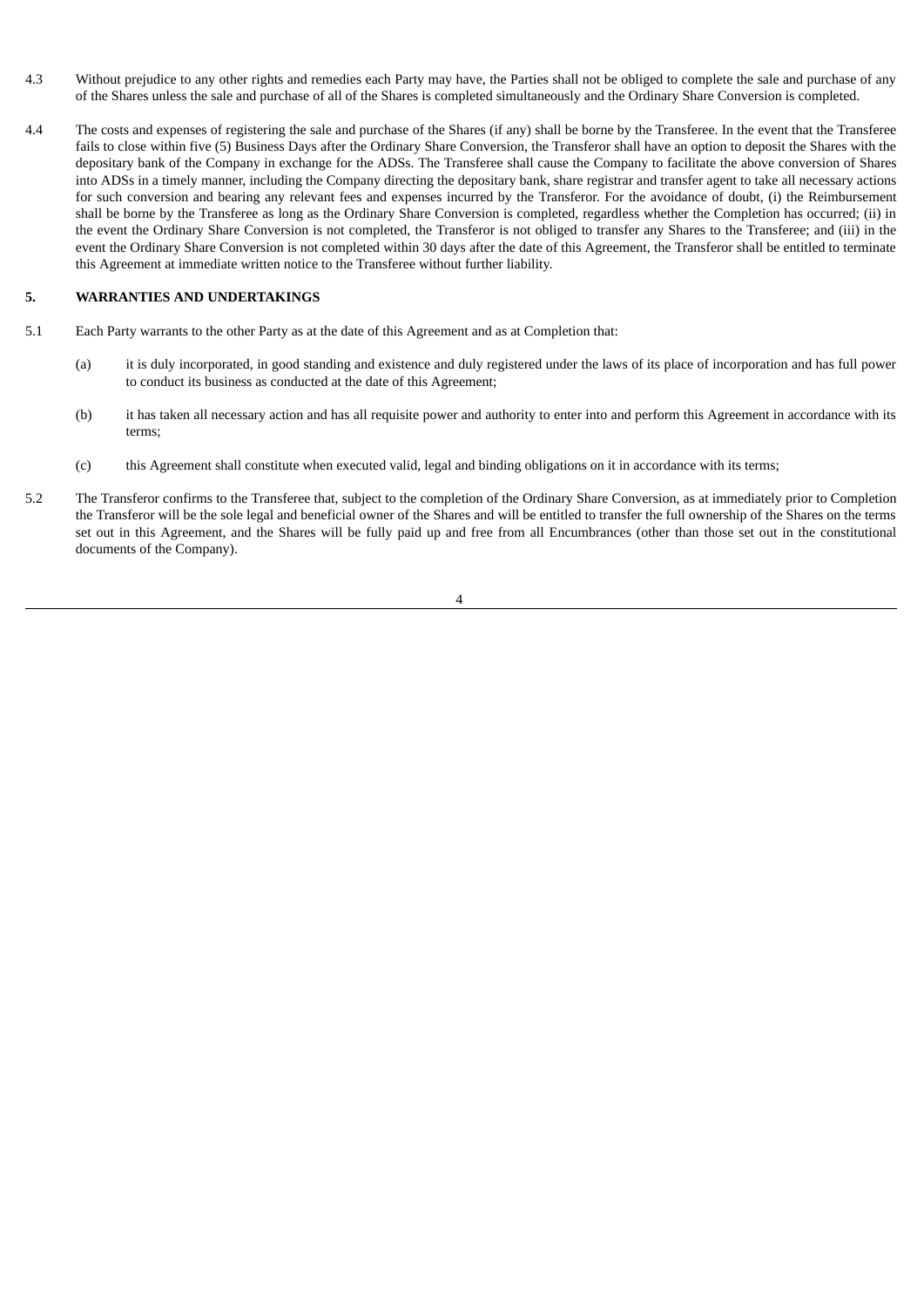- 5.3 The Transferee represents and warrants to the Transferor as at the date of this Agreement and as at Completion that:
	- (a) it is wholly-owned, legally and beneficially, by Vincent Tianquan Mo, who was the former executive chairman of the Company ("**VM**");
	- (b) neither it nor VM (i) have violated any Anti-Money Laundering Law and/or Sanctions; or (ii) is the subject of current, pending, or threatened investigation, inquiry or enforcement proceedings for violations of Anti-Money Laundering Law and/or Sanctions, or received any notice, request or citation for any actual or potential non-compliance with Anti-Money Laundering Law and/or Sanctions; and
	- (c) the funds used by it to pay the Transfer Price, Reimbursement or any other amounts under this Agreement are legally acquired by it, are not the assets of the Company, China Index Holdings Limited or any person other than it or VM, and shall not violate any applicable laws and/or regulations (including any Anti-Money Laundering Law and/or Sanctions), or any judgment or order of any court or regulatory authority.
	- (d) the performance of and compliance with the terms and provisions of this Agreement will not conflict with or result in a breach of, or constitute a default under, any agreement or instrument by which it is bound, or any law, order or judgment that applies to or binds the Transferee or any of its property;
	- (e) no consent, action, approval or authorisation of, and no registration, declaration, notification or filing with or to, any competent governmental, administrative or supervisory authority is required to be obtained, or made, by it to authorise the execution or performance of this Agreement by it, except for applicable filings with the U.S. Securities and Exchange Commission which is only required to be completed following the Completion; and
	- (f) the Transaction and all arrangements thereunder are fully in compliance with all applicable laws and regulations and the rules, guidelines and requirements of all applicable governmental and regulatory bodies, including but not limited to laws and regulations of Hong Kong, Cayman Islands, United States and the rules, guidelines and requirements of U.S. Securities and Exchange Commission and any applicable laws prohibiting "insider dealing" in securities.
- 5.4 The Transferee shall and shall procure that each Group Company shall:
	- (a) maintain all Records existing as of the date of Completion for a period of seven years starting on and including the date of Completion; and
	- (b) subject to applicable laws and regulations, make available to the Transferor (at the Transferor's cost) copies of any Records relating to the period of seven years starting on and including the date of Completion as reasonably required by the Transferor or any of its Representatives to:
		- (i) comply with any and all applicable laws and regulations;
		- (ii) prepare and submit filings, accounts or other reports to a governmental or regulatory authority;
		- (iii) perform its obligations pursuant to this Agreement; or
		- (iv) to defend any civil, criminal, arbitration, administrative or other proceeding.
			- 5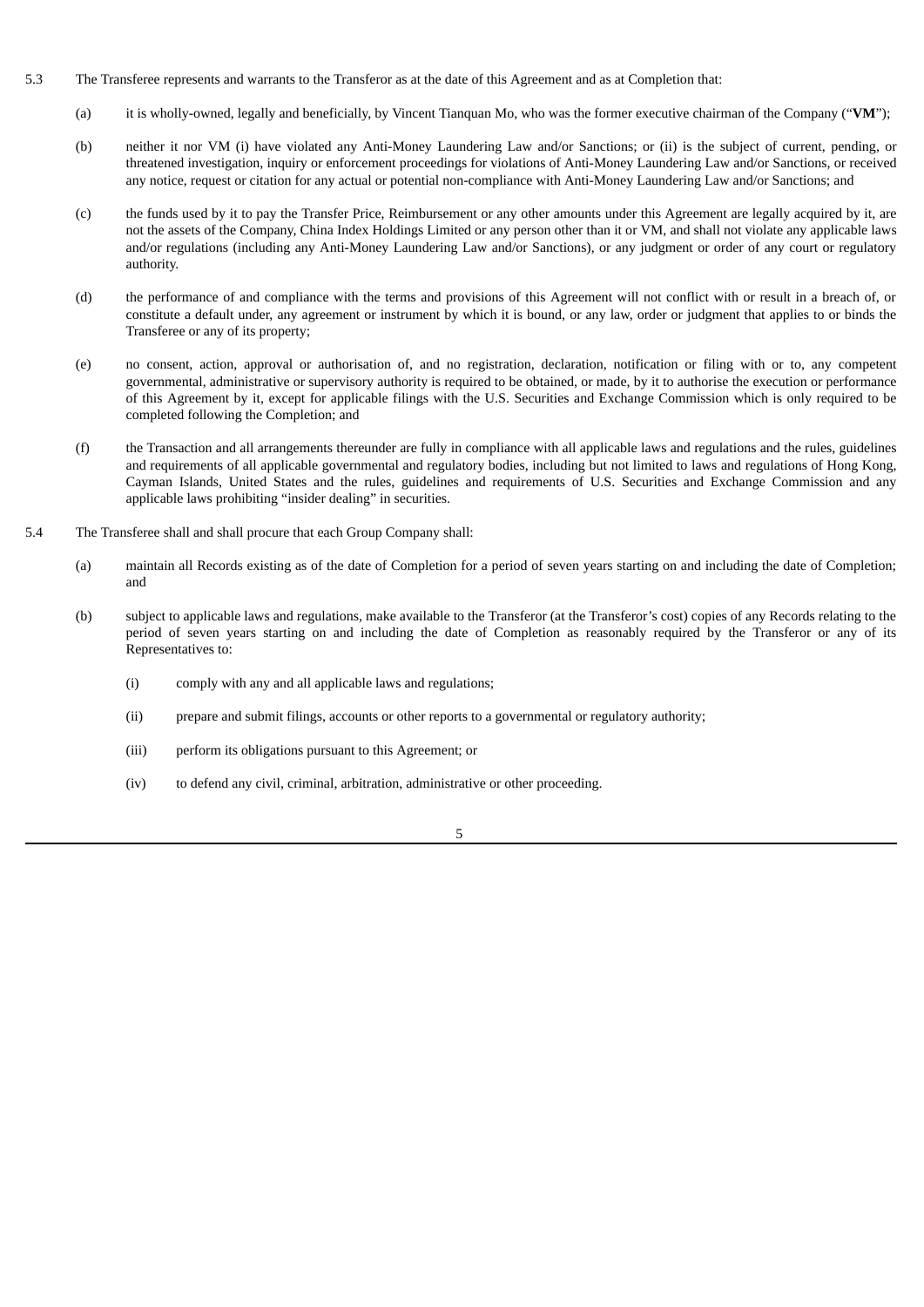- 5.5 The Transferee hereby represents, warrants, acknowledges and agrees for the benefit of the Transferor as follows:
	- (a) the Transferee (i) has such knowledge and experience in financial and business matters as to be capable of evaluating the merits, risks and suitability of the Transaction, (ii) is able to bear the risk of an entire loss of its investment in the Shares, and (iii) is consummating the Transaction with a full understanding of all of the terms, conditions and risks and willingly assumes those terms, conditions and risks;
	- (b) the Transferee has evaluated the merits and risks of the Transaction based exclusively on its own independent review and consultations with such investment, legal, tax, accounting and other advisers as it deemed necessary. The Transferee has made its own decision concerning the Transaction without reliance on any representation or warranty of, or advice from, the Transferor; and
	- (c) neither the Transferor nor any of its Representatives (i) has been requested to or has provided the Transferee with any information or advice with respect to the Shares nor is such information or advice necessary or desired, or (ii) has made or makes any representation as to the Company or the credit quality of the Shares.
- 5.6 The Transferee acknowledges that (i) the Transferor is relying on the Transferee's representations, warranties, acknowledgments and agreements in this Agreement as a condition to proceeding with the Transaction; and (ii) without such representations, warranties and agreements, the Transferor would not enter into this Agreement or engage in the Transaction.
- 5.7 The Transferee shall indemnify and keep indemnified, the Transferor on demand, against any direct or indirect actions, proceedings, claims, losses, expenses (including legal expenses), damages, liabilities and/or penalties suffered or incurred by the Transferor or any of its affiliates in relation to or arising from the Transaction.

# **6. CONFIDENTIALITY**

- 6.1 Subject to clause 6.3, each Party (the "**Receiving Party**"):
	- (a) shall treat as strictly confidential:
		- (i) the existence and provisions of this Agreement, the Transaction and the process of its negotiation;
		- (ii) in the case of the Transferor as Receiving Party, any information received from the Disclosing Party or any of its Representatives which relates to the Transferee; and
		- (iii) in the case of the Transferee as Receiving Party, any information received or held by the Transferee or any of its Representatives which relates to the Transferor and/or any of the Group Companies,

#### (together "**Confidential Information**"); and

(b) shall not, except with the prior written consent of the other Party (the "**Disclosing Party**"), make use of (save for the purposes of performing its obligations under this Agreement) or disclose to any person (other than its Representatives in accordance with clause 6.2) any Confidential Information except as otherwise permitted by this clause 6.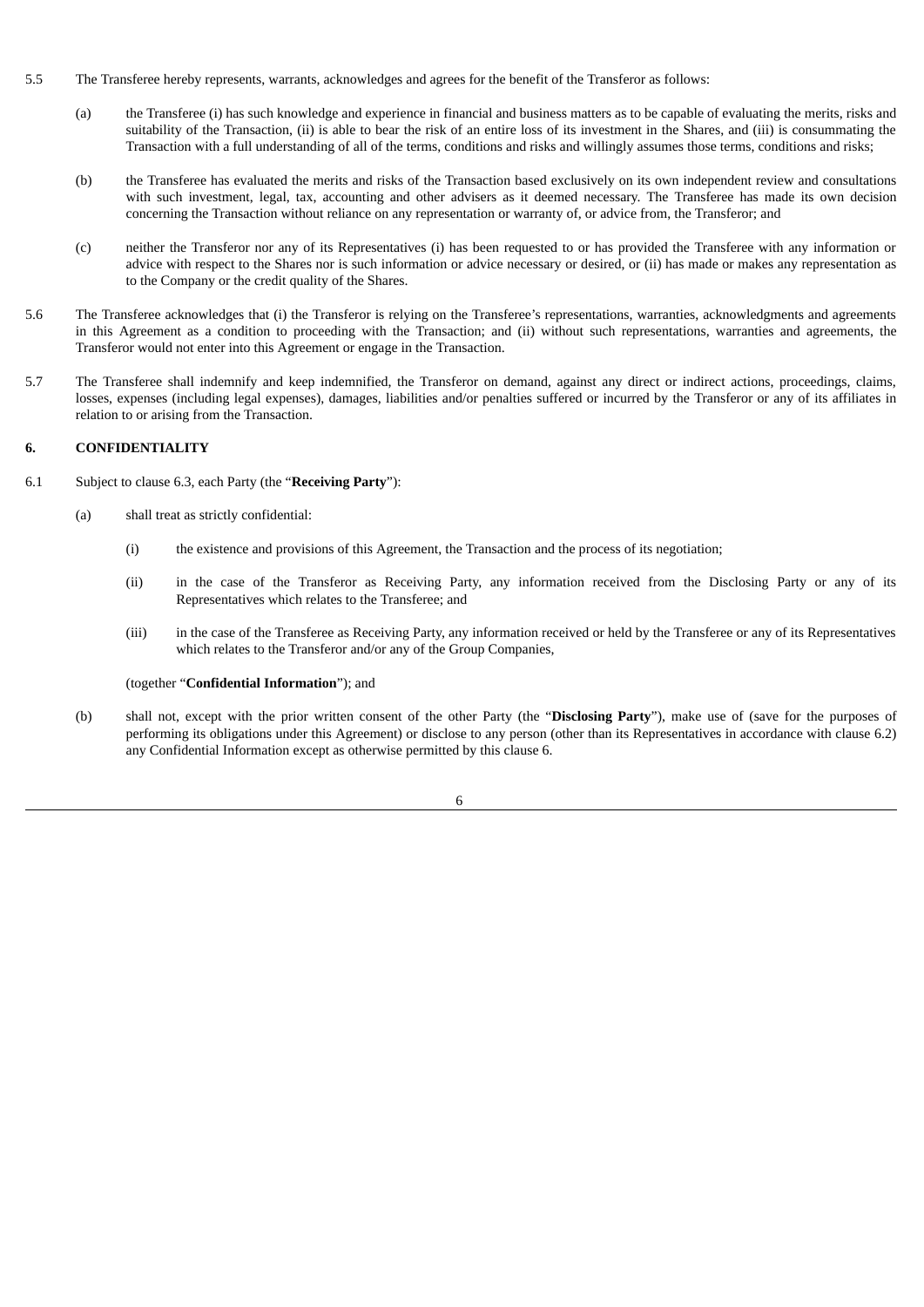- 6.2 The Receiving Party undertakes that it shall only disclose Confidential Information to Representatives where it is reasonably required for the purposes of performing its obligations under this Agreement and only where such recipients are informed of the confidential nature of the Confidential Information and the provisions of this clause 6 and instructed to comply with this clause 6 as if they were a party to it. For avoidance of doubt, nothing in this Agreement shall prohibit the disclosure of Confidential Information (i) to the Receiving Party's lawyers and in legal proceedings for the purpose of enforcing or protecting its rights or defending any claims against it under this Agreement or (ii) to the Receiving Party's auditors for audit purpose.
- 6.3 Clause 6.1 shall not apply if and to the extent that:
	- (a) To the extent permitted by permitted by Legal Requirements, the Receiving Party can demonstrate in writing that such disclosure or announcement is required by laws and/or regulations or by any stock exchange or any supervisory, regulatory, governmental or anti-trust body (including, for the avoidance of doubt, any tax authority), courts, arbitration tribunal or judicial process having applicable jurisdiction over the Receiving Party (collectively, "**Legal Requirements**"); or
	- (b) the Receiving Party can demonstrate by its written records that (i) the Confidential Information concerned was, is or has come into the public domain other than through its fault (or that of its Representatives), (ii) or is received by the Receiving Party from a third party provided that, to the Receiving Party's knowledge, such source is free of any obligations of confidentiality, or (iii) is, prior to disclosure by the Disclosing Party, already in the lawful possession of the Receiving Party.
- 6.4 The provisions of this clause 6 shall survive Completion.

### **7. INVALIDITY**

In the event that any clause (or any part of any clause) shall be deemed to be illegal or invalid by a competent court or other legal authority then this shall have the effect of invalidating and striking out only that clause (or any part of any clause) only and, if possible, such clause shall be replaced with a lawful provision which, as closely as possible, gives effect to the intention of the Parties under this Agreement, and shall not invalidate, or affect the legality or enforceability of, any other clause in this Agreement.

### **8. ENTIRE AGREEMENT**

This Agreement sets out the entire agreement between the Parties relating to the Transaction and, save to the extent expressly set out in this Agreement, supersede and extinguish any prior drafts, agreements, undertakings, representations, warranties, promises, assurances and arrangements of any nature whatsoever, whether or not in writing, relating thereto. This clause shall not exclude any liability for or remedy in respect of fraudulent misrepresentation.

#### **9. AMENDMENT AND WAIVER**

- 9.1 No variation or amendment of this Agreement shall be valid unless it is in writing and duly executed by or on behalf of the Parties.
- 9.2 A failure or delay by a Party to exercise any right or remedy provided under this Agreement or by law, whether by conduct or otherwise, shall not constitute a waiver of that or any other right or remedy, nor shall it preclude or restrict any further exercise of that or any other right or remedy. No single or partial exercise of any right or remedy provided under this Agreement or by law, whether by conduct or otherwise, shall preclude or restrict the further exercise of that or any other right or remedy. A waiver of any right or remedy under this Agreement shall only be effective if given in writing and shall not be deemed a waiver of any subsequent breach or default.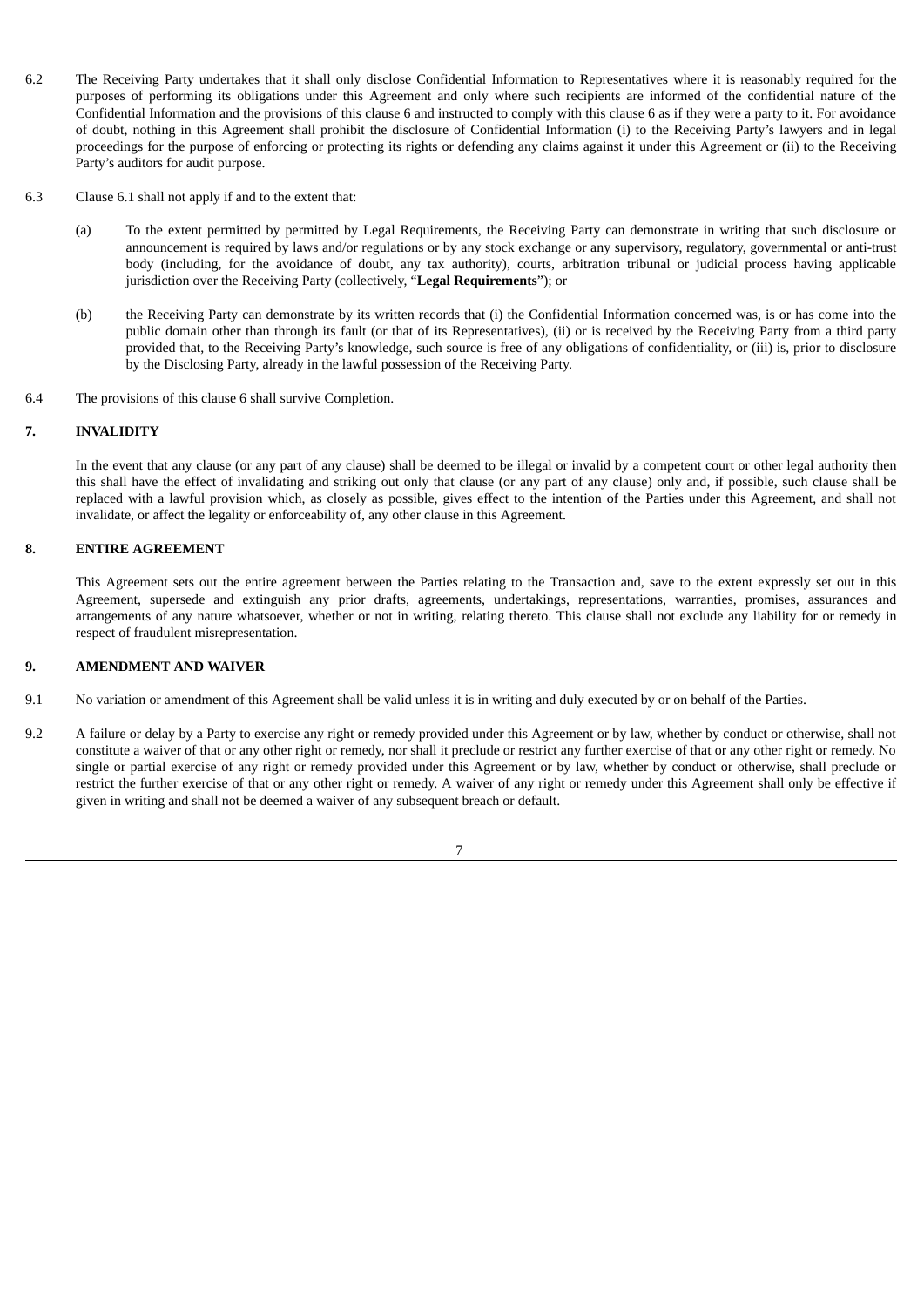#### **10. ASSIGNMENT**

No Party shall assign, transfer, charge or otherwise deal with all or any of its rights under this Agreement nor grant, declare, create or dispose of any right or interest in it.

### **11. NOTICES**

- 11.1 Notices served pursuant to any term of this Agreement must be served in writing in English, addressed as provided in clause 11.2 and served (a) by hand or by courier to the relevant address, in which case it shall be deemed to have been given upon delivery to that address provided that any notice delivered outside Working Hours shall be deemed given at the start of the next period of Working Hours; or (b) by email to the relevant email address, in which case it shall, subject to no automated notification of delivery failure being received by the sender, be deemed to have been given when despatched provided that any email despatched outside Working Hours shall be deemed given at the start of the next period of Working Hours.
- 11.2 Notices under this Agreement shall be sent for the attention of the person and to the addresses of each Party as set forth below:

If to the Transferor: Address: Largo do Calhariz, 30 1200-086 Lisboa, Portugal Attn: Head of Investment; copy: Head of Backoffice/ Head of Legal Email: lingzhi.yu@fidelidade.pt; ivo.goncalves.vilao@fidelidade.pt; maria.isabel.lage@fidelidade.pt

If to the Transferee: Address: Tower A, No. 20 Guogongzhuang Middle Street, Fengtai District, Beijing 100070, The People's Republic of China Attn: Lu Zheng Email: zhenglu@upskyhotel.com Tel: +86-10-5631 9481

11.3 Any party may change or supplement the addresses given above by giving the other Party written notice of the new address in the manner set forth above.

#### **12. COUNTERPARTS**

This Agreement may be executed in any number of counterparts by way of electronic transmission in the form of an e-mail attachment (in portable data format (PDF)), and if so, shall be considered an original. Each counterpart shall constitute an original of this Agreement but all the counterparts together shall constitute but one and the same instrument.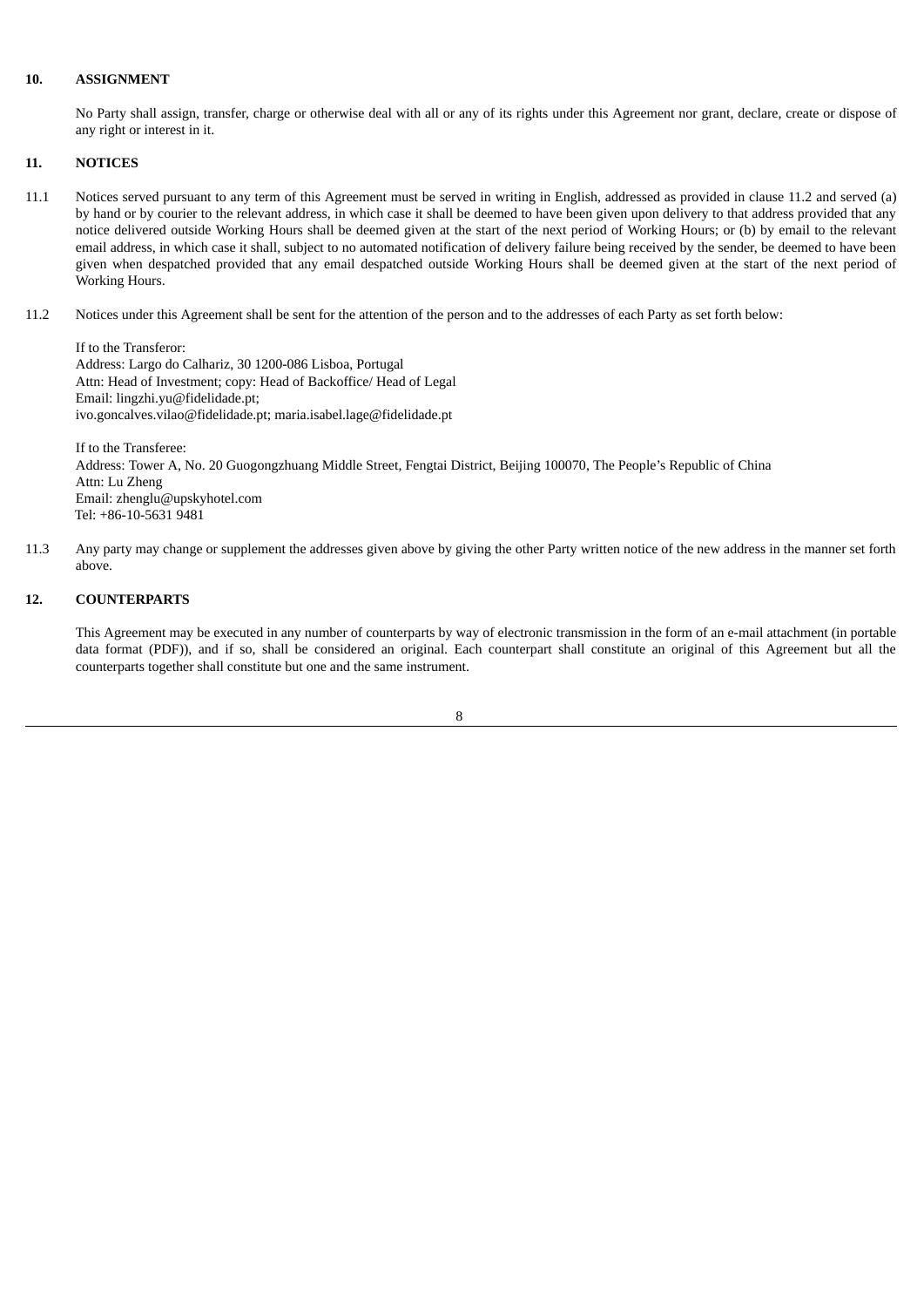### **13. GOVERNING LAW, DISPUTES AND ARBITRATION**

- 13.1 This Agreement and any non-contractual rights or obligations arising out of or in connection with it shall be governed by and construed in all respects in accordance with the laws of Hong Kong, without giving effect to its principles or rules of conflict of laws.
- 13.2 Any dispute arising from or in connection with this Agreement (including any question regarding the existence, validity, interpretation, performance, breach or termination thereof or any dispute regarding non-contractual obligations arising out of or relating to this Agreement) shall be referred to and finally settled by arbitration at the Hong Kong International Arbitration Centre (the "**HKIAC**") for arbitration in Hong Kong. The arbitration shall be conducted in accordance with the HKIAC Administered Arbitration Rules ("**Rules**") in force when the notice of arbitration is submitted in accordance with such Rules, which Rules are deemed to be incorporated by reference into this clause and as may be amended by the rest of this clause. The arbitration tribunal shall consist of three arbitrators to be appointed in accordance with the Rules. The seat of arbitration shall be Hong Kong. The language of the arbitration proceedings shall be English. Any award of the arbitration tribunal shall be made in writing and shall be final and binding upon the Parties from the day it is made, and the prevailing party may apply to a court of competent jurisdiction for enforcement of such award. The governing law of this arbitration clause shall be Hong Kong law.

#### **14. SPECIFIC PERFORMANCE.**

14.1 The Parties hereto acknowledge and agree that irreparable harm may occur for which money damages would not be a sufficient remedy in the event that any of the provisions of this Agreement were not complied with in accordance with their terms or were otherwise breached. It is accordingly agreed that the Parties shall be entitled to apply for injunctive relief in the event of threatened or actual breaches of this Agreement and to specifically enforce the terms and provisions of this Agreement.

*[The remainder of this page has been left intentionally blank]*

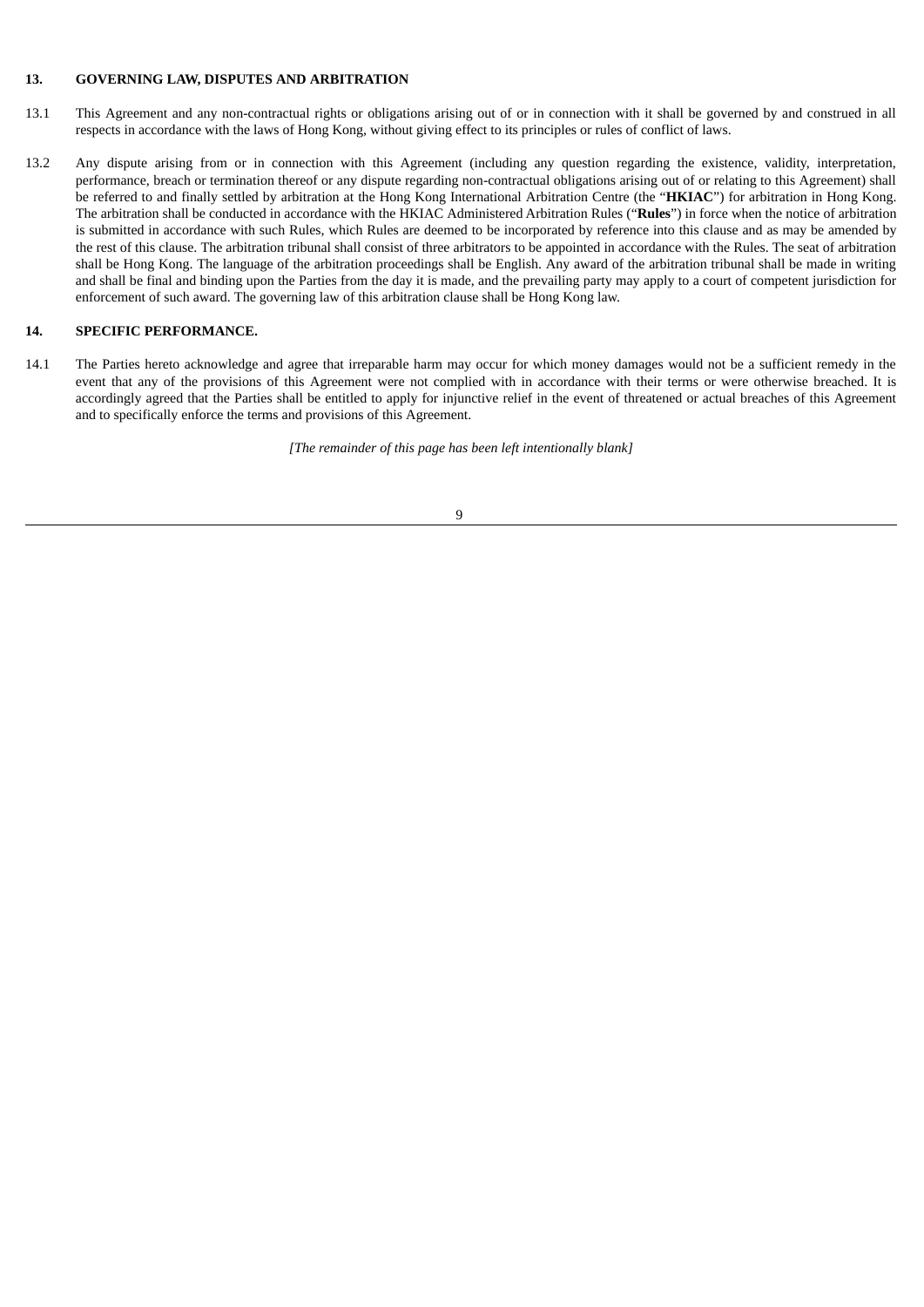# **IN WITNESS WHEREOF,**

each of the Parties has executed this Share Transfer Agreement:

For and on behalf of

# **ACE SMART INVESTMENTS LIMITED**

/s/Tianquan Mo

By: Vincent Tianquan Mo Title: Director

Signature Page to Share Transfer Agreement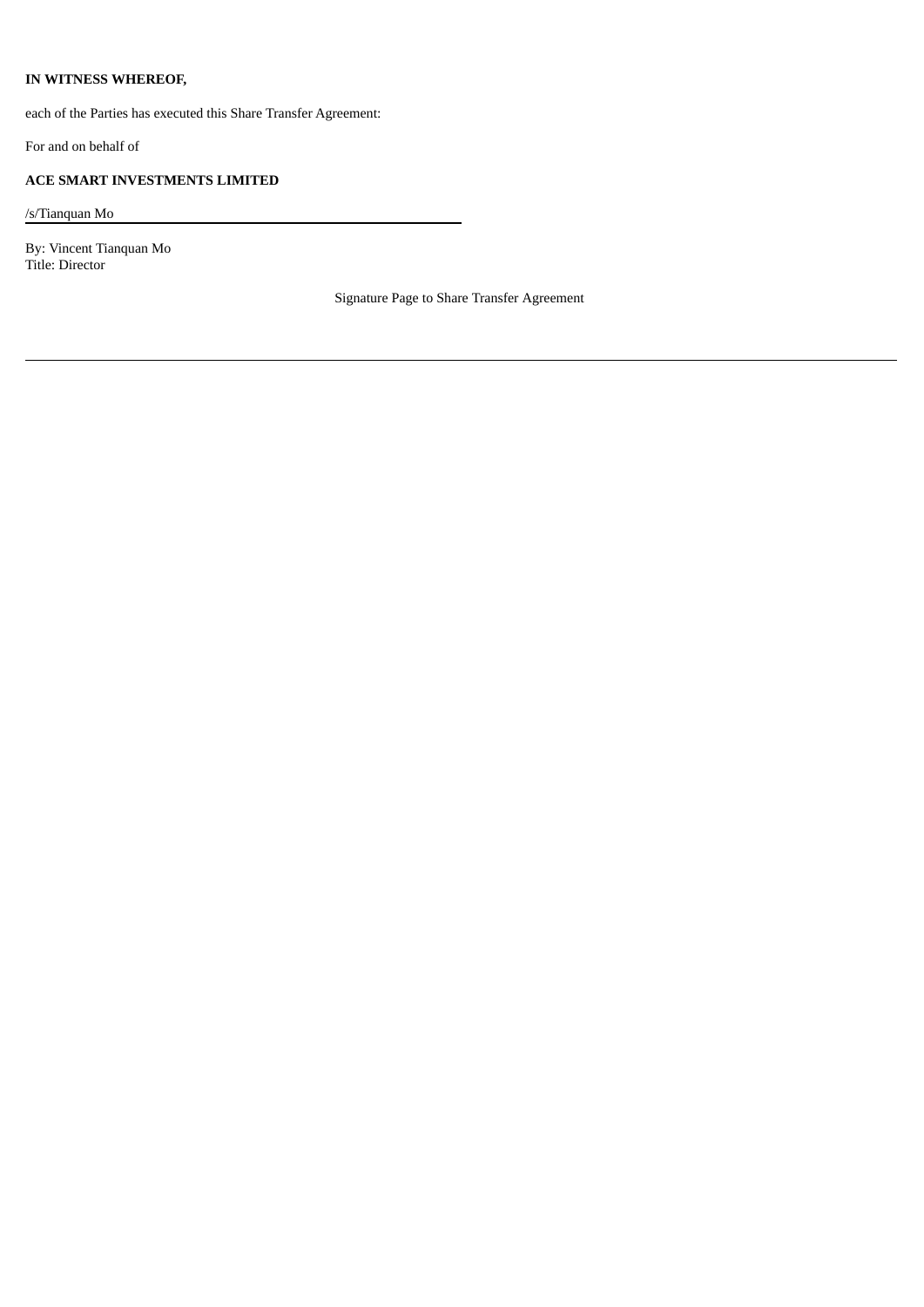# **IN WITNESS WHEREOF,**

each of the Parties has executed this Share Transfer Agreement:

For and on behalf of

# **Fidelidade - Companhia de Seguros, S.A.**

/s/ William Mak, André Cardoso

By: William Mak, André Cardoso Title: Directors

Signature Page to Share Transfer Agreement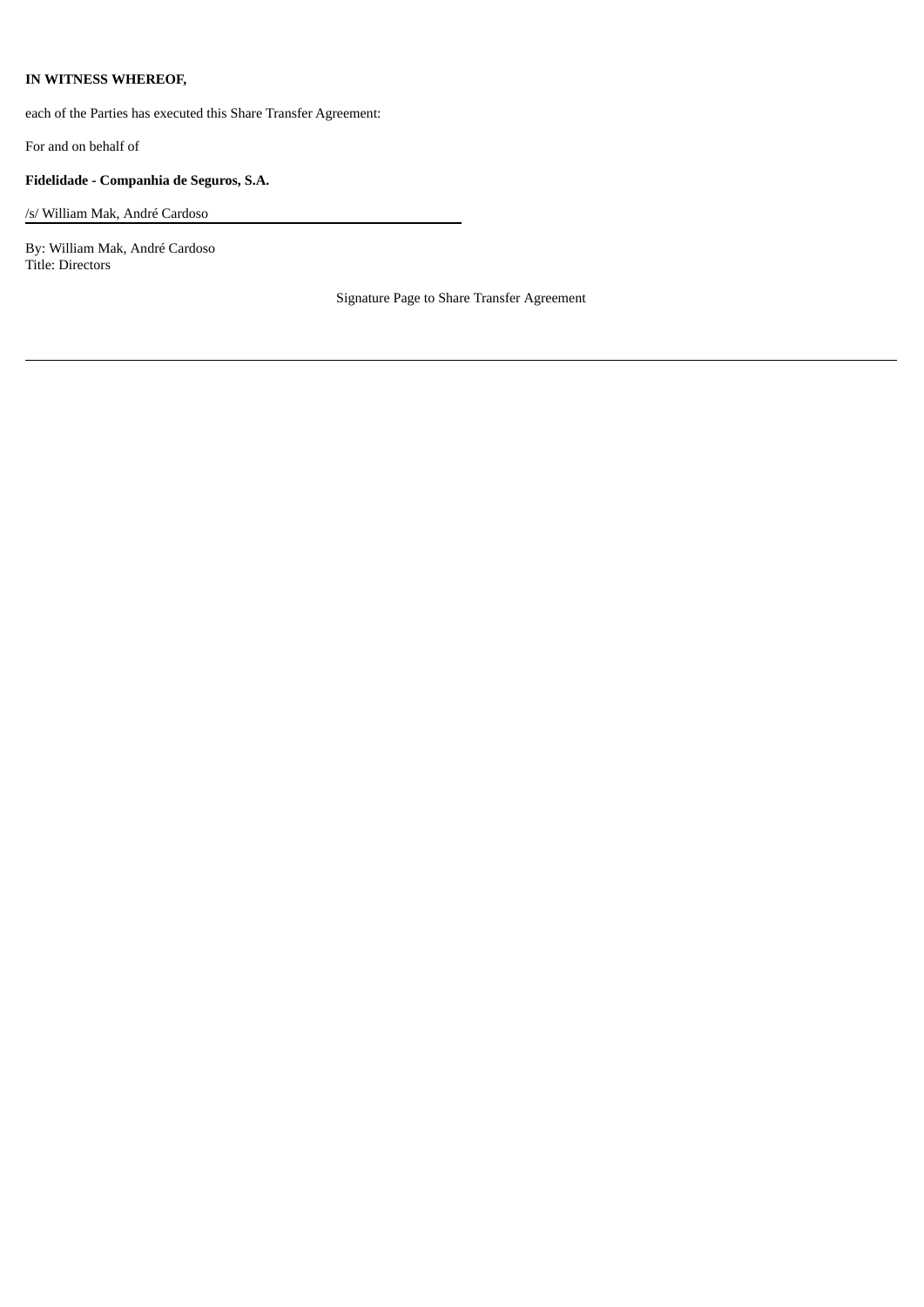#### **SHARE TRANSFER AGREEMENT**

<span id="page-29-0"></span>This Share Transfer Agreement (this "**Agreement**"), dated as of May 16, 2022 is entered into by and among (i) HHLR Fund, L.P., an exempted limited partnership organized under the laws of the Cayman Islands ("**HHLR**"), (ii) YHG Investment, L.P., an exempted limited partnership organized under the laws of the Cayman Islands ("**YHG**", and, together with HHLR, the "**Transferors**" and, each, a "**Transferor**") and (iii) ACE Smart Investments Limited (the "**Transferee**"), a company incorporated in Hong Kong whose registered office is at Flat/Rm 1901 19/F, Lee Garden One, 33 Hysan Avenue Causeway Bay, HK. The Transferors, on the one hand, and the Transferee, on the other hand, are referred to in this Agreement collectively as the "**Parties**" and individually as a "**Party**."

### **RECITALS**

WHEREAS, the Transferors hold 8,866,511 American Depository Shares (the "**ADSs**") of China Index Holdings Limited (the "**Company**"), an exempted company incorporated in the Cayman Islands with limited liability, each representing one Class A ordinary share of the Company.

WHEREAS, the Transferors intend to sell to the Transferee, and the Transferee intends to purchase from the Transferors, the ADSs on such terms and conditions set forth in this Agreement.

NOW, THEREFORE, IT IS HEREBY AGREED as follows:

#### **1. DEFINITIONS AND INTERPRETATION**

1.1 In this Agreement, unless the context otherwise requires:

"**Anti-Money Laundering Law**" means laws, regulations, rules or guidelines relating to money laundering, including, without limitation, financial recordkeeping and reporting requirements, which apply to the business and dealings of the Transferee or its shareholders; such as, without limitation, the U.S. Uniting and Strengthening America by Providing Appropriate Tools Required to Intercept and Obstruct Terrorism Act of 2001, Public Law 107-56, the U.S. Currency and Foreign Transaction Reporting Act of 1970, as amended, the U.S. Money Laundering Control Act of 1986, as amended, the UK Proceeds of Crime Act 2002, the UK Terrorism Act 2000, as amended, and all money laundering-related laws of other jurisdictions where the Transferee or its shareholders conduct business or own assets;

"**Business Day**" means a day (other than a Saturday, Sunday or any day which is a public holiday) on which banks are open for general banking purposes in New York, Hong Kong SAR and the Cayman Islands;

"**Completion**" means the sale and purchase of the ADSs in accordance with Clause 4;

"**Encumbrance**" means any interest or equity of any person (including any right to acquire, option or right of pre-emption), any mortgage, charge, pledge, lien, assignment, hypothecation, security interest (including any created by law), title retention or other security agreement or arrangement;

"**Group**" means the Company and each of its subsidiaries, and "**Group Company**" means any member of the Group;

"**Records**" means all books, records and documents (including financial, business or trading information, books, data, information or documents (including in electronic format)) used or maintained by any Group Company or the Transferee in relation to its business;

"**Representatives**" means, in relation to a Party, its affiliates and their respective directors, officers, employees, agents, consultants and advisers;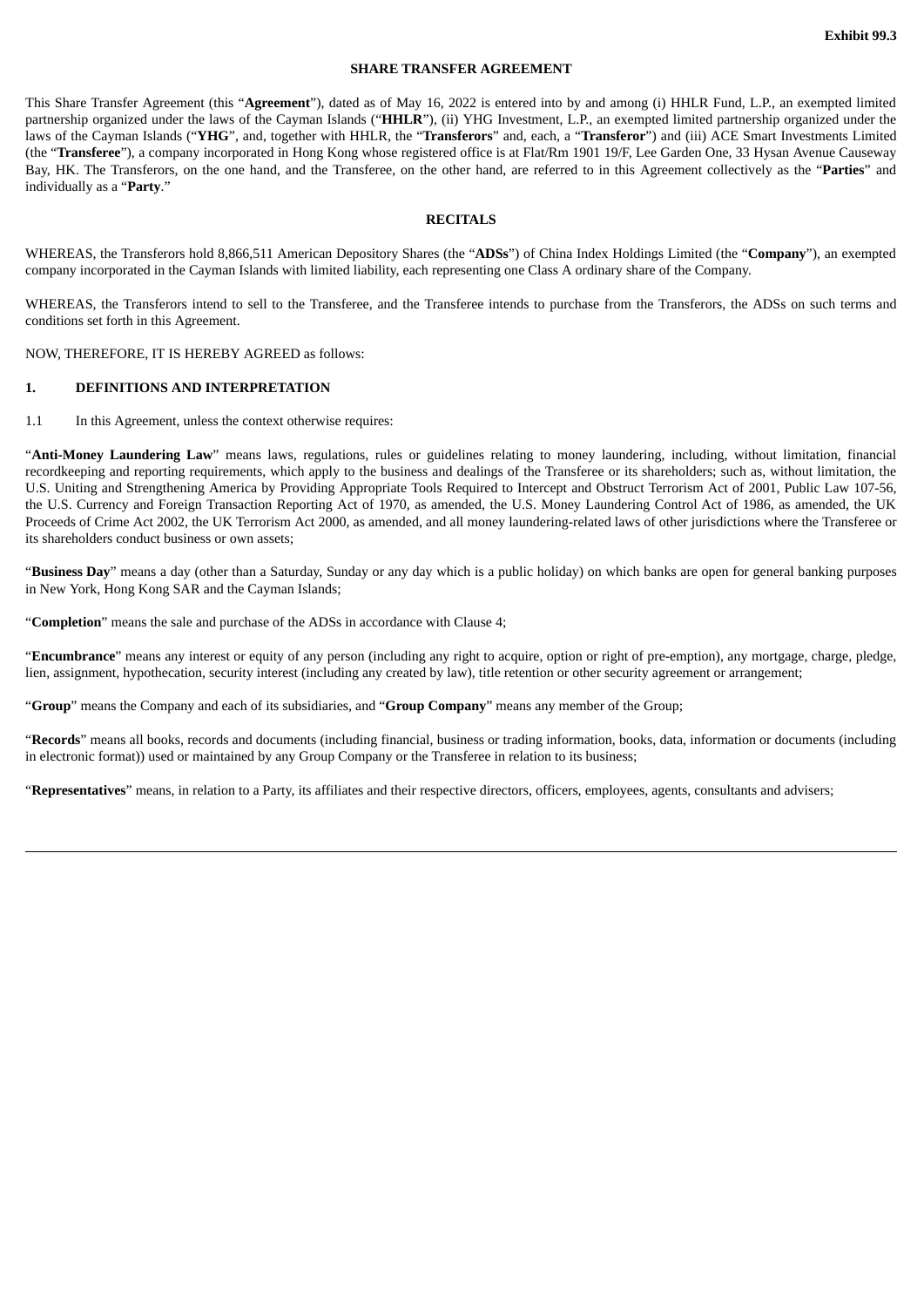"**Transaction**" means the transactions contemplated by this Agreement;

"**Working Hours**" means 9:30 am to 5:30 pm on a Business Day.

- 1.2 In this Agreement, unless the context otherwise requires:
	- (a) references to a "person" includes any individual, partnership, body corporate, corporation sole or aggregate, state or agency of a state, and any unincorporated association or organisation, in each case whether or not having separate legal personality;
	- (b) every reference to a particular law shall be construed also as a reference to all other laws made under the law referred to and to all such laws as amended, re-enacted, consolidated or replaced or as their application or interpretation is affected by other laws from time to time and whether before or after Completion provided that, as between the Parties, no such amendment or modification shall apply for the purposes of this Agreement to the extent that it would impose any new or extended obligation, liability or restriction on, or otherwise adversely affect the rights of, any Party;
	- (c) references to "US\$" are references to the lawful currency from time to time of the United States of America; and
	- (d) references to times of the day are to Hong Kong time unless otherwise stated.
- 1.3 The heading contained within in this Agreement are included for convenience only, and shall not affect the construction of this Agreement.

### **2. SALE AND PURCHASE OF ADSS**

- 2.1 The Transferors hereby sell to the Transferee, and the Transferee purchases from the Transferors, the ADSs, free from all Encumbrances in consideration of the Transfer Price set out in Clause 3 with effect from Completion.
- 2.2 The ADSs shall be sold and purchased with all rights and obligations attached according to the constitutional documents of the Company as at Completion.

#### **3. TRANSFER PRICE**

The Transferors shall sell to the Transferee, and the Transferee shall purchase from the Transferors, the ADSs at an aggregate purchase price of US\$8,423,185.45 (the "**Transfer Price**").

#### **4. CONDITION**

- 4.1 The representations and warranties contained in Clauses 6.1, 6.2 and 6.3 of this Agreement shall have been true and correct (except for representations and warranties that expressly speak as of an earlier date, in which case on and as of such specified date) (the "**Condition**").
- 4.2 If the Condition is satisfied but the Transferee fails to consummate the Completion within fourteen (14) days from the date of this Agreement, the Transferors may elect to terminate this Agreement, in which case this Agreement shall cease to have effect immediately except for the provisions of Clauses 1, 6.5, 6.6, 7 to 14 and any rights or liabilities that have accrued prior to that time.
- 4.3 The Transferors may, to such extent as it thinks fit, waive Clause 4.2, in whole or in part, by written notice to the Transferee.

2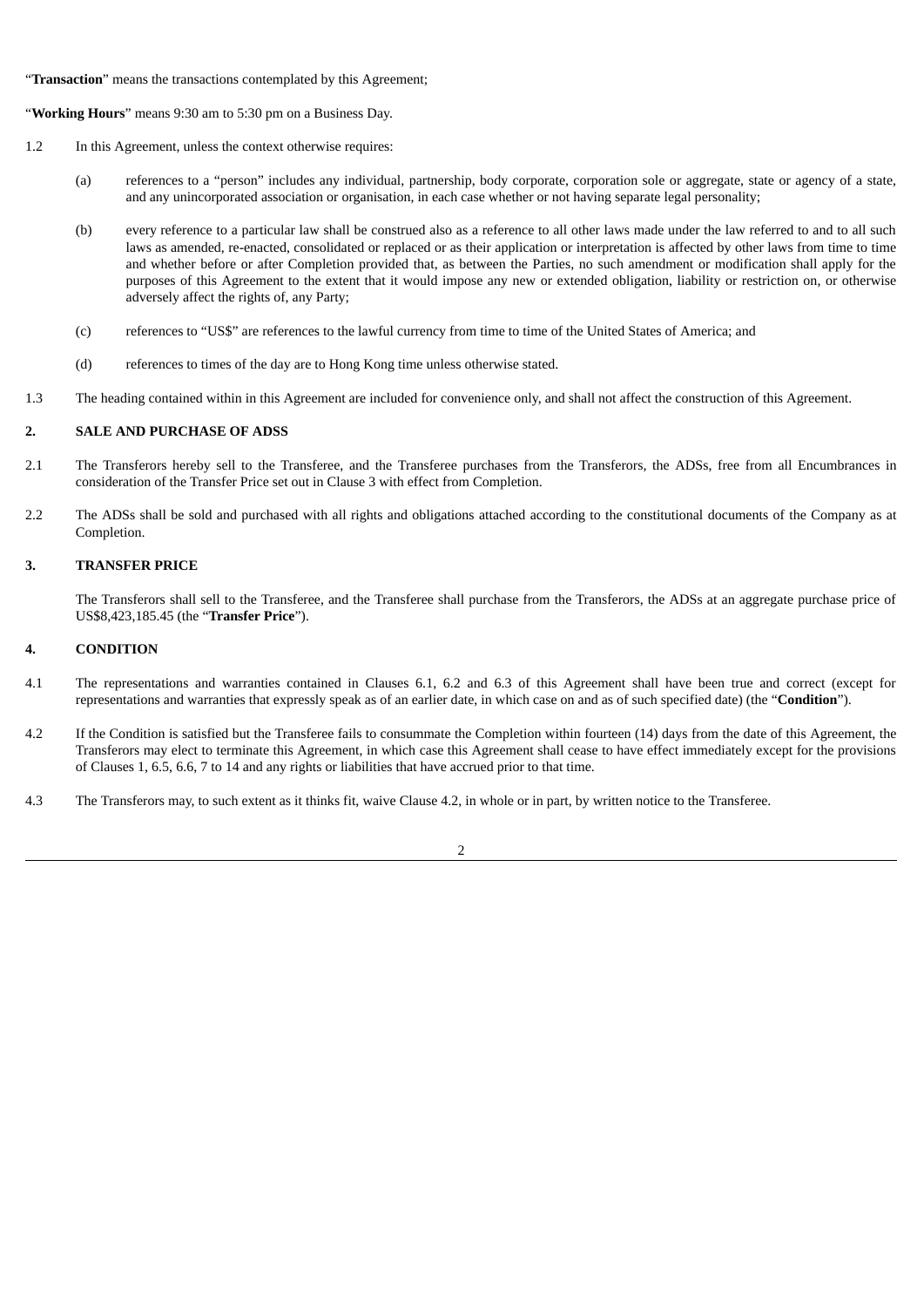### **5. COMPLETION**

- 5.1 Completion shall take place on the third Business Day after the satisfaction (or waiver as the case may be) of the Condition, or any other date agreed in writing by the Transferors and the Transferee.
- 5.2 At Completion:
	- (a) the Transferors shall deliver and transfer the ADSs to the Transferee's settlement account set forth under Exhibit A.
	- (b) the Transferee shall:
		- (i) pay the Transfer Price by way of electronic transfer in immediately available funds to the Transferors' bank account(s) the details of which (including allocated amounts of the Transfer Price) to be provided by the Transferors in writing; and
		- (ii) deliver to the Transferors or procure the delivery to the Transferors a copy of a board resolution of the Transferee approving the Transaction and the execution by the Transferee of this Agreement;
- 5.3 Without prejudice to any other rights and remedies each Party may have, the Parties shall not be obliged to complete the sale and purchase of any of the ADSs unless the sale and purchase of all of the ADSs is completed simultaneously.
- 5.4 The costs and expenses in connection with the sale and purchase of the ADSs (if any) shall be borne by the Party incurring such costs and expenses.

### **6. WARRANTIES AND UNDERTAKINGS**

- 6.1 Each Transferor warrants to the Transferee, and the Transferee warrants to each Transferor, as at the date of this Agreement and as at Completion that:
	- (a) it is validly incorporated, in existence, duly registered and in good standing under the laws of its place of incorporation and has full power to conduct its business as conducted at the date of this Agreement;
	- (b) it has taken all necessary action and has all requisite power and authority to enter into and perform this Agreement in accordance with its terms;
	- (c) this Agreement constitutes valid, legal and binding obligations on it, enforceable on it in accordance with its terms, except as enforcement may be limited by general principles of equity, whether applied in a court of law or a court of equity, and by applicable bankruptcy, insolvency and similar law affecting creditors' rights and remedies generally;
	- (d) the performance of and compliance with the terms and provisions of this Agreement will not conflict with or result in a breach of, or constitute a default under, any agreement or instrument by which it is bound, or any law, order or judgment that applies to or binds it or any of its property;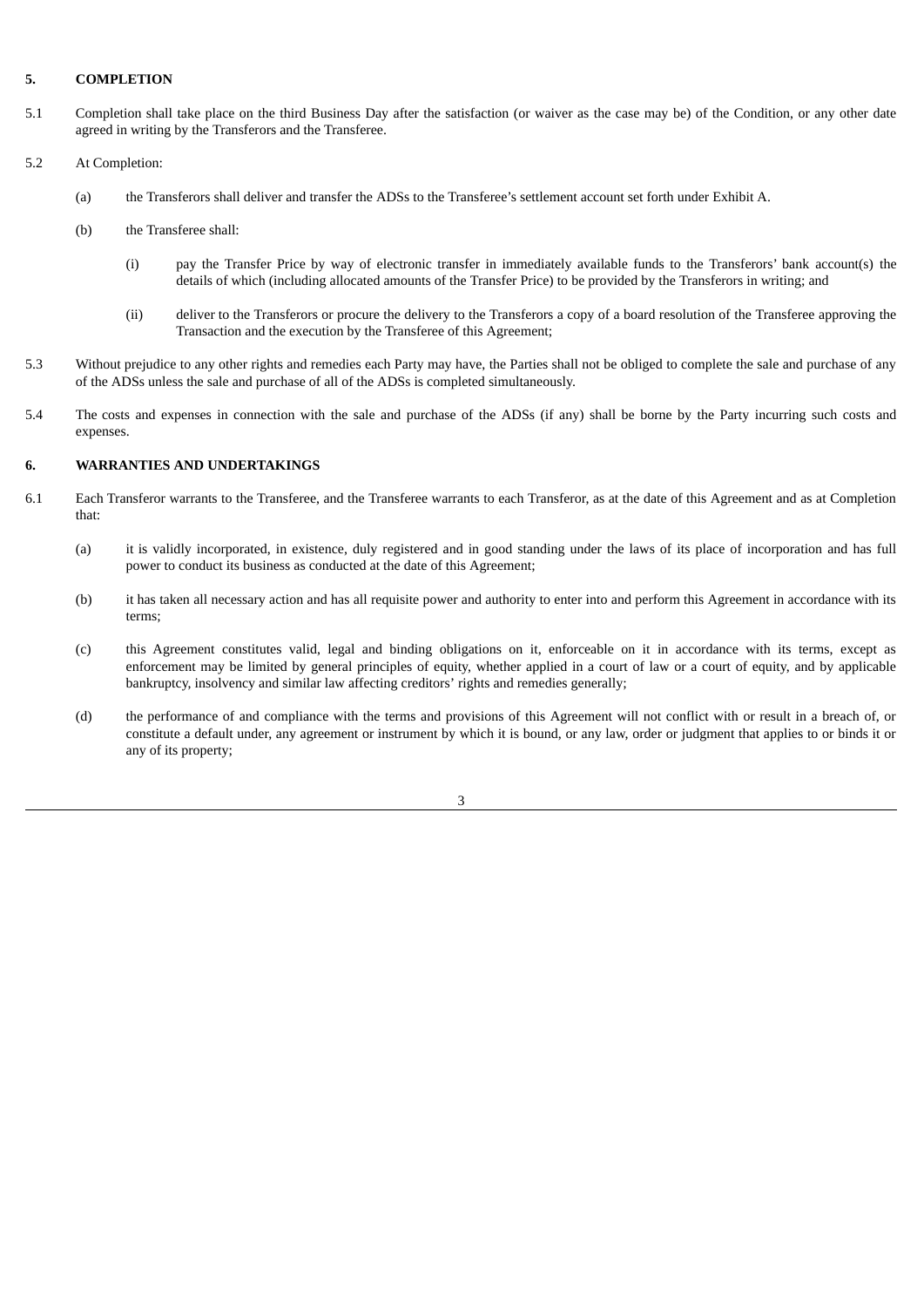- (e) no consent, action, approval or authorisation of, and no registration, declaration, notification or filing with or to, any competent governmental, administrative or supervisory authority is required to be obtained, or made, by it to authorise the execution or performance of this Agreement by it.
- 6.2 The Transferors warrant to the Transferee as at the date of this Agreement and as at Completion that they are the beneficial owners of the ADSs and are entitled to transfer the full ownership of the ADSs on the terms set out in this Agreement, and the ADSs are fully paid up and free from all Encumbrances.
- 6.3 The Transferee warrants to each Transferor as at the date of this Agreement and as at Completion that:
	- (a) it is wholly-owned by Vincent Tianquan Mo ("**Mr. Mo**");
	- (b) neither it nor Mr. Mo (i) have violated any Anti-Money Laundering Law; or (ii) is the subject of current, pending, or threatened investigation, inquiry or enforcement proceedings for violations of Anti-Money Laundering Law, or received any notice, request or citation for any actual or potential non-compliance with Anti-Money Laundering Law;
	- (c) the funds used by it to pay the Transfer Price are legally acquired by it, are not the assets of the Company, China Index Holdings Limited or any person other than it or Mr. Mo, and shall not violate any applicable law (including any Anti-Money Laundering Law), or any judgment or order of any court or regulatory authority; and
	- (d) Neither the Transferee nor any of his representatives or affiliates is in possession of any material non-public information that would restrict the ability of the Transferee to execute and deliver this Agreement and to perform its obligations hereunder.
- 6.4 The Transferee shall and shall procure that each Group Company shall:
	- (a) maintain all Records existing as of the date of Completion for a period of seven years starting on the date of Completion; and
	- (b) subject to applicable laws and regulations, make available to the Transferors (at the Transferors' cost) copies of any Records relating to the period up to and including the date of Completion as reasonably required by the Transferors or any of its Representatives to:
		- (i) comply with any applicable law;
		- (ii) prepare and submit filings, accounts or other reports to a governmental or regulatory authority;
		- (iii) perform its obligations pursuant to this Agreement; or
		- (iv) to defend any civil, criminal, arbitration, administrative or other proceeding.
- 6.5 The Transferee shall indemnify and keep indemnified, the Transferors on demand, against any direct or indirect actions, proceedings, claims, losses, expenses (including legal expense) damages, liabilities and/or penalties suffered or incurred by the Transferors or any of its affiliates in relation to or arising from the Transaction.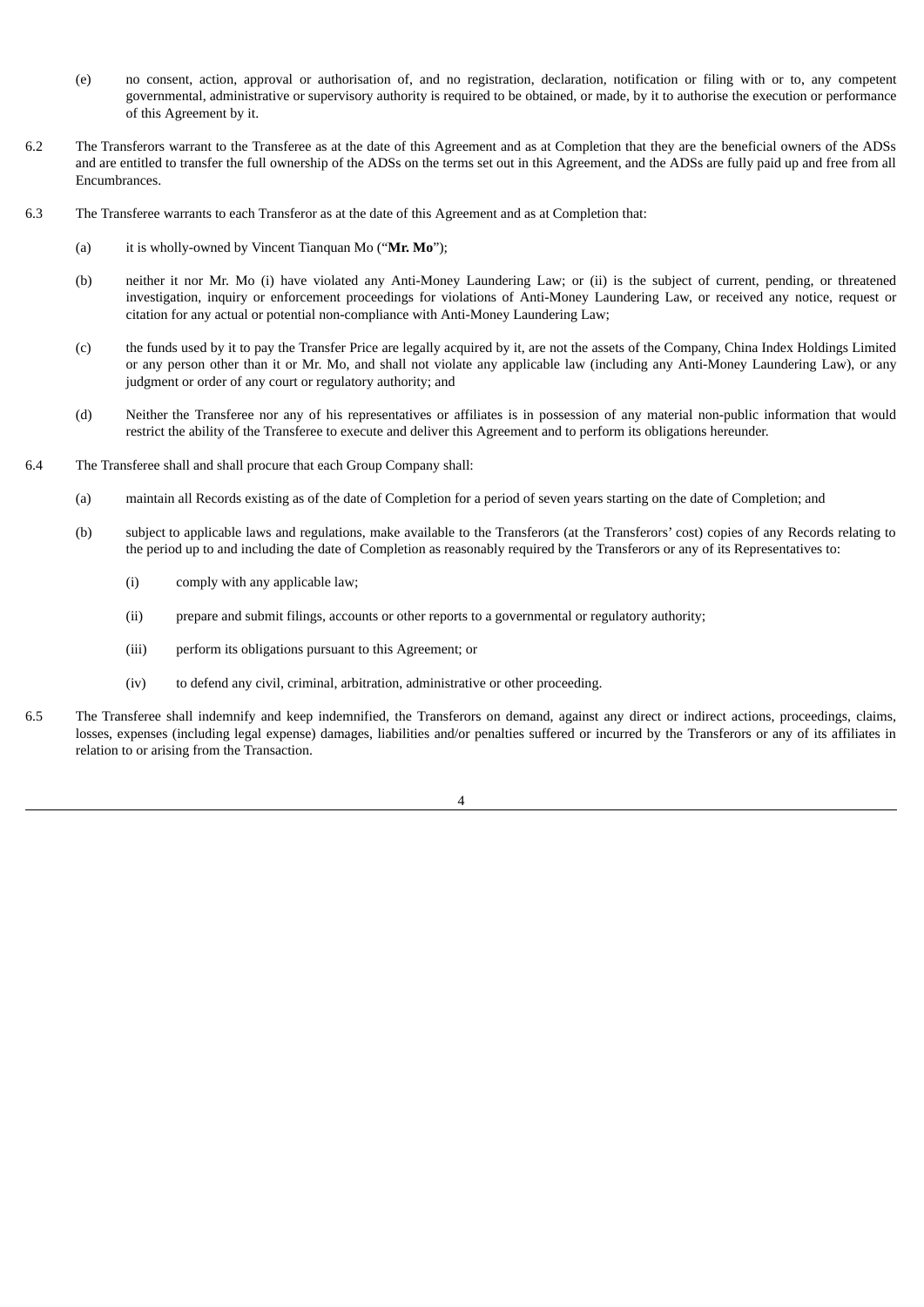- 6.6 Without the Transferors' prior written consent, the Transferee and his affiliates and representatives shall not use, publish, reproduce, or refer to the Transferors, their affiliates, related parties, controlling persons, or any similar name, trademark or logo in any non-internal discussion, documents or materials, including without limitation for marketing, advertising, publicity, compliance or other purposes.
- 6.7 In the event the Transferee fails to pay the Transfer Price or comply with other payment obligations by the agreed time set out in this Agreement, the Transferee shall pay to the Transferors interest on such overdue amounts (which shall include any accrued and unpaid interests) at an interest rate of 0.05% per day for each day the Transferee is late.

# **7. CONFIDENTIALITY**

- 7.1 Subject to Clause 7.3, each Party:
	- (a) shall treat as strictly confidential:
		- (i) the provisions of this Agreement and the process of its negotiation;
		- (ii) in the case of the Transferors, any information received or held by it or any of its Representatives which relates to the Transferee; and
		- (iii) in the case of the Transferee, any information received or held by the Transferee or any of its Representatives which relates to the Transferors,

#### (together "**Confidential Information**"); and

- (b) shall not, except with the prior written consent of the other Party (which shall not be unreasonably withheld or delayed), make use of (save for the purposes of performing its obligations under this Agreement) or disclose to any person (other than its Representatives in accordance with Clause 7.2) any Confidential Information.
- 7.2 Each Party undertakes that it shall only disclose Confidential Information to Representatives where it is reasonably required for the purposes of performing its obligations under this Agreement and only where such recipients are informed of the confidential nature of the Confidential Information and the provisions of this Clause 7 and instructed to comply with this Clause 7 as if they were a party to it.
- 7.3 Subject to Clause 6.6, Clause 7.1 shall not apply if and to the extent that the Party using or disclosing Confidential Information or making such announcement can demonstrate that:
	- (a) such disclosure or announcement is required by law or by any stock exchange or any supervisory, regulatory, governmental or anti-trust body (including, for the avoidance of doubt, any tax authority) having applicable jurisdiction; or
	- (b) the Confidential Information concerned has come into the public domain other than through its fault (or that of its Representatives) or the fault of any person to whom such Confidential Information has been disclosed in accordance with this Clause 7.3.
- 7.4 No Party shall make, or cause to be made, any press release or public announcement in respect of this Agreement or the transactions contemplated hereby, or otherwise communicate with any news media, without the prior written consent of the other Party.
- 7.5 The provisions of this Clause 7 shall survive Completion.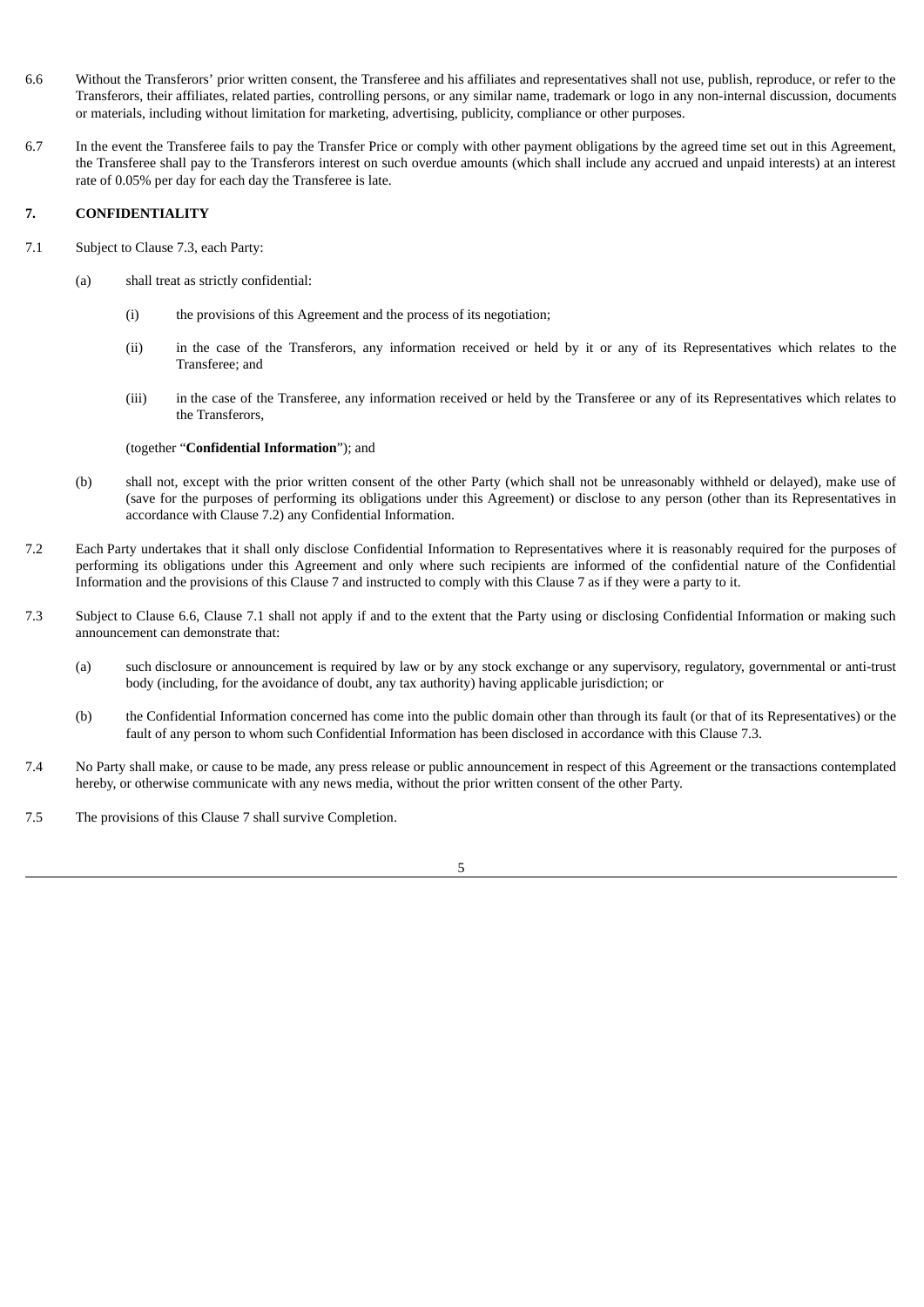### **8. INVALIDITY**

In the event that any clause (or any part of any clause) shall be deemed to be illegal or invalid by a competent court or other legal authority then this shall have the effect of invalidating and striking out only that clause (or any part of any clause) only and, if possible, such clause shall be replaced with a lawful provision which, as closely as possible, gives effect to the intention of the Parties under this Agreement, and shall not invalidate, or affect the legality or enforceability of, any other clause in this Agreement.

#### **9. ENTIRE AGREEMENT**

This Agreement sets out the entire agreement between the Parties relating to the sale and purchase of the ADSs and, save to the extent expressly set out in this Agreement, supersede and extinguish any prior drafts, agreements, undertakings, representations, warranties, promises, assurances and arrangements of any nature whatsoever, whether or not in writing, relating thereto. This clause shall not exclude any liability for or remedy in respect of fraudulent misrepresentation.

### **10. AMENDMENT AND WAIVER**

- 10.1 No variation or amendment of this Agreement shall be valid unless it is in writing and duly executed by or on behalf of all of the parties to this Agreement.
- 10.2 A failure or delay by a party to exercise any right or remedy provided under this Agreement or by law, whether by conduct or otherwise, shall not constitute a waiver of that or any other right or remedy, nor shall it preclude or restrict any further exercise of that or any other right or remedy. No single or partial exercise of any right or remedy provided under this Agreement or by law, whether by conduct or otherwise, shall preclude or restrict the further exercise of that or any other right or remedy. A waiver of any right or remedy under this Agreement shall only be effective if given in writing and shall not be deemed a waiver of any subsequent breach or default.

#### **11. ASSIGNMENT**

No person shall assign, transfer, charge or otherwise deal with all or any of its rights under this Agreement nor grant, declare, create or dispose of any right or interest in it.

#### **12. NOTICES**

- 12.1 Notices served pursuant to any term of this Agreement must be served in writing in English, addressed as provided in Clause 12.2 and served (a) by hand or by courier to the relevant address, in which case it shall be deemed to have been given upon delivery to that address provided that any notice delivered outside Working Hours shall be deemed given at the start of the next period of Working Hours; or (b) by email to the relevant email address, in which case it shall, subject to no automated notification of delivery failure being received by the sender, be deemed to have been given when despatched provided that any email despatched outside Working Hours shall be deemed given at the start of the next period of Working Hours.
- 12.2 Notices under this Agreement shall be sent for the attention of the person and to the addresses of each Party as set forth in Schedule I attached hereto.
- 12.3 Any party may change or supplement the addresses given above by giving the other Party written notice of the new address in the manner set forth above.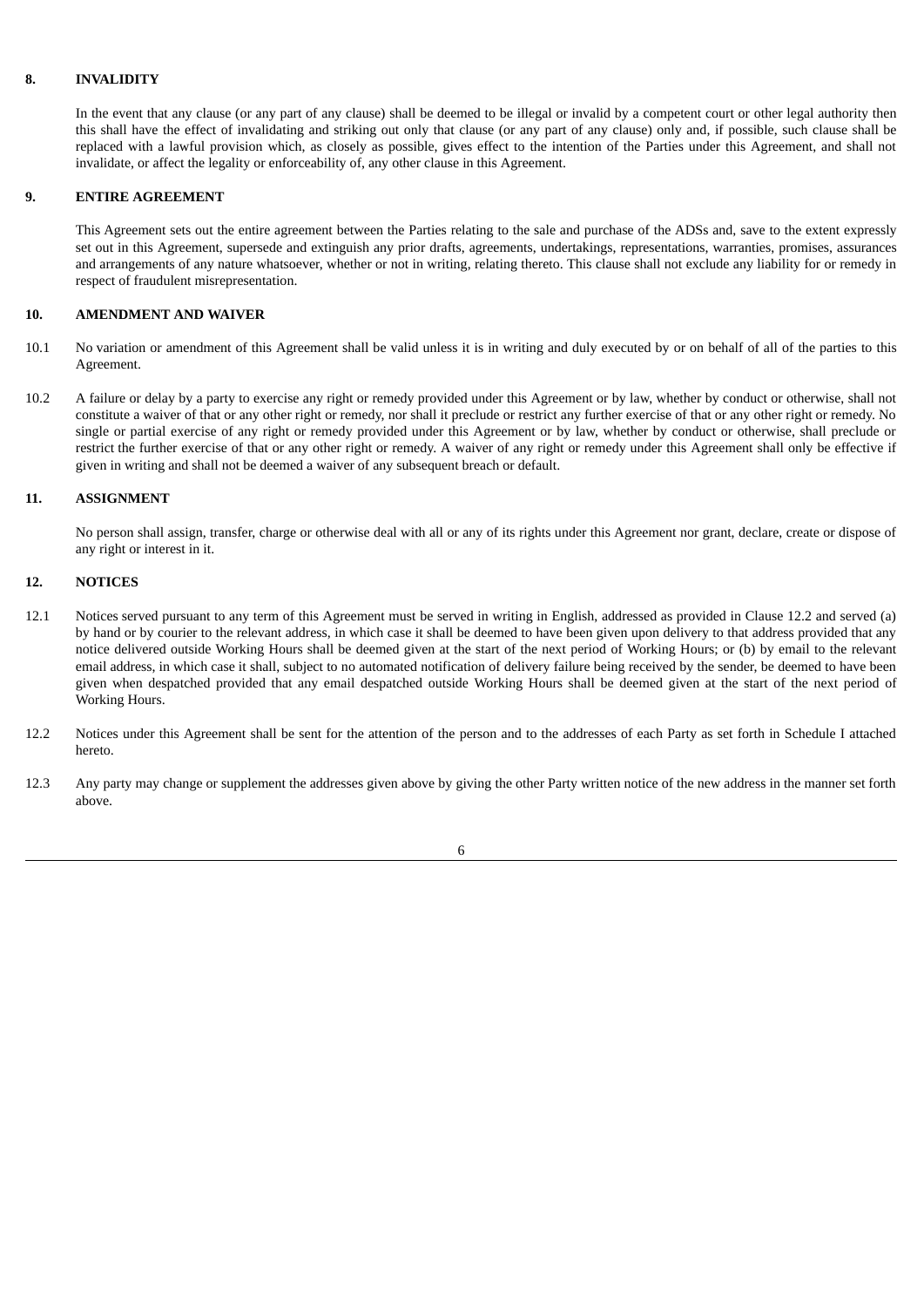### **13. COUNTERPARTS**

This Agreement may be executed in any number of counterparts by way of electronic transmission in the form of an e-mail attachment (in portable data format (PDF)), and if so, shall be considered an original. Each counterpart shall constitute an original of this Agreement but all the counterparts together shall constitute but one and the same instrument.

### **14. GOVERNING LAW, DISPUTES AND ARBITRATION**

- 14.1 This Agreement and any non-contractual rights or obligations arising out of or in connection with it shall be governed by and construed in all respects in accordance with the laws of Hong Kong.
- 14.2 Any dispute arising from or in connection with this Agreement (including any question regarding the existence, validity, formation, interpretation, applicability, effect, performance, enforceability, breach or termination thereof or any dispute regarding non-contractual obligations arising out of or relating to this Agreement) shall be referred to and finally settled by arbitration at the Hong Kong International Arbitration Centre (the "**HKIAC**") for arbitration in Hong Kong. The arbitration shall be conducted in accordance with the HKIAC Administered Arbitration Rules ("**Rules**") in force when the Notice of Arbitration is submitted in accordance with such Rules, which Rules are deemed to be incorporated by reference into this clause and as may be amended by the rest of this clause. The arbitration tribunal shall consist of three arbitrators to be appointed in accordance with the Rules. The seat of arbitration shall be Hong Kong. The language of the arbitration proceedings shall be English. Any award of the arbitration tribunal shall be made in writing and shall be final and binding upon the Parties from the day it is made, and the prevailing party may apply to a court of competent jurisdiction for enforcement of such award. Judgment upon any award may be entered and enforced in any court having jurisdiction over a Party or any of its assets. The governing law of this arbitration clause shall be Hong Kong law.

*[The remainder of this page has been left intentionally blank]*

7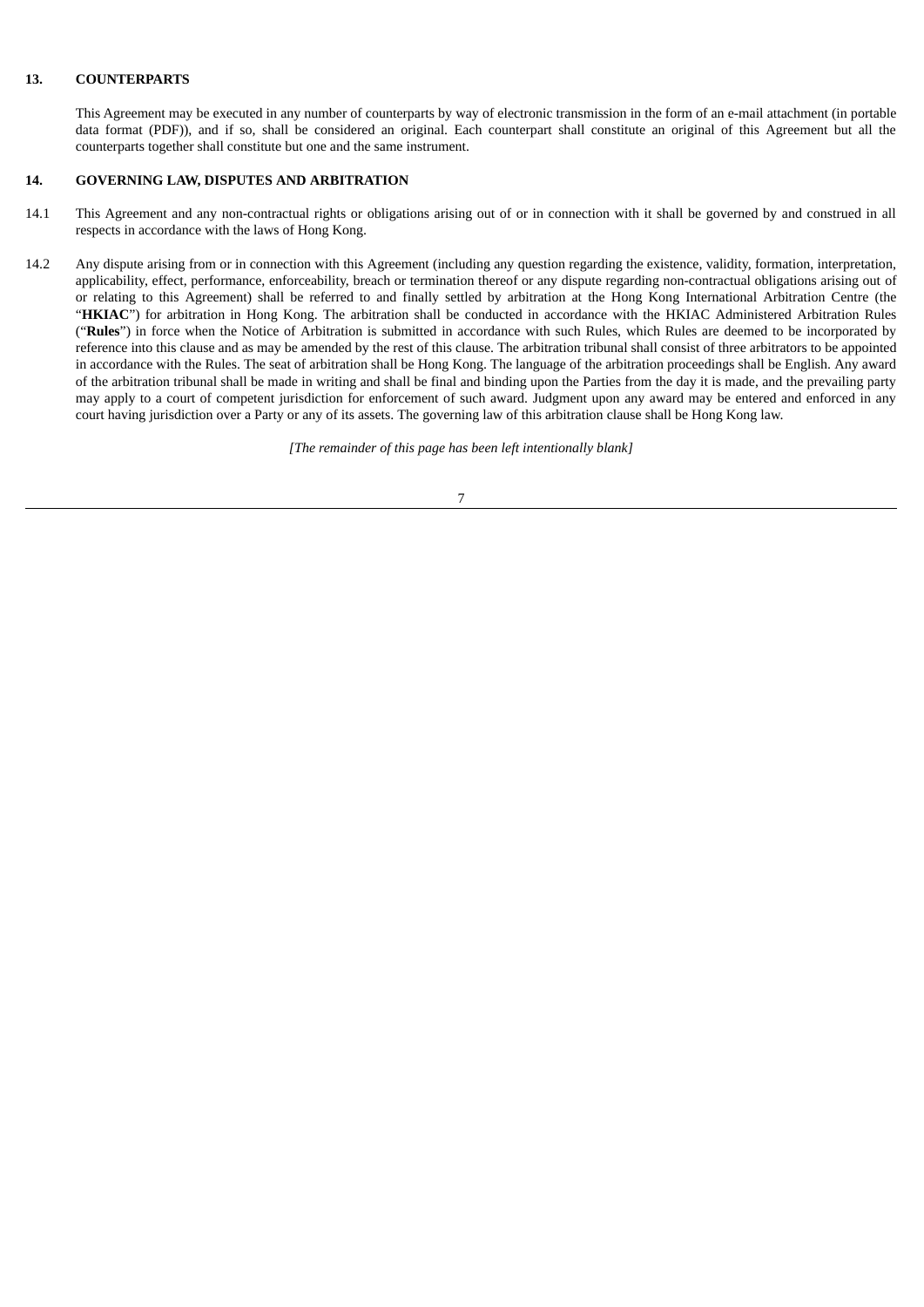# **IN WITNESS WHEREOF,** each of the Parties has executed this Share Transfer Agreement:

For and on behalf of

/s/ Tianquan Mo

# **ACE SMART INVESTMENTS LIMITED**

Name: Vincent Tianquan Mo

Title: Director

Signature Page to Share Transfer Agreement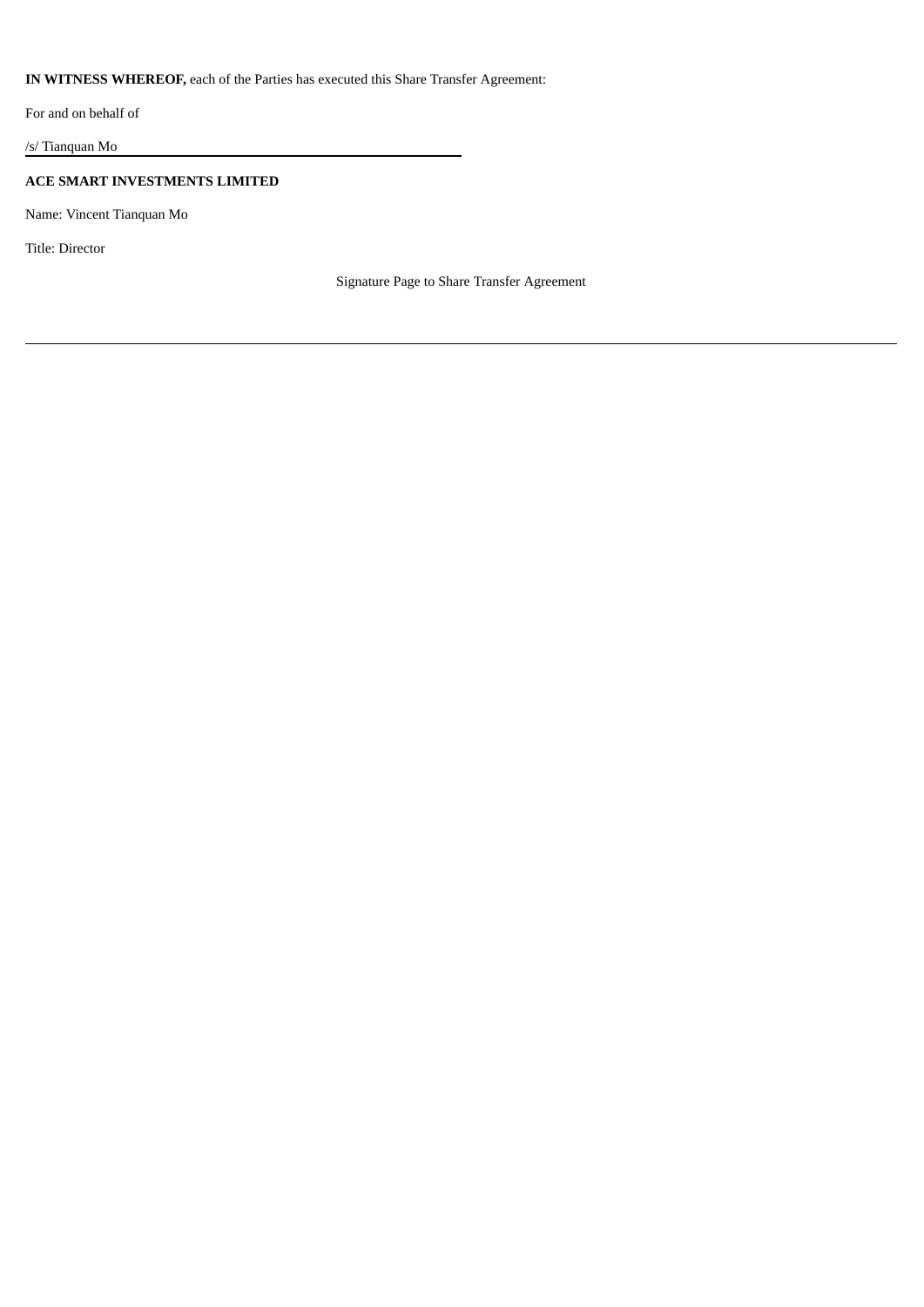# **IN WITNESS WHEREOF,** each of the Parties has executed this Share Transfer Agreement:

For and on behalf of

/s/ Cuifang (Tracy) Ma

# **HHLR FUND, L.P.**

Name: Cuifang (Tracy) Ma

Title: Authorized Signatory

/s/ Cuifang (Tracy) Ma

# **YHG INVESTMENT, L.P.**

Name: Cuifang (Tracy) Ma

Title: Authorized Signatory

Signature Page to Share Transfer Agreement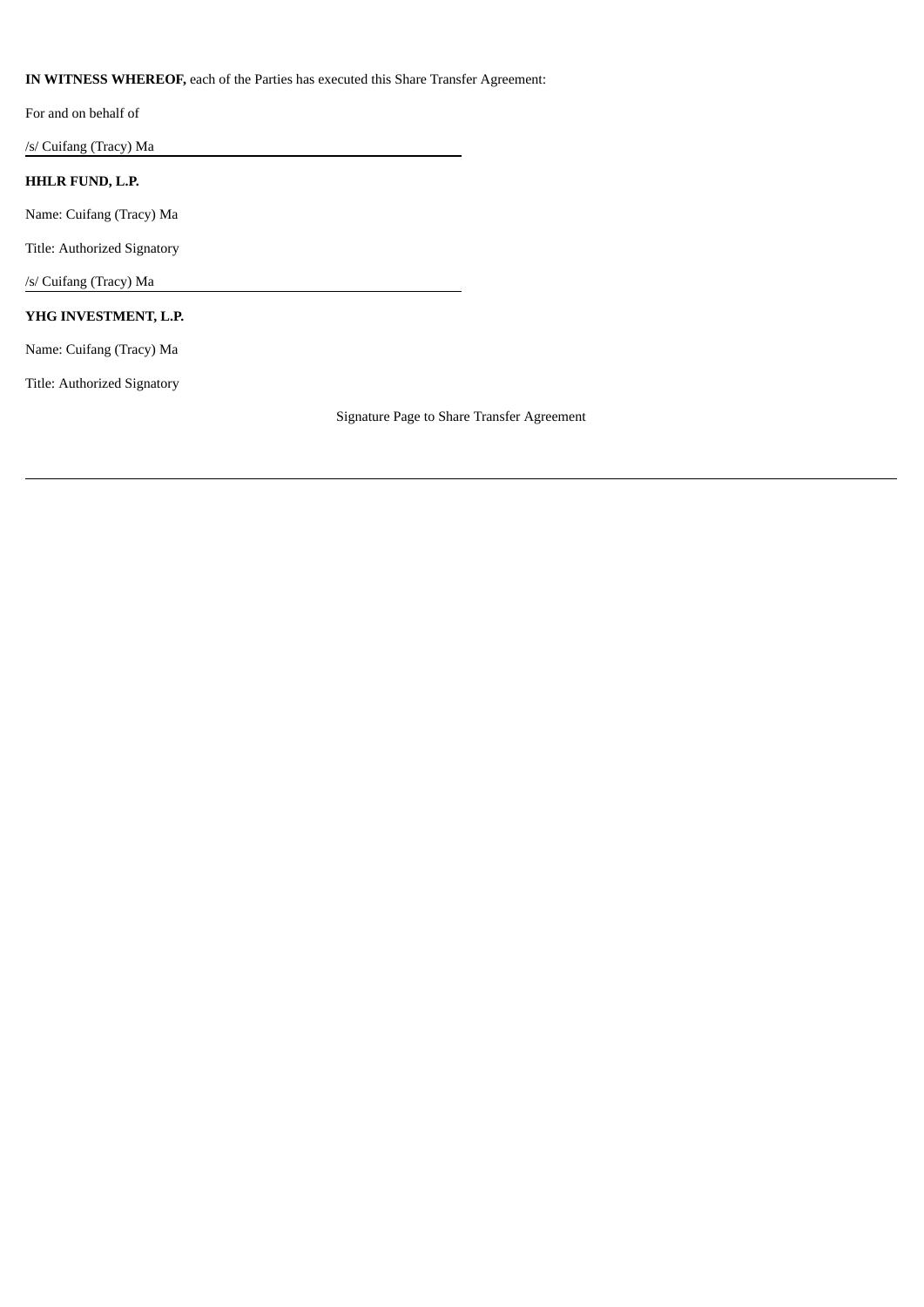# **Exhibit A Settlement Account of Transferee**

**[Reserved]**